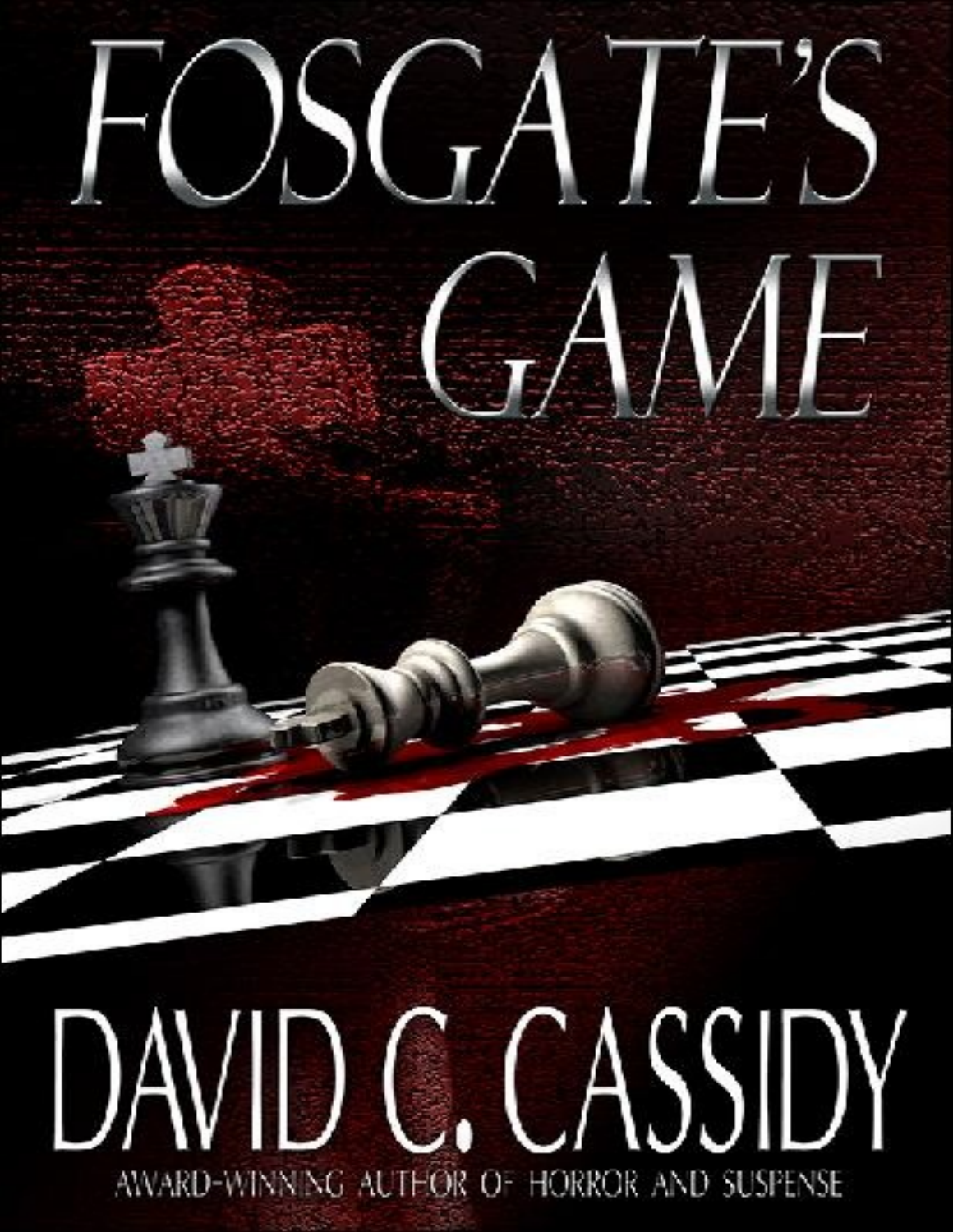# By David C. Cassidy

*The Dark* **IBPA Award Winner In Horror Fiction Readers' Favorite Award Winner In Horror Fiction**

*Velvet Rain*

*Fosgate's Game*

*Never Too Late*

*Gateway*

*1944*

*Dark Shapes, Dark Shadows Series*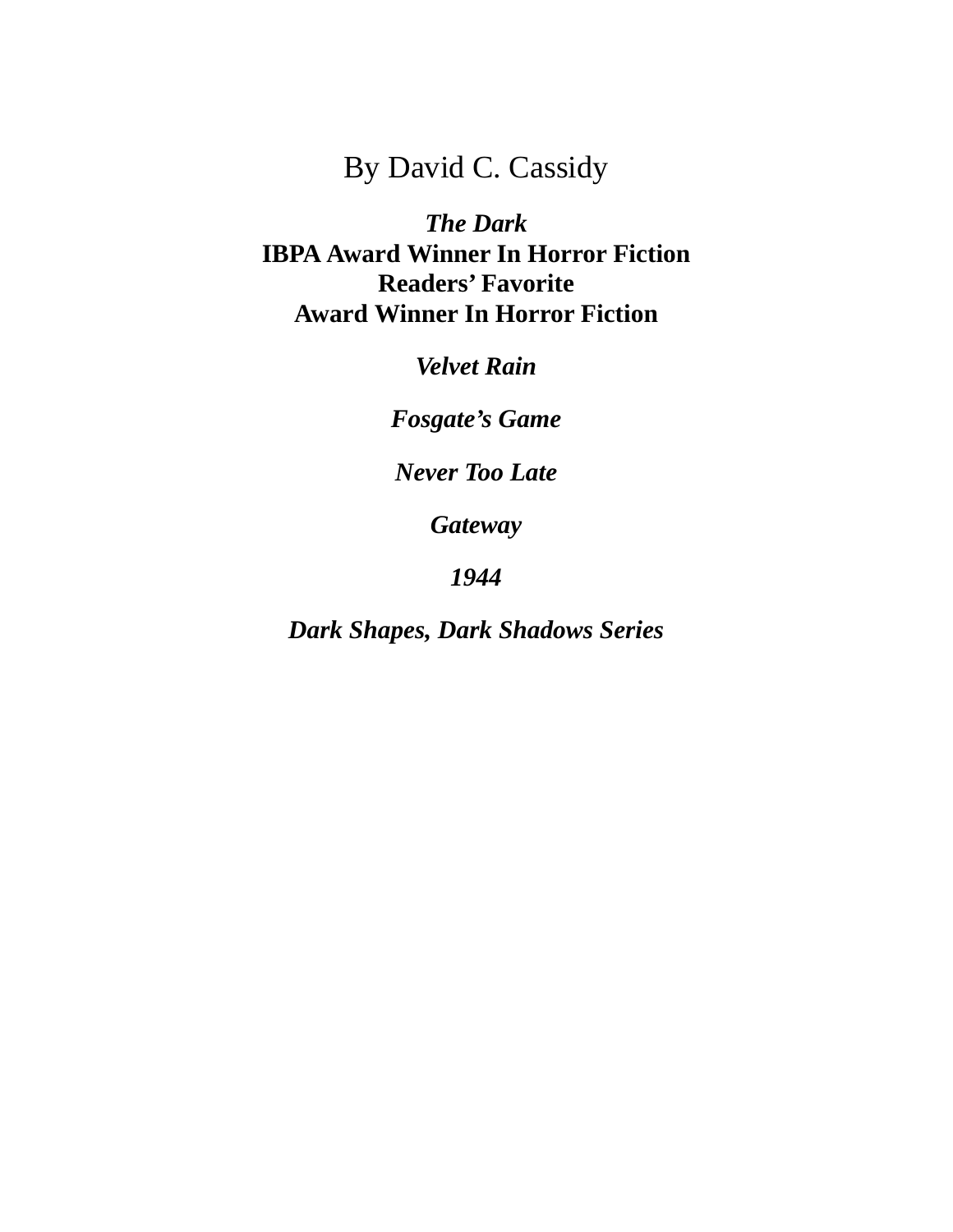*Fosgate's Game* is a work of fiction. Names, characters, places, and incidents are products of the author's imagination or used fictitiously. Any resemblance to actual events, locales, or persons, living or dead, is entirely coincidental.

Names of real public persons, living or dead, and news headlines that include and/or reference the names of actual newspapers are used for fictive purposes only.

Copyright © 2019 by David C. Cassidy

All rights reserved, including the right of reproduction in whole or in part in any form. This work may not be copied or redistributed without the sole written consent of the author.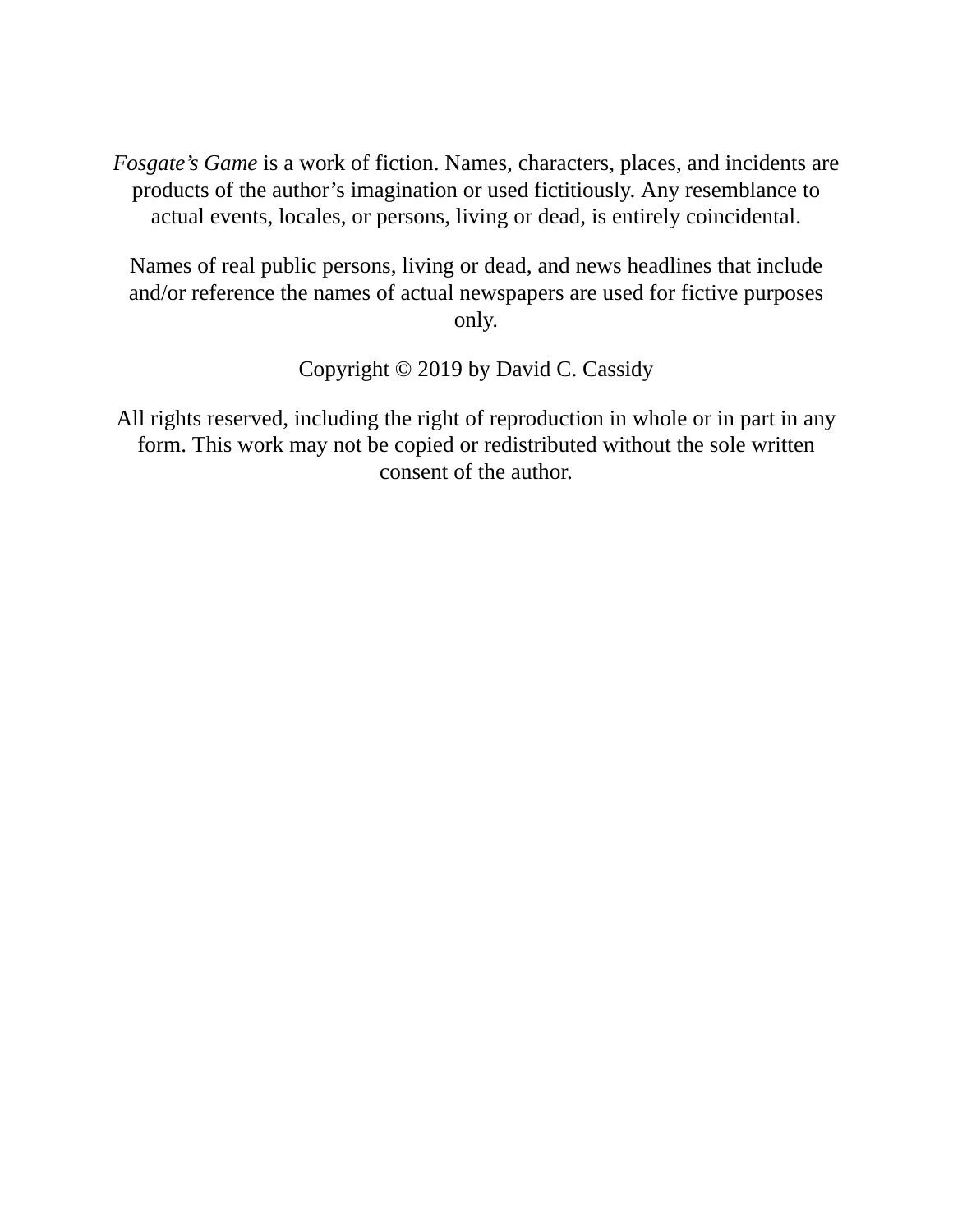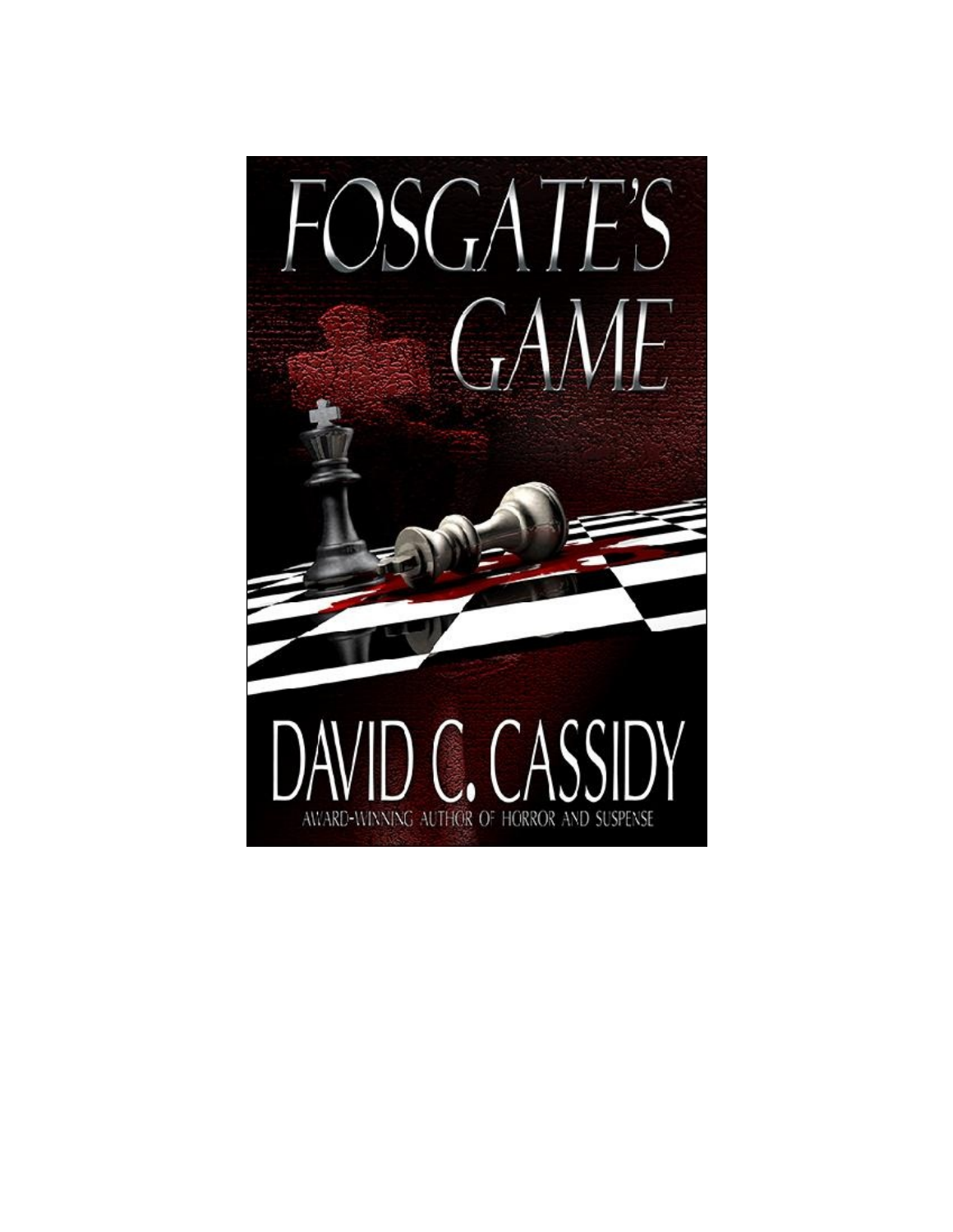Must not all things at the last be swallowed up in death? - Plato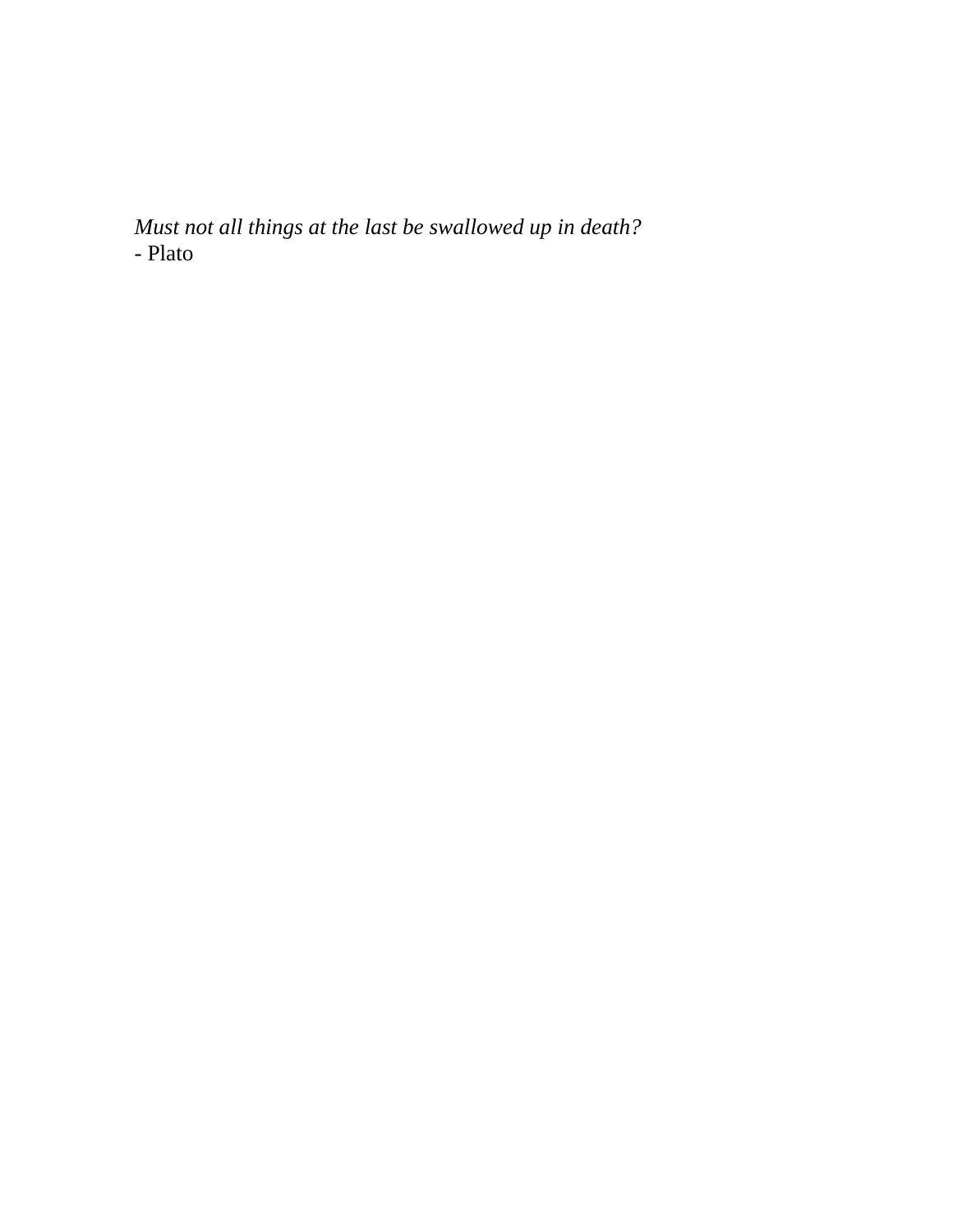#### *~ 1*

Given the choice, he shouldn't have played Fosgate's Game. Given the choice … he should have taken death.

"The devil's hand," Chadwick Harlow whispered.

He stood at the tall windows overlooking the east lawn. He was anxious. His gastric ulcer had been acting up, and was certain to grow worse should things regress outdoors. Storms had a way of upsetting him, and by the grim sound of the rising thunder, he'd be racing for the lavatory by night's end.

 $\sim$ 

He checked his flap pocket and produced a small container of antacids. Upon considering one, he slipped them back and patted them reassuringly. Five left. They would have to be enough.

His eyes bolted to the southwest window. A lasting burst of lightning lit up the expansive study, illuminating an impressive library and an equally impressive array of rifles and pistols in glass cabinets. Above the weapons, mounted and morbid, lay eternal testaments to their lethal hand: heads of Canadian elk and grizzly; trophies of lion and buffalo from the Luangwa Valley in Zambia; fiftyfive pound tusks from an elephant hunt in the Matesti area of Zimbabwe; a leopard from South Africa. It mattered little that he had seen them countless times. In this stark late-evening light they were even more grisly than in the comfort of the day. A peaceful sort, he had never understood how anyone, least of all educated men, could muster the will to take an animal's life. Hunting for food he could appreciate. But for sport? It was criminal.

"Don't lose your bottle," Fosgate Harrod grumbled. He looked quite comfortable in his black leather chair by the glowing hearth. Sadly overweight but still fit despite his years, he could likely wrestle a tiger to the ground. Certainly he possessed the demeanor.

Fosgate's fat fingers hugged the bowl of his long-stemmed pipe. "You're sixty-six, old boy. You'd think by now you'd be over such boyhood nonsense." As he drew on the curved stem, his fleshy jowls stirred. His olive right eye, a dark thing that had always frightened Chadwick even as a child, twitched behind a thin monocle. The eyepiece was more affectation than utilitarian, an admission of which Fosgate would never submit.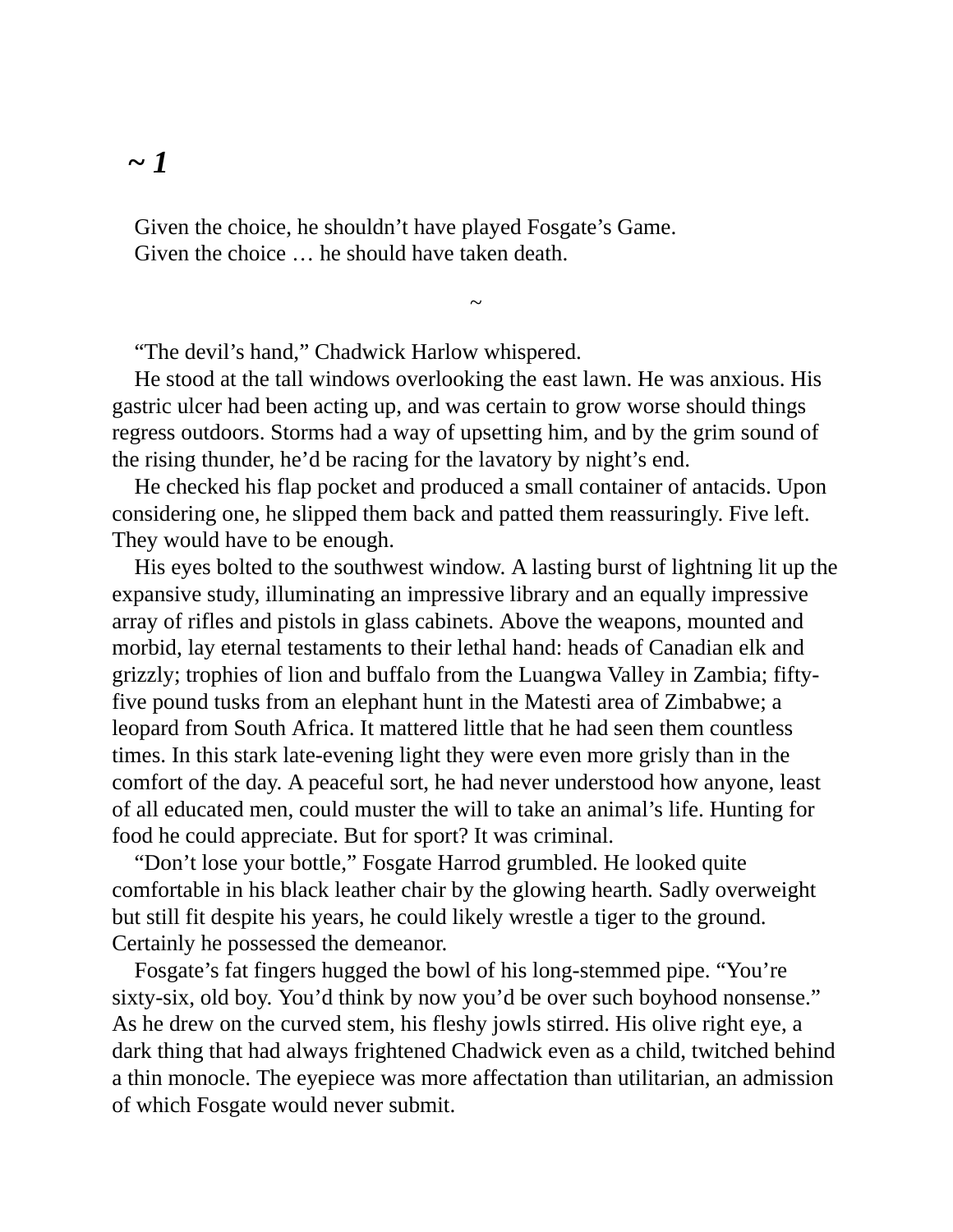Chadwick shifted along the window and made an effort not to get too close. Thunder and lightning were unpredictable beasts that terrified him, so much so he would purposely switch channels during weather reports on television, or pop in a compact disc in his Mercedes'sound system should the need arise. If there was anything more unsettling than actually being caught in a thunderstorm, it was the unnerving strain of the impending event. Another flash of lightning sent him quickly to his chair.

He turned to his host. "I don't believe my father, God rest him, would appreciate your lack of respect for nature's power. If he were here—"

"We'd share a fine laugh at your expense," Fosgate snapped.

Chadwick kept silent. Rebuttal was fruitless, for it wasn't the first time they'd sparred over his phobias. Surely it would not be the last.

Fosgate rose and drew heavily on his pipe. Chadwick studied him. The man held that spark in his eye, the one he had seen—and feared—in innumerable gettogethers: the cold stark stare of the hunter. Still, it seemed fitting, given the tack the evening had taken. The old bugger had been positively mad. He had chalked it up to the cognac, but a part of him still wondered if this bizarre chatter was serious.

Fosgate exhaled, the robust aroma of his English blend overpowering the immediate vicinity. Chadwick detested the foul smell.

"Do you disagree?" Fosgate baited, getting back to this strangest of conversations. "Come, now. Admit it. You're positively seething beneath that dry exterior."

Chadwick hesitated, as his constitution dictated. He checked the clock on the mantel. How he longed to leave this nonsense behind. "Do you take me the fool, Fosgate? This strains the absurd."

"Hear me out. There are men of this Earth … *naive* men … who would have us believe we're all playing on the same pitch. That we're all bloody equal. Do you truly subscribe to that?"

Chadwick sipped his cognac. The conversation had taken its eventual bad turn. It was now just a matter of course that Fosgate would work himself into a mild frenzy over the Muslim and Jew.

Fosgate turned to Willoughby, his faithful manservant of thirty-four years. "Leave us." He motioned with his pipe. "And be sure to lock the front doors on your way. Missed them last night, eh?"

The valet freshened their drinks, capped the cognac and returned it to an attractive cabinet of teak and glass. He rolled his eyes and promptly turned away.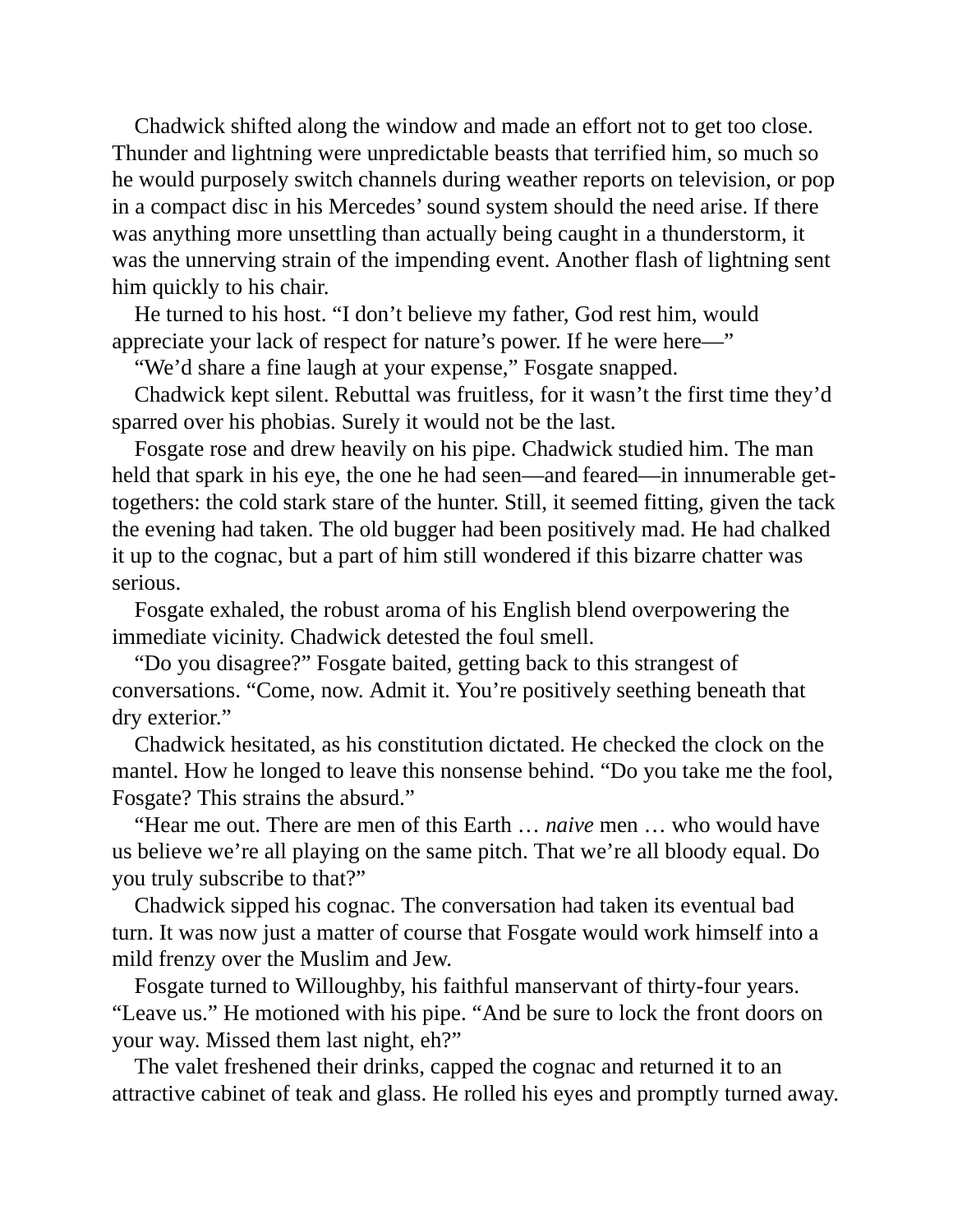"… Good night, Willoughby," Chadwick said after him.

Fosgate waited for the subtle click of the study's French doors. "Sniggering fool. Perhaps I'll be done with him come Monday." He met Chadwick squarely. "Why do you pander to them?"

"It's a sickness," Chadwick quipped. "I pray you don't catch it."

At this Fosgate grumbled, but like Fosgate, waved it off. "You're beginning to sound more like Katherine every year."

"How is she, by the way? Any news?"

"None, I'm afraid," Fosgate said, with more than a hint of irritation. "I'm beginning to believe she *prefers* the company of savages. It's one thing to finance a hospital—quite another to actually live on that dreadful continent. I've given up talking sense to her. The South Africans can have her, for the entire eighteen months."

Chadwick started to reply, but Fosgate, as usual led by some internal compass, steered them back on track.

"I don't believe in pure chance," he said. "Events do not occur because—what do the Americans say?—oh, the eloquence! Because *shit* happens. While the likes of Willoughby drift along some despairing river of hope, *men* … men such as you and I, Chadwick … determine our destiny. Lesser men have fought and died for choice since the apple and the serpent. We, on the other hand, control choice."

Chadwick nodded in compulsory deference. A fair trade for his soul, he supposed, being Executive Vice President to Fosgate Harvard Harrod the Third, President of the House of Sandringham (as Chadwick jokingly labeled it), the ninth-ranked tabloid publisher in England. The circulations of *The Sun* and *The Daily Mail* so outnumbered *The Eye Opener* that one could think of Fosgate's financially troubled rag as little more than ambient noise. His closest competitor was *The London Looker,* a dark reflection of Fosgate's paper. *The Looker* featured black, go-for-the-jugular content, tasking *The Mirror* to see who could dig up the shittiest dirt on the dirtiest shit. Its style held wild fancy for Fosgate; he liked its bite. But above all, he liked its numbers. Adding them to his own would spell a major coup, propelling him quite likely—and quite rightly, he would say—to perhaps the number six position. And from there, who knew what prey might fall to the hunt?

Fosgate moved to the hearth. He took up a rather threatening iron poker and stoked the shimmering coals. This set off a crackling fireworks of yellows and reds, the flames casting a macabre shadow of him across a large tapestry on the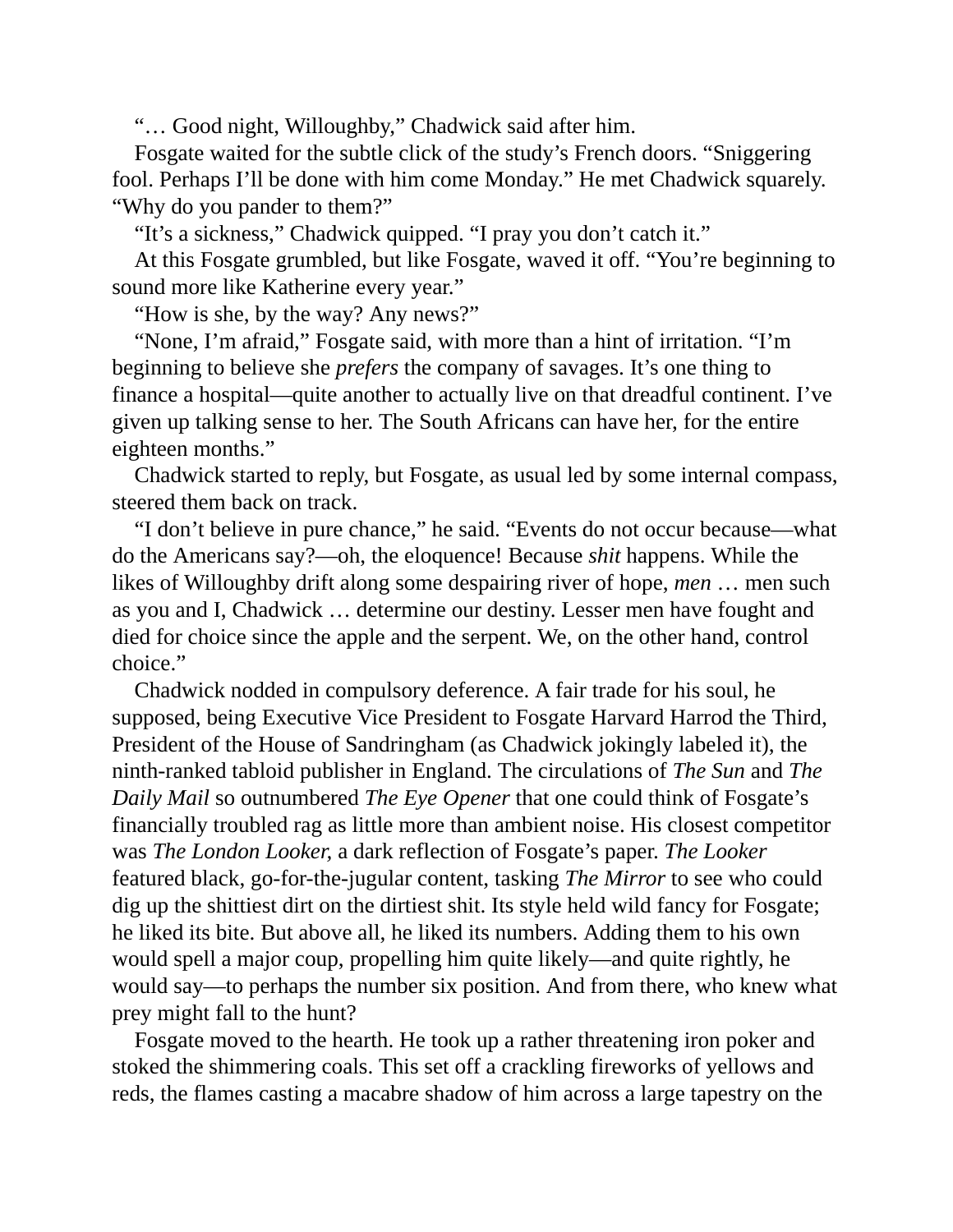north wall.

A furious thunderclap struck, and Chadwick whipped around, startled. "Storm's close," he said, swallowing.

"Have a pill and be done with it," Fosgate groaned. "Go on. We'll finish this when you return."

Without further discussion and much less second thought, Chadwick nodded. Trembling, he set his cognac on the coaster beside him and disappeared from the study without a word. He should have left with Willoughby.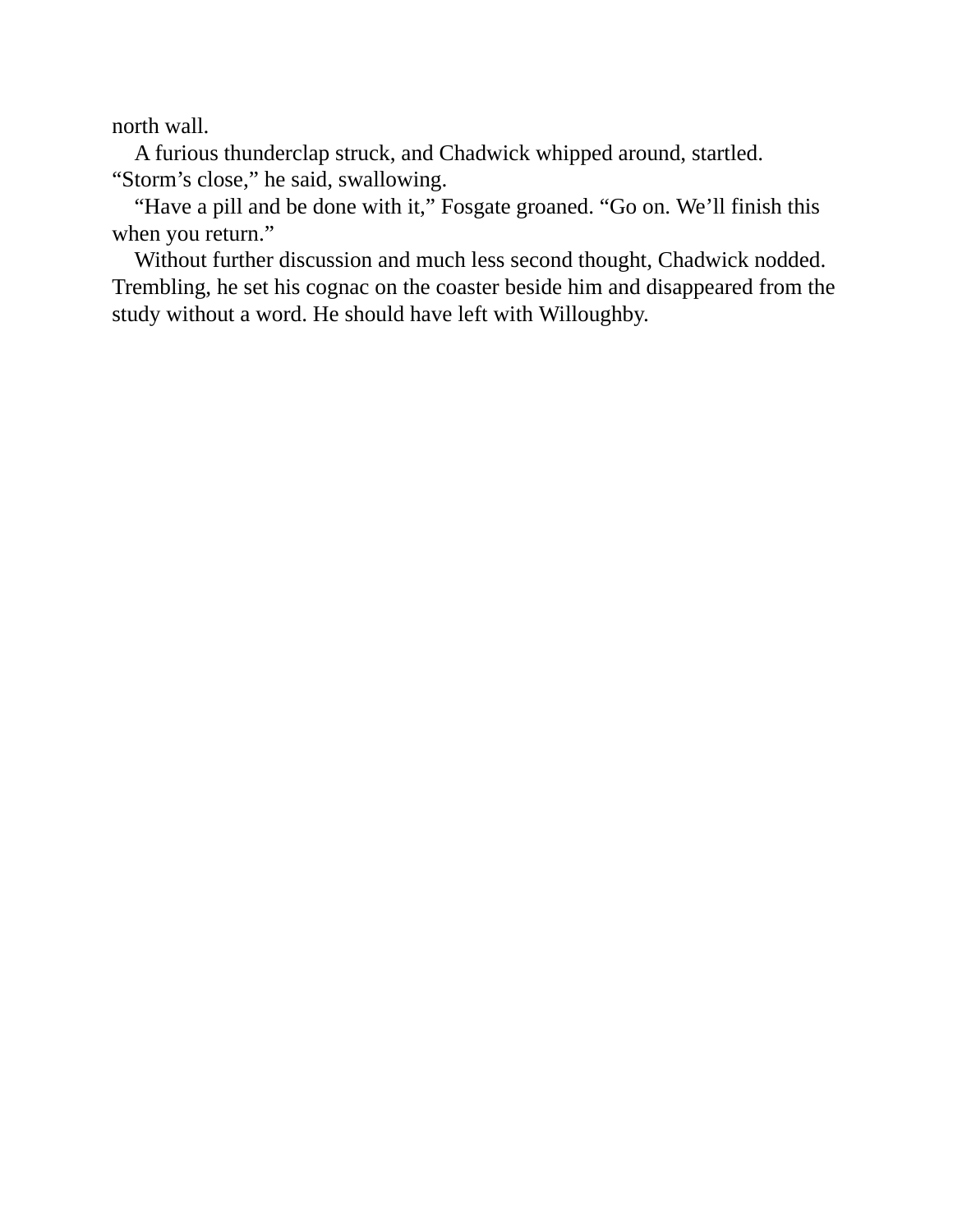#### *~ 2*

"You look the devil," Fosgate said as Chadwick returned.

Drawn and gray, Chadwick paused beside his chair. He glanced across the columns of windows that were at once protecting him and holding him prisoner to his fear. Rain had come, harsh and unwelcome, and with it, another flash of light that sent his skin crawling. "I'll be fine. I'll finish my drink and be off."

Fosgate stood at the hearth, his right arm propped stiffly upon the mantel. Above and behind him, a portrait of his grandfather, smoking the very same pipe at the very same hearth, held vigil over the affairs of the empire. The likeness was uncanny, and Chadwick once asked in jest if Fosgate's father had schooled him on how to be a Harrod. It seemed their natural stance, and the posture often struck Chadwick as a rather rude caricature of Father Christmas, one who'd decided that freezing his nuggets off hauling toys and goodies on his sleigh wasn't nearly as rewarding as chestnuts roasting on an open fire, pipe in lips, cognac in hand.

Fosgate's father, Harrod the Second, had passed these eleven years, and though he had never endured the presence of the First, Chadwick knew these men: each Fosgate Harvard Harrod, each tyrannical, each ruthless. The First—as the unofficial story went—had had his partner, Emerson Gold Sandringham, murdered in a bloody coup in 1933. Forty years later, to the day, *he* succumbed to an apparent suicide, to a drink laced with hemlock. The Second had hung himself—according to the family's lawyer—but Chadwick had always wondered. And for an instant now, found himself wondering about his cognac.

"It is getting on," Fosgate said. "Nevertheless, we do need to discuss a matter of import. As I alluded, you and I are powerful individuals. Yet it's shamefully unthinkable we could possibly be satisfied with our positions."

Chadwick regarded him quizzically.

Fosgate puffed long on the pipe. "Let's cut to the chase, eh? I'm fed up playing second fiddle to that prattling fool. It's time to put an end to this."

Chadwick had heard it all before, year upon fiscal year. Yet on this night, Fosgate held a sharper edge. Perhaps the years of lagging behind Arthur Frost's paper—*The Looker—*had finally twisted this twisted mind so tight it might snap. There seemed no other explanation, for the man had been rambling in riddle all evening.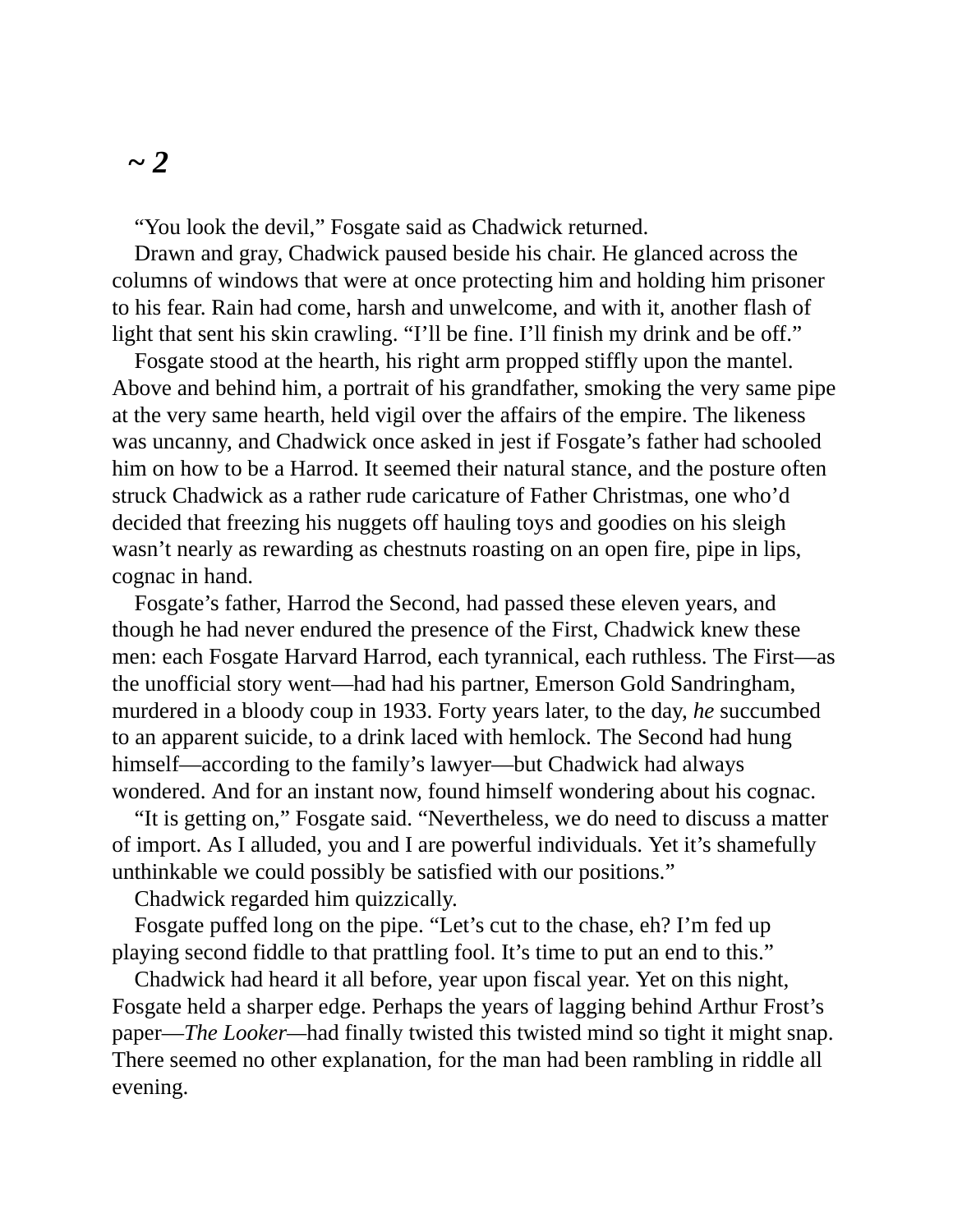Fosgate baited him with a glare.

Chadwick sipped. He was in no mood for games. "Have you learned nothing, Fosgate? Arthur isn't a pushover. He won't surrender control to anyone … especially you."

From Fosgate came not the usual reply, a quick retort, but rather the sickly foul of secondhand smoke. Chadwick, his ulcer quite unsettled, feared his insides might make an appearance. It was all he could do to stem the churning in his stomach.

*"Especially,"* Fosgate agreed, oblivious to Chadwick's discomfort. "But I've —pardon me, *we've*—plenty of friends on Frost's Board."

Chadwick could not argue the point. They were in with several of Frost's key directors. Even *after* that nasty takeover bid had failed. His father, a shark of a businessman but a man of integrity, would not have approved.

"Fosgate," he said, and almost stopped there. "Let it go. I want no part in whatever scheme you've dreamt up this time." He said it with feeling, mostly in fear of the repercussions should they attempt something foolish. The takeover attempt *had* been nasty, what with the embarrassing press and the call for not only Fosgate's head, but the entire Board, himself included. Still, part of his objection was pure defiance, a flying fist in Fosgate's fat face. Perhaps the old bastard *had* put something in the cognac.

A thunderclap startled him, and a splash of his drink spattered the hardwood. "Damn." He drew a handkerchief from his breast pocket and knelt down to tamp at the mess.

Fosgate grimaced. "You're such a klutz, man. Listen to me. What would you say if I told you we could be running the show at A.F. within weeks?"

Chadwick nearly spilled the rest when lightning struck again. A savage wind rattled the windows, and only when it passed did he look up, with all the fright of a child. "I … I'd say it was the cognac," he said weakly, exchanging narrowed glances between the hunter, and the cold rain that battered the glass. "Or rather, I think, you've gone completely mad."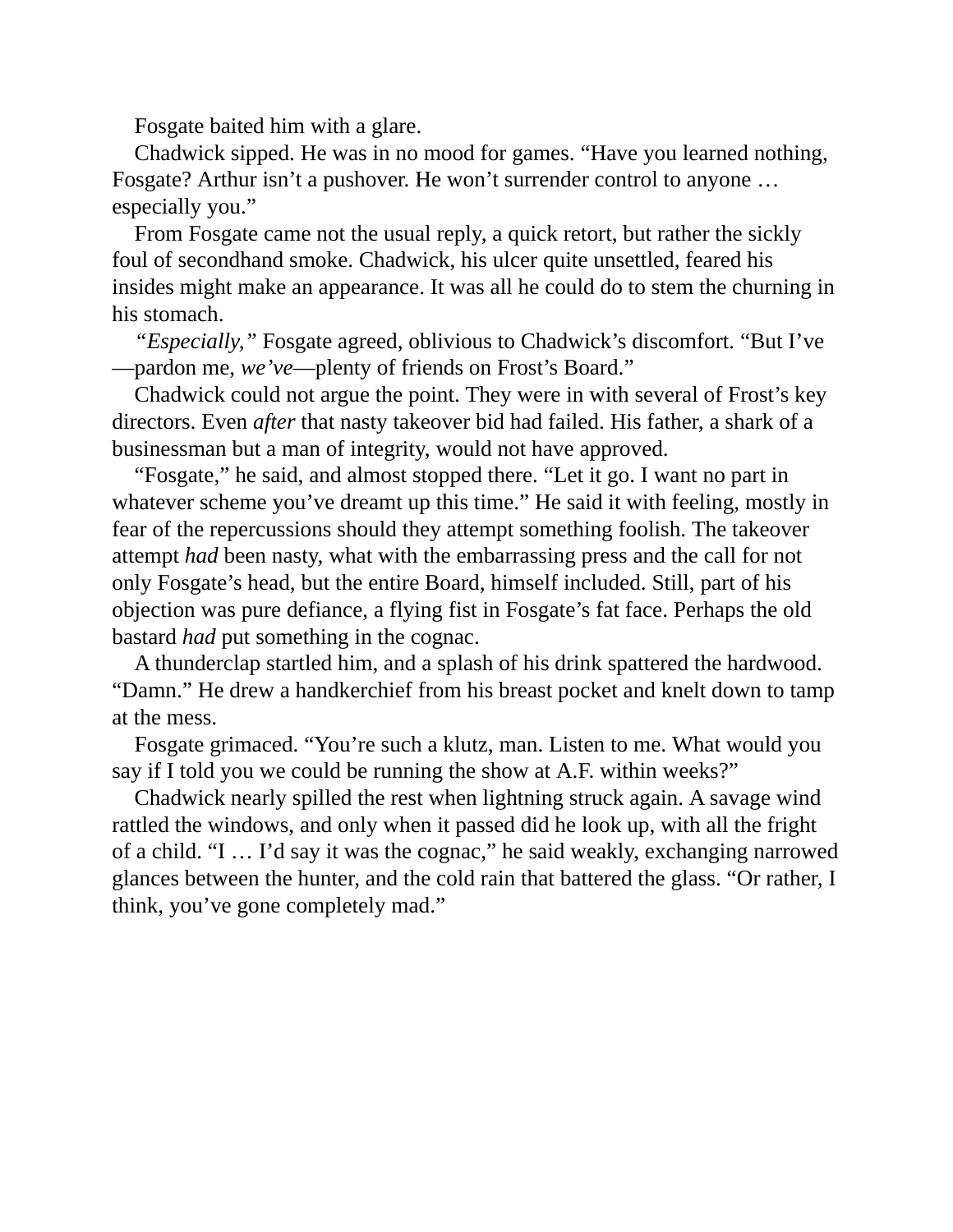The antacids weren't working; Chadwick's ulcer was growing worse. It was far later than he'd planned to stay, but more troubling, the beast outside was growing into a monster.

He rose slowly from his knee, and watched with fascination as Fosgate moved to the southwest window. The man's eyes had widened at the sudden illumination of the thick forest and sprawling hills of the estate. Chadwick's Mercedes looked ghostly in the ceaseless rain, as if abandoned by an unsuspecting traveler caught in the tempest.

Fosgate took some cognac. "We've *taken* control, Chadwick. Already, the game's afoot."

Chadwick's brow rose. It was that snap in the man's voice that worried him. "Eh?"

"Arthur is formidable," Fosgate admitted. "But should the unthinkable happen, how do you rate our chances if that thorn stopped being such a prick?"

Chadwick was about to sip, but drew the glass from his lips. He regarded Fosgate's icy reflection in the windowpane with a grim, vacant stare.

"Don't play the fool, Chadwick."

"I'll be leaving now," Chadwick said stiffly. He set his glass down. "It's more than a tad late. And truth be told, I'm weary of this game."

The wind howled at the towering windows. Chadwick glanced past his host, who had been so obliging, having had Willoughby draw every curtain wide. His stomach turned in tight knots, while a cold finger ran his spine. "Perhaps … perhaps I'll wait a spell." He would have sworn he saw a sliver of a grin cross Fosgate's reflection.

"Certainly," Fosgate said. "It may pass quickly." He turned and raised his glass. "Another?"

Though it numbed his sense to his discomfort, more alcohol would not bode well, Chadwick knew. Nor would venturing out in that maelstrom. "Another. Thank you. But I'm afraid that's my absolute limit." He glanced at the clock. Time seemed to be slowing. And racing.

Fosgate freshened their drinks, then sat in the rouge Victorian chair adjacent to Chadwick. A small table separated them. The menacing reflection of the fire in his eyes, magnified in that detestable monocle, made Chadwick stir.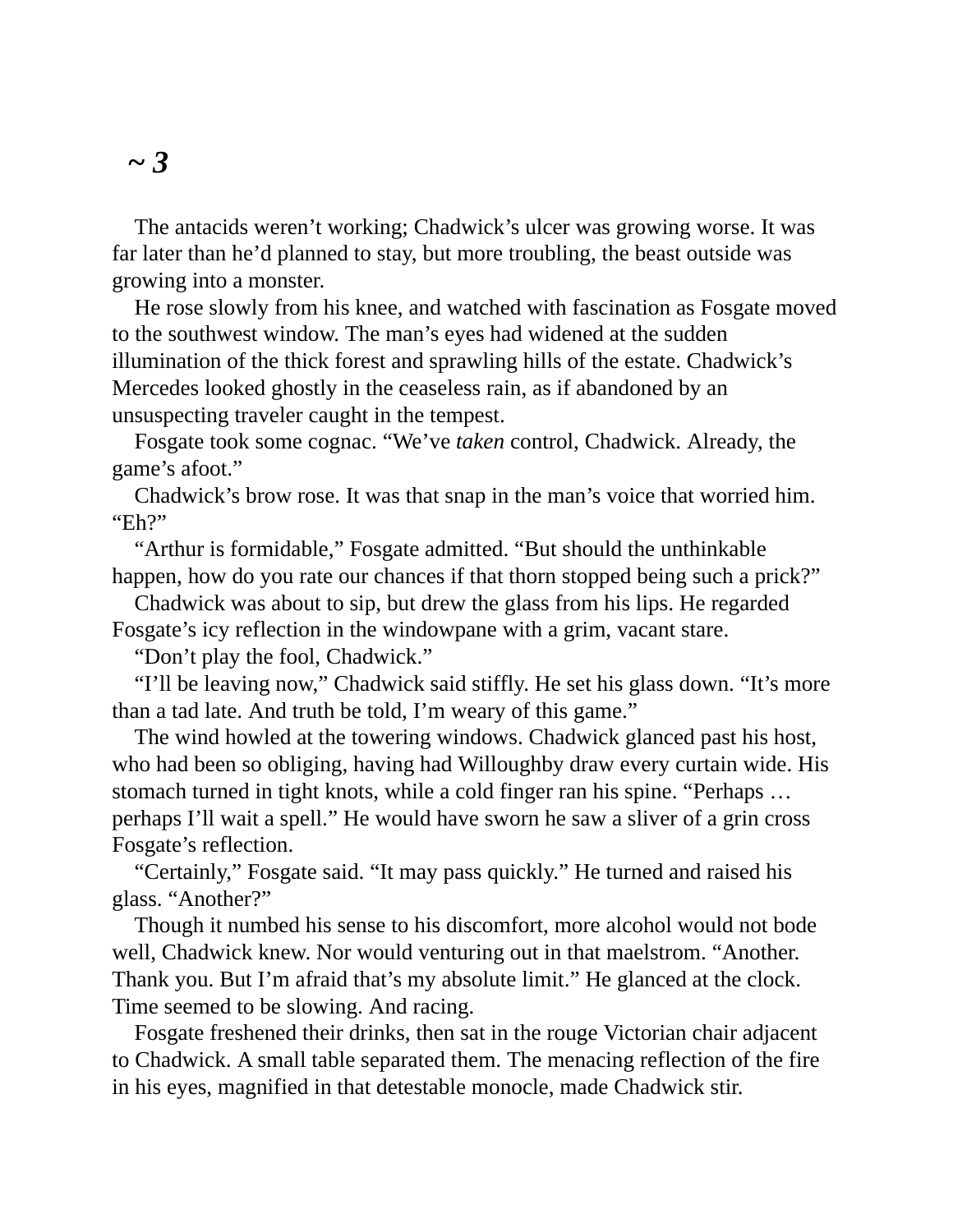"I don't consider murder healthy competition," Chadwick said. He could scarcely believe he'd said it.

Fosgate laughed mildly. "Always jumping to conclusions, you are. You've not even heard my proposal."

"What exactly *is* your proposal?" Chadwick's mind was spinning. He produced his handkerchief, dabbed his brow, and returned it to his pocket. He turned to the hearth. "It's rather warm in here."

Fosgate sipped. He seemed to draw on a deep, black thought. "Think of it. Should Arthur meet an untimely demise—purely by accident, certainly—it would take little more than a push to convince their board to … do pardon the pun … come on board."

"You *are* mad," Chadwick said emphatically. After all, they were talking about *that,* were they not? The ghastly idea of murder?

"As a hatter," Fosgate chuckled, clearly finding this all quite amusing. "You can't tell me they approve of—of *this?"*

Again, Fosgate laughed. "They hold no love for the man, I assure you." "Still—"

"Don't be obtuse."

*Of course,* Chadwick thought. *They have no idea. No idea what a madman they'd be drawing into their lair.*

His eyes narrowed. He finished his drink, too quickly, yet as he rose, the rush he felt seemed to furnish him some much-needed courage. "I'll have none of it," he said, and could not recall the last time he'd said no to this man. Not so fervently. He started to say more, yet reconsidered.

"Come now, Chadwick. No secrets among thieves."

Chadwick straightened. "Very well. You won't get away with murder. Arthur Frost is certainly no saint—Lord knows none of us are—but he's a human being. You're not God."

Fosgate clapped in mock applause. "Ohhh, bra-vohhh," he said, his false expression mimicking grand approval after watching a stunning performance.

Chadwick was about to lash out when Fosgate ripped into him.

"Sit down," Fosgate demanded. "Sit down before you fall to the floor in a drunken stupor. You'll have all of it. Or you'll be next."

Chadwick should have been stunned. Yet somehow, he wasn't. How well he knew the man's wrath; it held the cut of a rapier, the thrust of unyielding will. He wanted to tear a strip from him, but swimming from drink (and knowing full well he hadn't the pluck, never had, never would), he checked himself and eased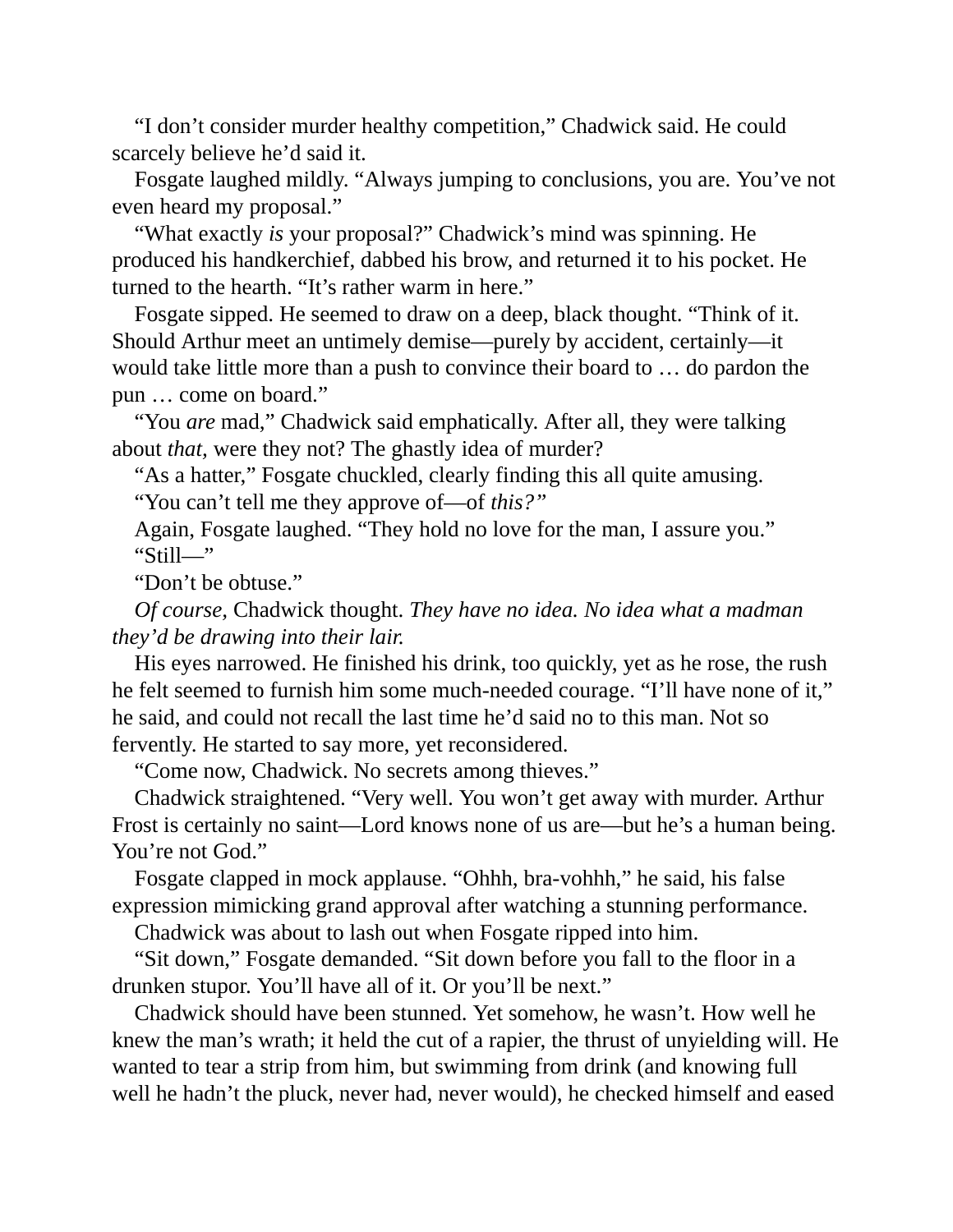into his chair. "Are you threatening me? You can't be serious."

Fosgate sat utterly still. His stark countenance was all too telling. Chadwick wanted to snatch the man's monocle and cram it down his filthy throat, chuckle at what he imagined to be quite a humorous sight as Fosgate's jowls wriggled as he struggled fruitlessly to cough it up.

"I'm not a murderer, Fosgate. I'll not be party to this."

Fosgate held that unsettling calm—a skill sharpened from years behind desk and rifle. "Before you go off at half-cock, don't hang the accused until you've heard the facts."

Chadwick paused. He'd already said plenty. Perhaps too much. "Go on."

Fosgate raised a chin to his trophies as the lightning lasted. "A hunter is not necessarily a killer. Killing is such … dirty work. It's for the common criminal. The common man. I dare say—"

"We're above the common man?"

"Touché, old friend. Touché. But I do believe you've caught the spirit of this."

Fosgate turned to the hearth, seemingly hypnotized by the flames. The eye behind the monocle flickered in the vibrant glow from the fire. "No need to get *our* hands dirty. Eh?"

Chadwick stirred. He eyed the windows with mounting dread.

"Shall I go on?" Fosgate teased.

"If you must."

Fosgate rose and went to his writing desk. He switched on a small lamp, revealing a mildly cluttered workspace of papers, cup and calculator, writing instruments and shears, as well as the large safe that stood beside the desk. Drawing a key from his pocket, he unlocked not the safe (it held an imposing combination lock) but the desk drawer. He removed something quite large, a dark case of some sort, and returned to his chair with it.

Chadwick sat forward, keenly interested. For the moment, he had forgotten all about the storm. "What on Earth is that?"

The hunter grinned.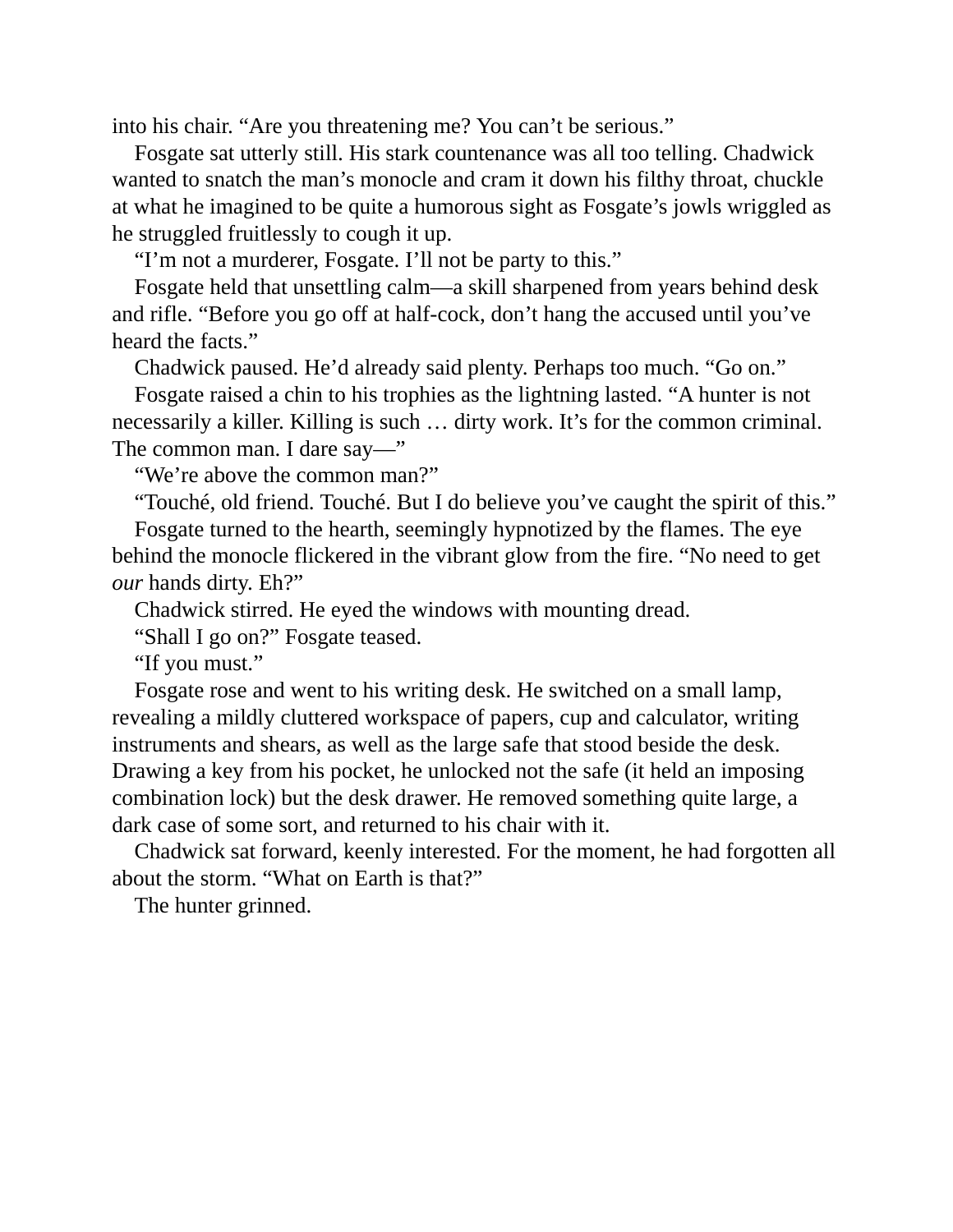#### $\sim 4$

"Unusual," Chadwick muttered. Curiously, he found himself admiring, yet abhorring, the case's deeply stained wood. The color of wine, it had fine, winding grain, but held a musty odor, like a dank cellar. Clearly, painstaking craftsmanship had gone into its manufacture, yet save the small iron hinges and rather simple lock mechanism, it bore little semblance to anything of this age.

*Old,* he thought. Not ancient, but *old.*

The foul smell was not the primary source of his revulsion. Sculpted around the case were nightmarish creatures—vile, fanged things that, alive and creeping, might drip bile and blood. Despite his better judgment, curiosity bested him, and he found the tips of his fingers teasing one of the carvings. Inexplicably, it felt leathery, like something that had once held life. A sudden horror struck him, and he drew his hand away, as if he'd been wandering in the dark and had touched the hard cold skin of the dead. "Pine," he said, and that was all.

"The hardiest from Eastern Europe," Fosgate boasted. "From the Carpathian mountains, I believe."

"Carpathians," Chadwick said with a laugh. "That's quite the leg from the villa."

"It's had … quite the journey."

"You bought this last month? In Germany, of all places?"

"Surprisingly enough," Fosgate said. "I happened upon its purchase during a stroll about the countryside. I submit, the air there is wondrously refreshing. A great help for the circulation. Magnificent scenery … splendid views of rolling hills speckled with farms and vineyards. And the *Weinproben!* Delicious wine for the asking. When Katherine returns, you really must come. She's remodeled the entire place. And of course, she's incessant with her hounding."

"You know I detest flying."

"Bah. You've too many phobias. The *Friedrichsbad* in Baden-Baden—the spa's healing qualities could likely cure your ulce—"

Chadwick's disapproving grimace put the subject back on course.

"Quite right," Fosgate said, almost sounding sincere. "I discovered this exceptional shop in this delightful village near the foot of the mountains. Charming area. Brimming with very down-to-earth sorts."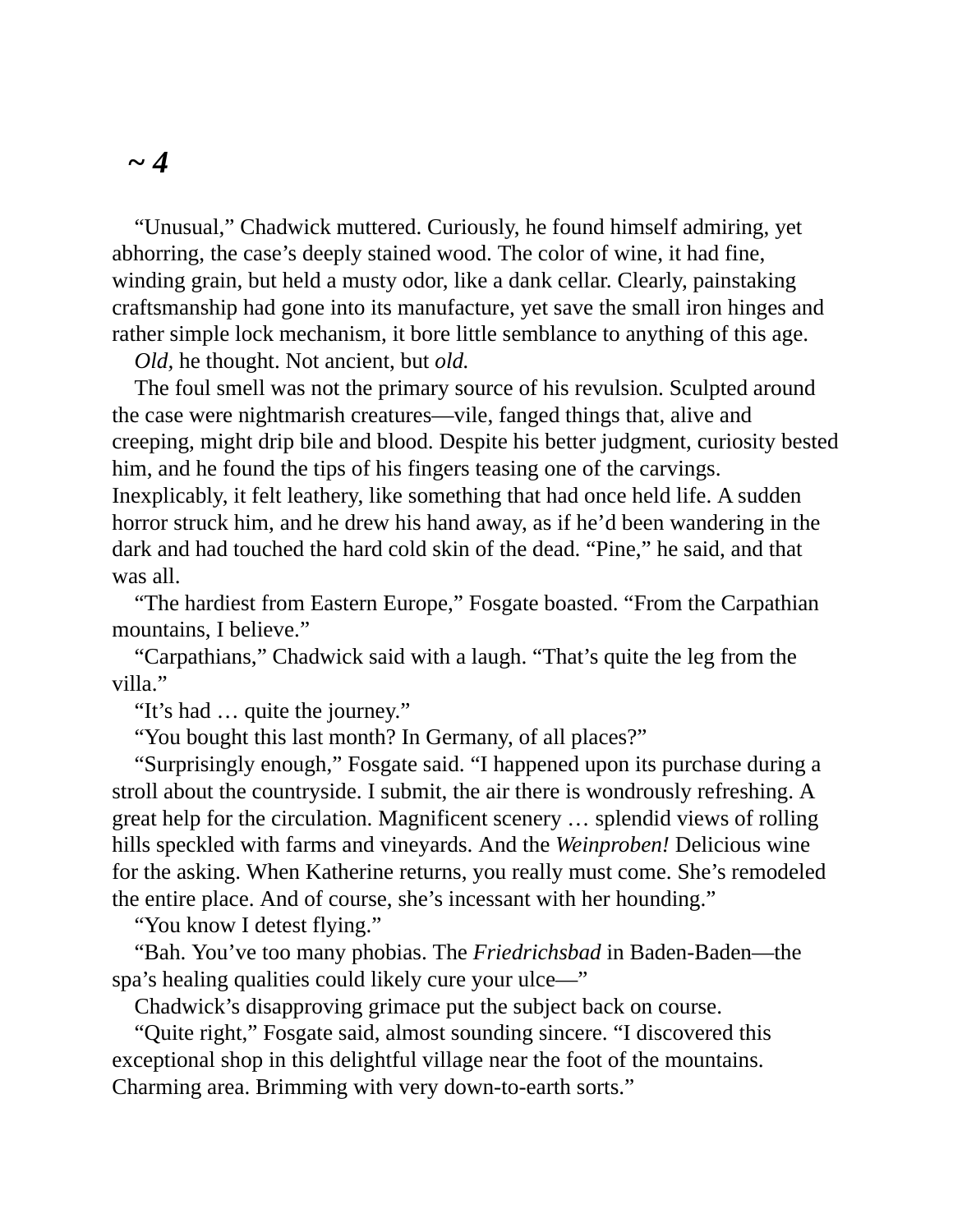"You were in the company of commoners?" Chadwick quipped.

Fosgate slipped a hand into his pocket, then proceeded to unlock the case with a black key; it appeared not metal, but stone. "Taunt me if you will. But this precious gem cost me more than half a plum."

Chadwick was taken aback. But then, in due consideration, he came close to bellowing with laughter. Plainly a joke had been played upon him. This whole business was purely a prank.

Yet Fosgate didn't flinch.

Chadwick examined the case closely. Were it so, Fosgate had spent over fifty thousand pounds on something that, while admittedly interesting, was undoubtedly nothing more than a horrible oddity. Whatever the hell the man had cooped up in there, he was certain it wasn't worth a bob. "You've been rooked," he said smugly. Still, he shrunk in his seat, guardedly curious.

"A fine choice of words," Fosgate said, propping the cover at the menacing toll of a thunderclap.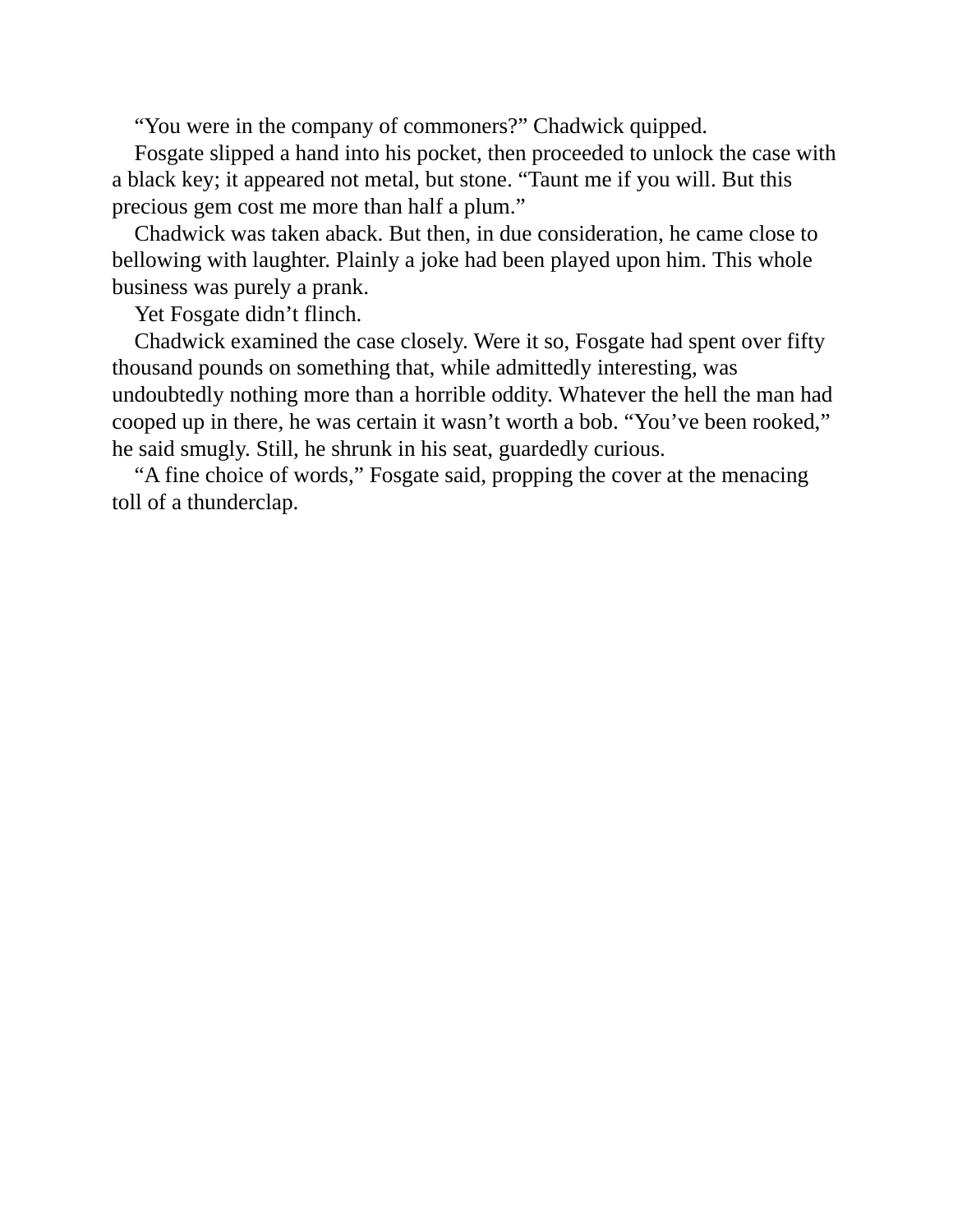#### *~ 5*

Chadwick sat up. That foul odor from the case cut deeper—the rank of time. Again that odd sensation crept over him. Of where life had once flourished, and now but rot remained.

He turned away, drawing fresh breath behind his sleeve. But like the case itself, he found himself drawn by its contents, as if he held no will. As if something unseen were forcing his hand.

The chessmen were repulsive things. Things unspeakable, things no light should stir. The creatures *(Yes,* he told himself, *that's what they are, creatures)* lay recessed in the wood in opposing rows, and he studied them with a nauseating mixture of curiosity and disgust.

The row nearest held figures of alabaster, the first of which was the King. It was viler than the horrible beasts which adorned the case, an uglier sister to an ugly sister. Five inches tall, perhaps two in width at its extremes, its constitution had been roughly sculpted to a vague human form. Body armor protected the torso, arms, and legs. Misshapen fingers on the left hand (which possessed only three) clenched a silvered, sharpened dagger, perched high, as if ready to be buried in a victim's heart. Its head was more monster than human, a gross interpretation by the sculptor; perhaps the work of a blind artist, he mused. It had teeth, by God, few, but apparently roughened to appear vicious. Its piercing eyes, deeply rooted in blackened sockets, were frightfully hypnotic.

Like the King, the Queen was of malformed composition, its harrowing head a mass of roughly gouged eyes and razor-like teeth. Its right arm was raised, cocked to thrust what appeared to be the stone equivalent of a raging ball of fire.

What one would call a Bishop, or rather, two Bishops—although he had to force himself to imagine that the horrors beside the Queen were even chessmen —bore that same disturbing misshapenness. Their fierceness seemed subdued compared to the others, that was, until he regarded their weapons. Each held a staff of silver tipped with a savage blade.

Hulking bodies, half man-thing, half horse-thing, lay in wait, silent Knights of terror. They were hideous mutants with huge horse legs and bulging human arms. Forged armor fitted their chests. Their deformed heads were masked with simple helmets that appeared more like stony blobs of petrified feces than protective headgear. One could imagine the dim yellow of their eyes, creeping in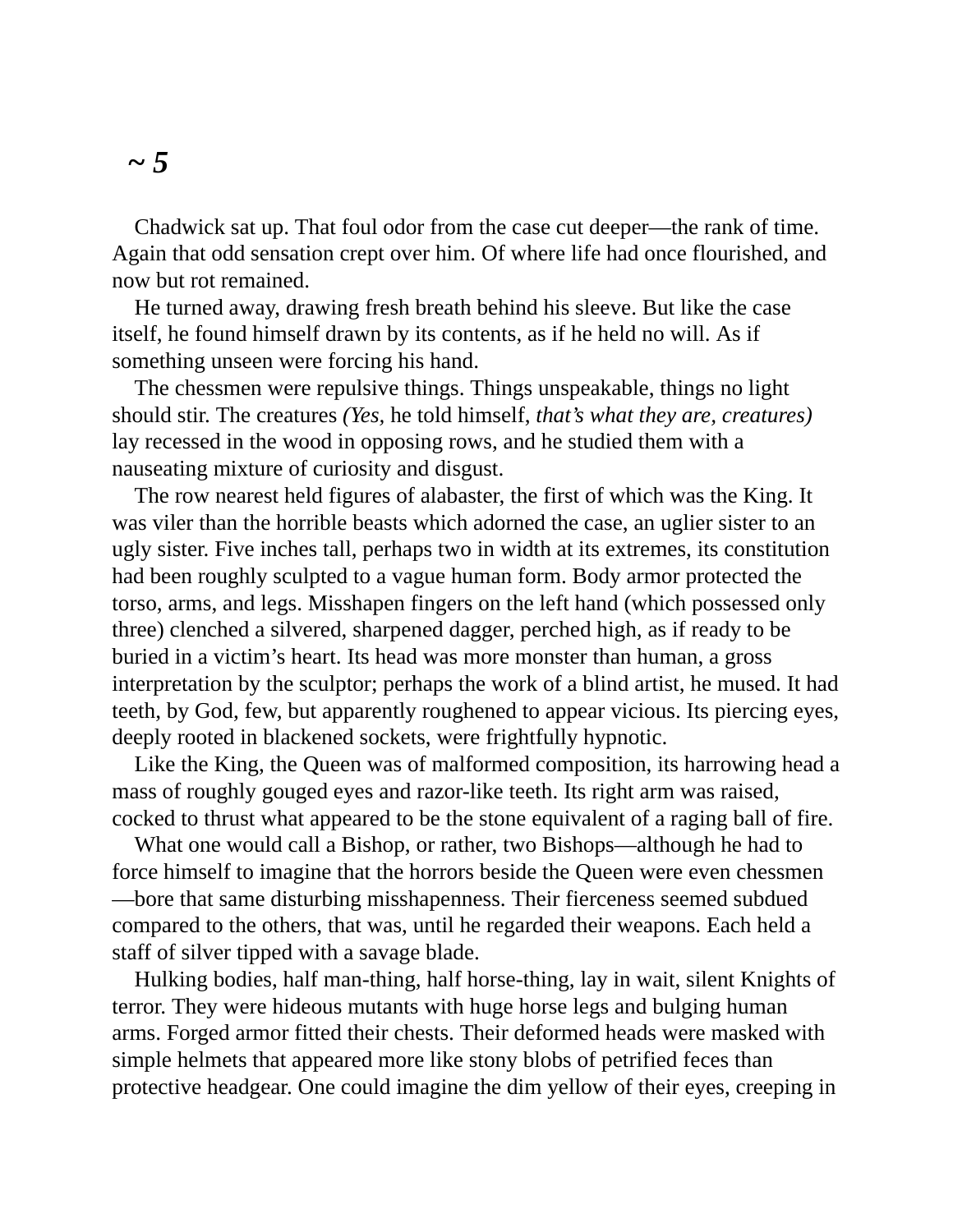the hollows behind the masks. Unlike the Bishops, the Knights differed in that each bore its own unique weapon: one slew its opponent with an oversized broadsword, curved slightly upwards at the tip; the other wrought hell upon its victim by the sling of a flesh-gouging mace.

The Rooks were filthy and repugnant—nightmarish golems. Brick-like in construction, they were far larger than the others. Despite the fact that they harbored no weapons, no doubt they could crush their victims and devour the remains with their oversized and hungering mouths.

Eight smaller creatures, the Pawns, of course—rounded out the white side. These were simpler affairs, little killing machines, no more than disfigured blobs bearing arrow and bow. Still, they settled in the soul like lurking demons.

He examined the dark pieces with equal fascination. No less obscene, they were far more frightening than their counterparts. Although he could not put his finger on it, there was something about them which terrified him. He supposed it was the light, or lack of it, which made them seem more menacing. Or was his mind playing tricks? He clasped his hands together for fear of touching one of them. Yet the temptation to look closer, to pick one up, very nearly overwhelmed him.

He felt a cold stir. The mace of the black Knight—

*It changed hands,* he thought. *It did.*

He sought Fosgate for confirmation. But when the man simply grinned the way he did, his gaze fell back to the case. The mace was back where it was. "Close it," he whispered.

Fosgate did no such thing. "Something the matter, old boy? I'll grant the odor is somewhat offensive."

Chadwick found it impossible to look away. "… They're … extraordinary." "Aren't they."

Fosgate motioned with the set, prodded really, and before Chadwick found the sense to reconsider, found himself reaching for a white Pawn.

*No bloody way I'm touching those black things.*

His fingers trembled as he took it up. As sound as marble, it was cold to the touch. And yet, it felt vibrant at an indescribable level. But how could that possibly be?

"Detestable." Still, he marveled at the bow of stone, the arrow of silver. He ran a finger along the tip, and in a sharp reflex, drew his hand back in pain.

"Careful," Fosgate warned. He took the piece and set it back. "They're quite realistic."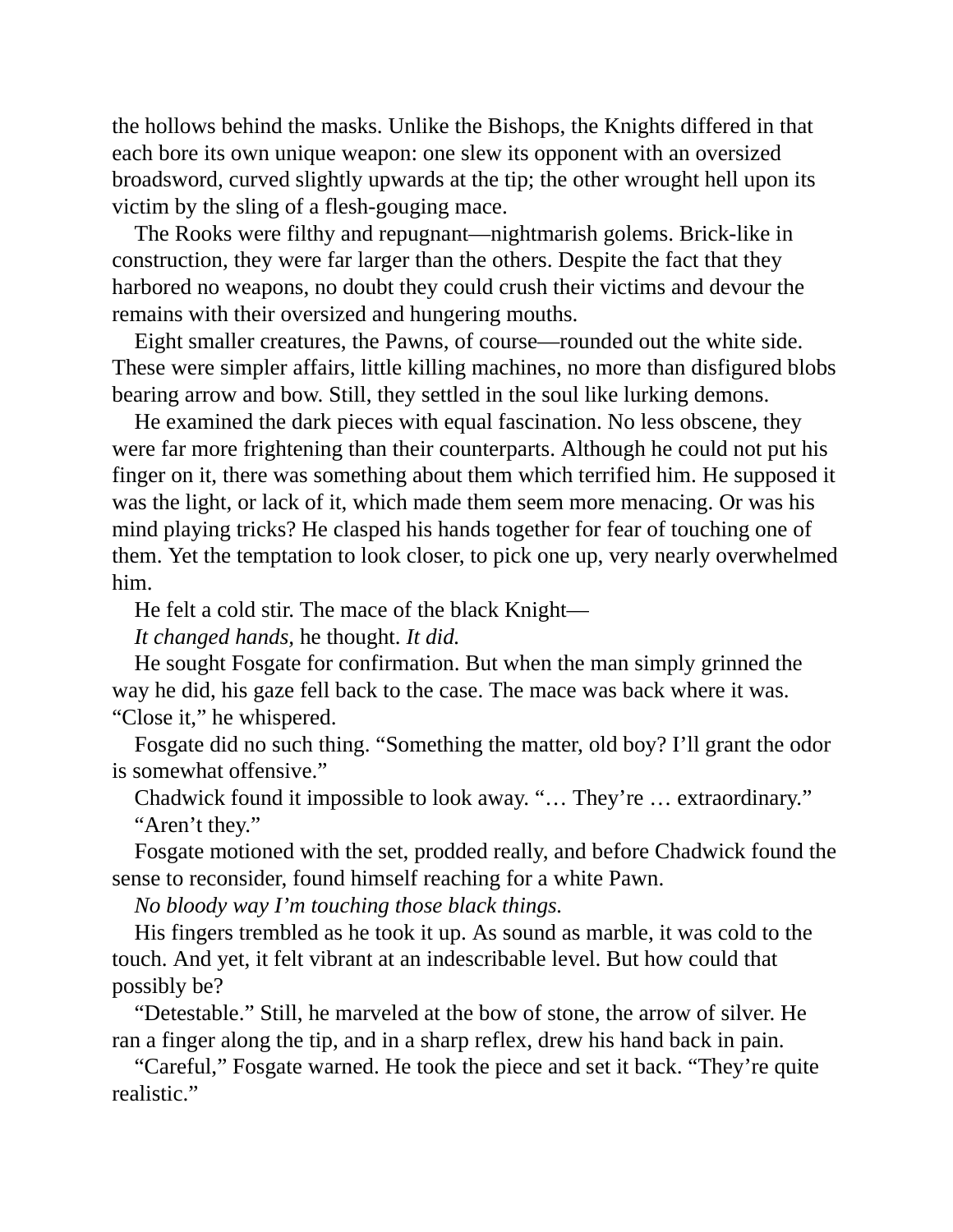"I see that," Chadwick said, his lips wrapped around his pricked index finger.

Another thunderclap rattled him. He steadied himself and sipped from his glass. The alcohol had begun to catch up with him, and despite the need he remain sober for the long drive home, he was grateful for its calming hand.

He noticed a pair of vacant spots inside the case that sat between the opposing sides. Triangular in shape, they were no more than two inches wide at their base. He had wanted to ask, but more pressing matters concerned him. "Fosgate, what's this all about?"

"Let's not get ahead of ourselves. Perhaps a little background first?" Chadwick considered and conceded with a nod.

Fosgate placed the set on the table. He produced a small tobacco pouch, tapped the spent ashes from the pipe into a tall brass collector beside his chair, then refilled the chamber with fresh tobacco. He struck a match and lit up, then worked the long stem with quick puffs. Chadwick stiffened against that malodorous smoke.

Fosgate slipped the bit from his lips. "It has a rather nasty legacy, I'm afraid." "Indeed," Chadwick said, raising a brow.

"I see you're dry. One more?"

*Damn you, old man. I've got to leave before I can't.*

Yet he felt as if he had to stay. Fosgate had sold him quite the bill of goods, had certainly piqued his interest if nothing more. At that he offered his glass, which his host took most readily. He'd have but one more, allow the man to indulge himself. Storm be damned.

Fosgate returned with two filled glasses and made himself comfortable in his chair. He drew up his pipe and sat back, and with a sly, reverent glance to his grandfather, told the tale.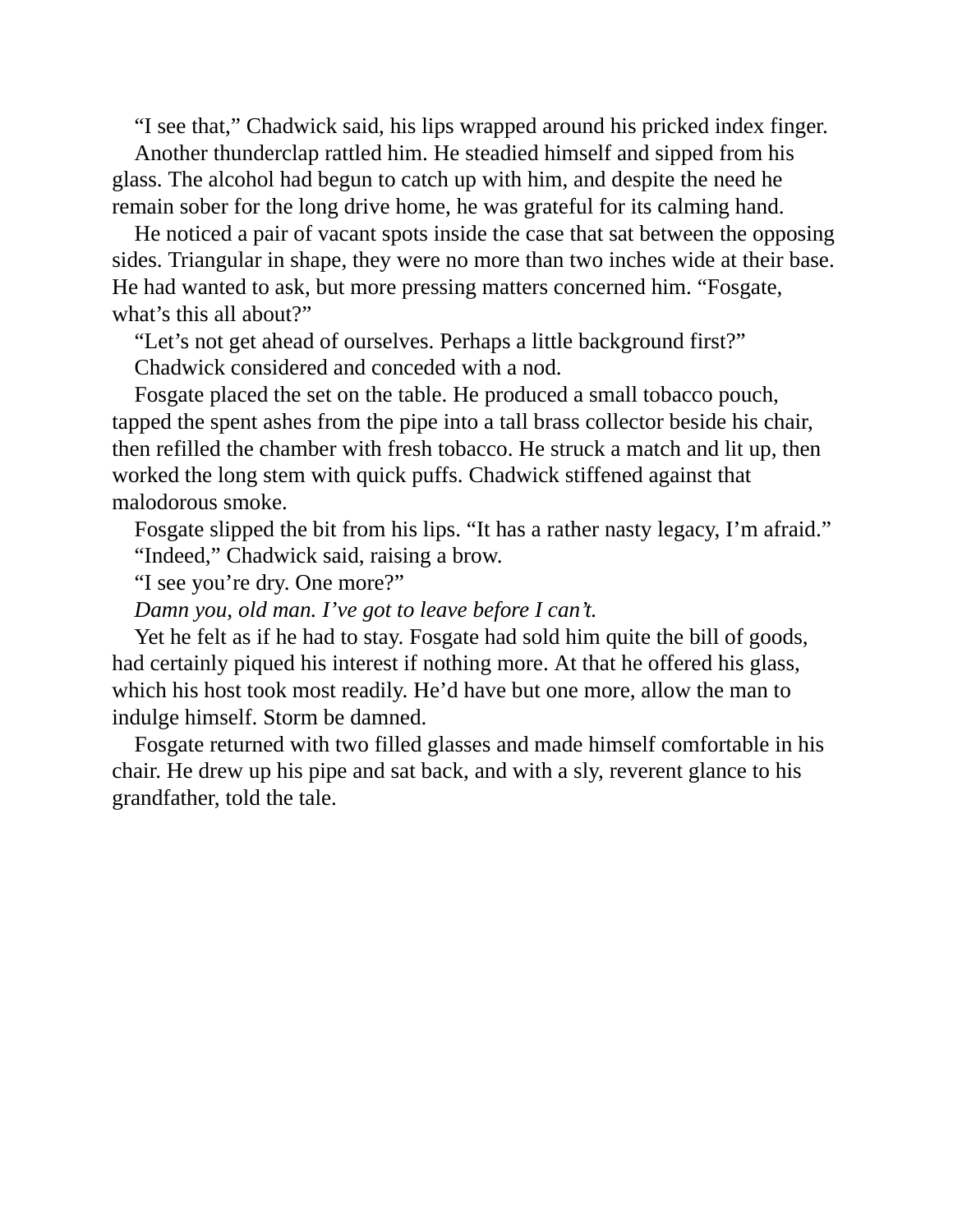#### *~ 6*

"As I'd mentioned," Fosgate began, "I was strolling about this rather obscure hamlet along the *Weinstrasse.* I can't recall the name of the place, for it was a rather strict German-sounding thing, like Krichstein or Strickensmautz or something or other; you know how cold that language is. Katherine keeps on about how simple it is to pick up. I've tried, but keep failing, I'm afraid. Were it not for her relatives and the clean air, I'd just as soon stay in London. At least I can read the bloody signs.

"Katherine had joined her aunt in Freiburg for the weekend. Yes, in pursuit of yet another cuckoo clock. Apparently it's still an art over there, and quite the cottage industry. Well … left alone I had little else to do, and thus a walk seemed to suffice. I hadn't been along more than forty-five minutes when I chanced upon this quaint little establishment at the foothills of a rather mountainous area. More a cross between an old-style bakery and a tuck shop. Although that's not right, somehow. No. It was more like … like something out of a child's fantasy. Like a home of gingerbread!

"It had a plain sign above the entrance. Naturally it was German, and I hadn't the foggiest, but I do remember what it said: *Buchhandlung.* When Katherine returned she translated for me. 'Bookstore.' Needless to say, I was quite embarrassed. But she was right, I assure you. A simple name, but an apt description of the interior.

"When I entered, it seemed abandoned. The only light came from two smallish windows. The smells affirmed my estimation of the place as some sort of bake shop. The thick aroma of pastries filled the air, and true enough, the far end of the shop offered a variety. Cream cakes, fruit flans, breads. I hadn't had breakfast that morning and the walk had made me ravenous; perhaps that was why the aroma was so overwhelming. I can almost smell the freshly baked muffins as I'm talking to you now.

"The rest of the place was no less remarkable. The left side brimmed with rows of bookshelves, each of them stuffed with wonderful titles. I was quite in awe, and quite envious. Dare I say I discovered several first editions, perfectly preserved! A good deal were in German, yet there were volumes in French, Italian, Spanish, and English. Works of Nabokov and Tolstoy. Shakespeare and Homer. *Hitler*.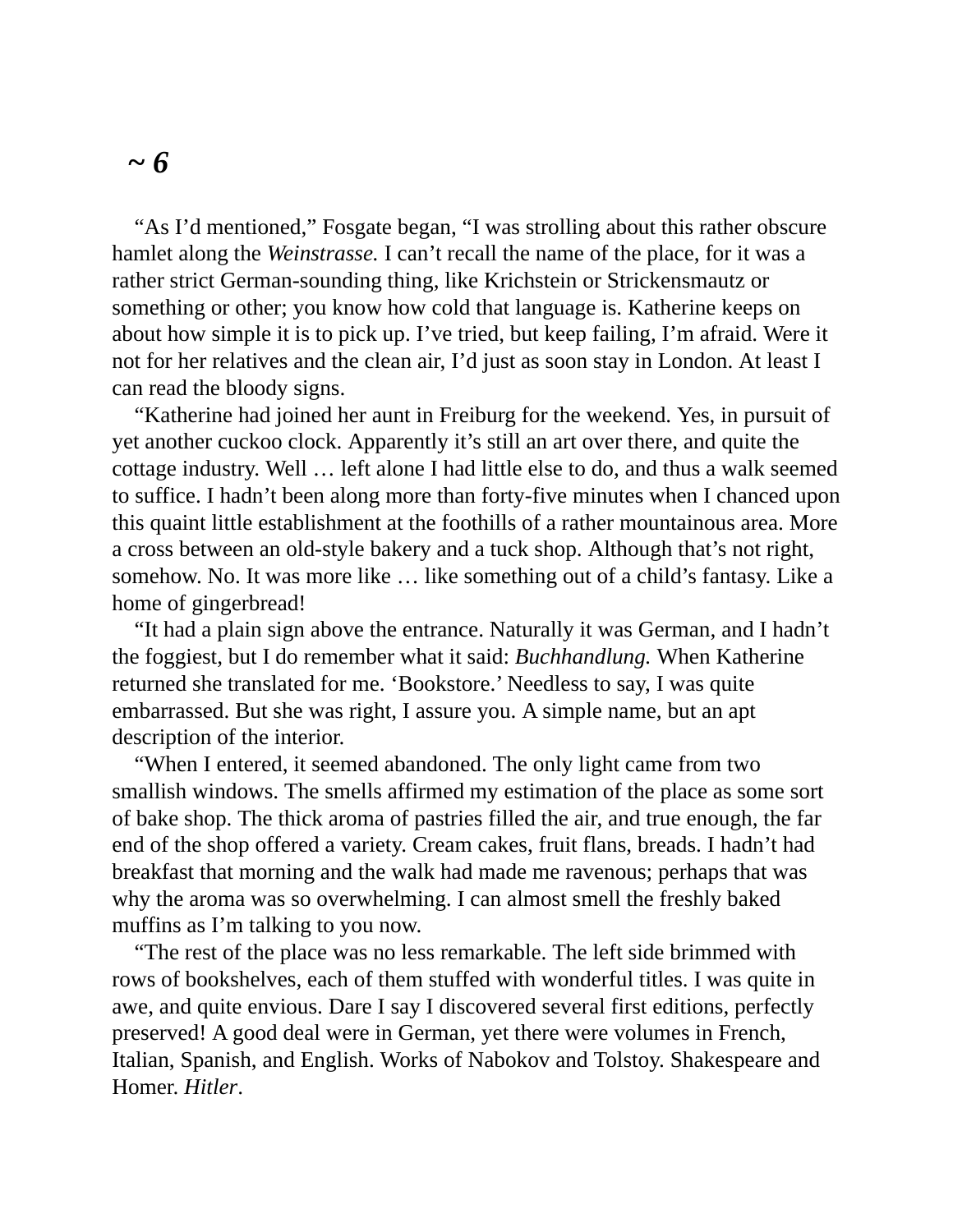"As it was, I browsed for no more than five minutes when this curious little fellow startled me. Strange … now that I think of him, I don't recall hearing his footsteps. A rather odd individual, I assure you.

"Yet that's neither here nor there. The most unusual section was reserved for an area near the back. There, upon magnificent hand-crafted tables arranged in tidy rows, were a selection of the oddest assortment of items. Knick-knacks, Christmas ornaments, bibles, small reading lamps, pottery … other whatnot. It tasked me, taking it all in. Each article seemed to scream for my attention. I recall a rush of gooseflesh running my arms all the way to my neck. I've no idea why these things instilled such a start, yet they did.

"The proprietor? There all the while. He could see the … no, that's incorrect, I've not given him credit here … he could *sense* the feeling I'd received from these curious items. He took me by the hand—I had to stop him, for I'd had a copy of *Mein Kampf* pulled half way from its resting place—and he led me to the tables.

*"'Kommen sie,'* he directed me. A smile escaped me, and he smiled back. It was completely engaging. I suddenly felt very at ease with him. I commented on his fine collections, and he simply nodded. My stomach growled just then, and he mumbled something in German. He left me momentarily, only to return with the most delicious slice of Black Forest cake. He pulled up a wooden stool and sat upon it in a very delicate manner. I thanked him for the offering, and ate while he spoke. His words ... sharp and cutting ... due certainly to that language. Clearly he knew English, but he struggled with it. Yet at the same time, he was quite hypnotic.

*"'Dreams,'* he told me, raising the oldest finger to his lips. I'd no idea at the time what he was on about. He slipped off his stool and moved slowly about the tables. He seemed quite fragile, yet graceful in his way. He mumbled. German gibberish. It was then that I'd realized he was seeking something very particular. Occasionally he'd pause upon a certain item; lean close to it and put a hand to his ear. Do you recall the sensation I'd experienced earlier, as if the wares had screamed at me? It was truer than I'd imagined. Certainly you could discard it out of hand. I mean, here was this odd-looking Aryan listening to … to *things.*

"How odd-looking? Odd. He bore an ancient face. As old as the hills, eh? His crisp white hair was striking against the drab clothing he wore. Silky. Angelic. Yet what I recall most vividly are his shoes—old, supple leather—if only because he made no sound as he stepped. He seemed out of sync with the world … out of time, if you will.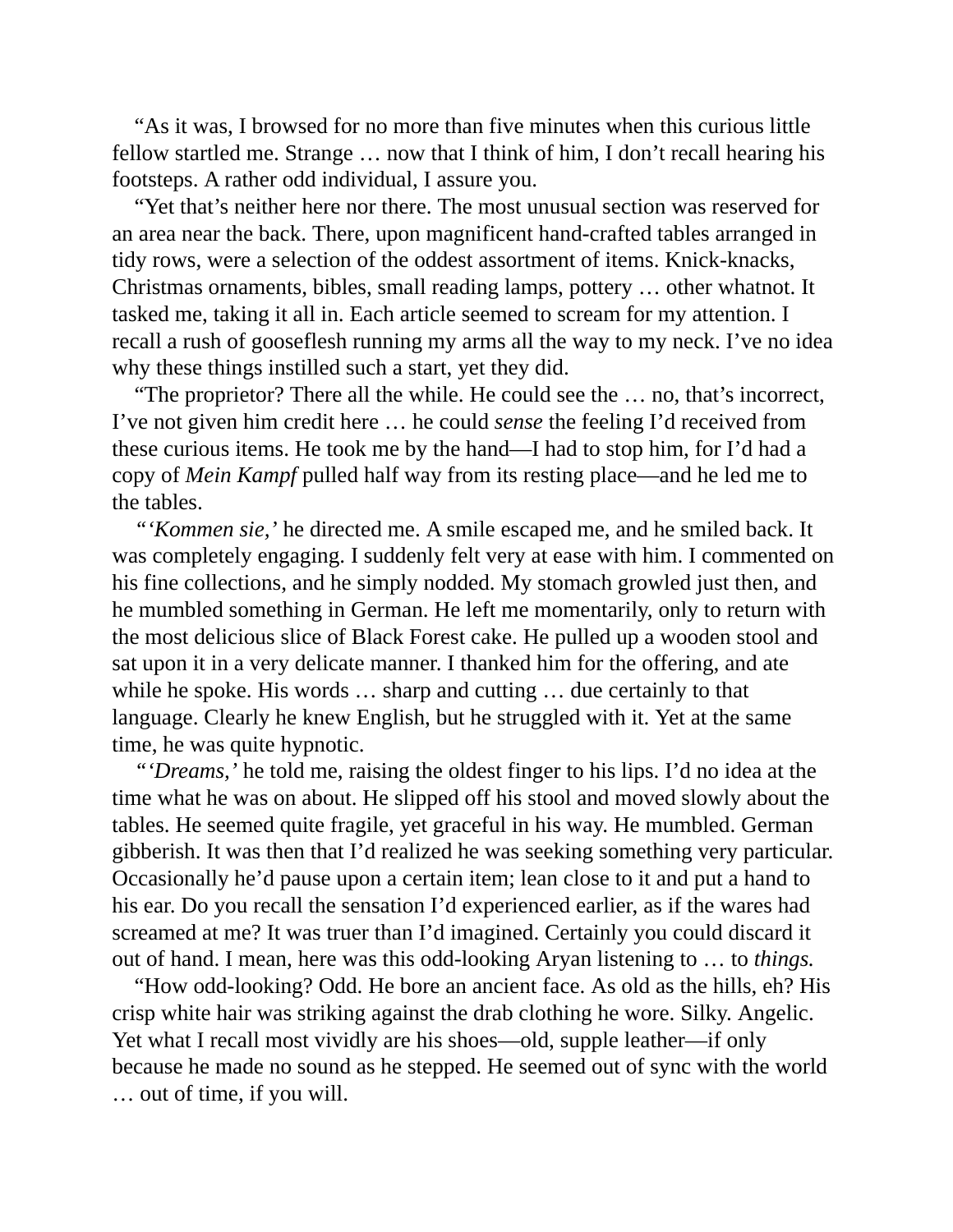"Perhaps I'm overplaying his appearance, but I can see him as clearly as I see you now, Chadwick. He had this vividness about him. Spirited, yet down to earth. Very sensible …

"Yes. Sorry. Where was I? The tables, thank you. Did I mention that he stopped and *listened* to some of the items? I did. Good. Well then, you have a fine sense of his oddness then. As I consumed my cake, he persisted a solid ten minutes in his search. Finally, he stopped at the table furthest from me and began moving items to and fro. One item in particular—heh, heh, I'm certain it was a fake, although still I can't be certain—was a golden chalice. The man was extraordinarily cautious with it, trembling as he moved it from the table to a small shelf. As if God Himself should strike him dead should he drop it. The cup of a carpenter? I learned soon enough not to dismiss it.

"Security? I've no idea how he safeguards these things. Surely some of the texts are invaluable. And his recipe for Black Forest cake is positively priceless. But most of the articles in that shop—if not every last urn and chalice—must be counterfeit.

"Say no more, Chadwick. Has he taken this old Englishman for a fool? Perhaps. But then, perhaps not.

"The history! Ahhhh, yes. Let's get to that, eh? Let me refresh you first. I think you'll need it. How's your condition? Good. Perhaps the storm will pass. There you are. A toast! To the past. To the *future."*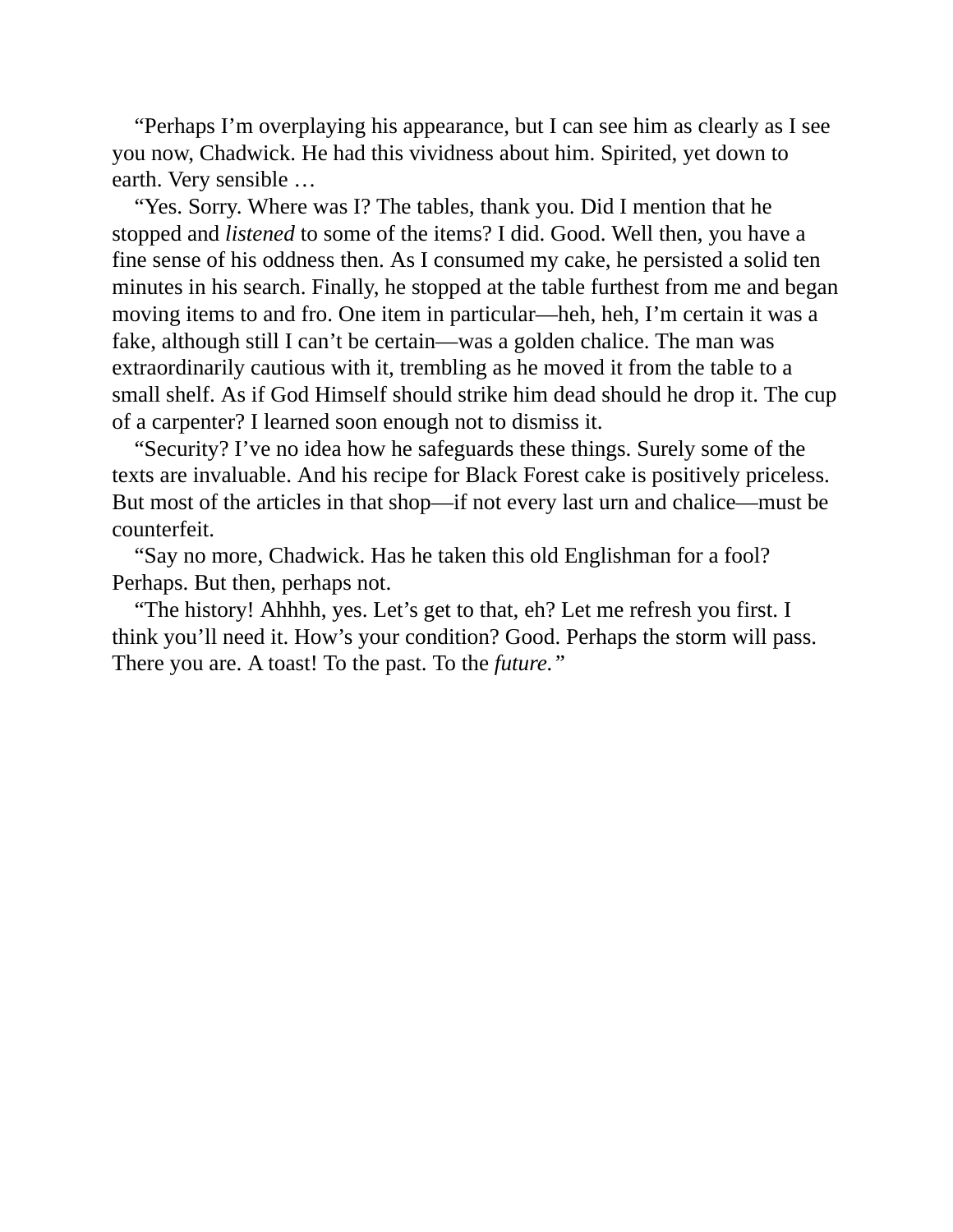#### $\sim$  7

"I suppose I'll start at the beginning," Fosgate said. "The proprietor had finally settled upon a large, rather nondescript chest. Oak, if I recall. He pondered a moment, and just when I had figured this was not what he'd been looking for, he produced a set of keys and unlocked it. Curiously, he raised the cover ever so gently so as not to disturb what was hidden inside. Like the chalice, he seemed in awe of it … respectful. And utterly fearful.

"Of course it was the extraordinary case you see here. My first impression was similar to your own. A rather disturbing affair, but one that offered a story begging to be told. Honestly, Chadwick, when he brought it to me I thought it might harbor nothing more than cutlery … perhaps some worthless treasure maps or trinkets.

"He removed the case from the chest and insisted I take it, and at first I protested. He slipped a key from his key ring—this one, yes—and handed it to me. I nearly dropped the whole mess I was so nervous, yet I've no idea why. But something swept through me, practically flooding my senses with want. The need to *know.* Whatever the facts, I was completely taken. It was as if a spell had been cast upon me by this strangest of magicians.

"He egged me on, and I opened it. What I saw made my skin crawl. Like you, I'd not wanted to be anywhere near these pieces, much less touch them. But they held this attraction, this power … I mumbled something or other, and the old man laughed.

"Curious … his laugh didn't suit him. Nothing like I would have imagined it to be. Counterfeit. Like the rest of his collection.

"At any rate, the cards were stacked against me. Of all the curiosities strewn about the place, the old man had settled upon *this.* Yes, I'm certain. He *knew*. Knew no matter what the ask, I'd pay. You see, it wasn't a question of price. It was a question of desire. Far more than you can imagine. The damned thing had a hold on me that was entirely intoxicating.

"Still, not really wanting to—you can understand how stupid I must have felt —I could hardly believe it when I informed him I'd take it. Without so much as asking the price! He laughed, clearly satisfied. Perhaps a part of him was relieved … to see it go, eh? Truth be told, the nape of my neck tingled at that laugh, and it still vexes me that I can't reconcile that face with the laughter. It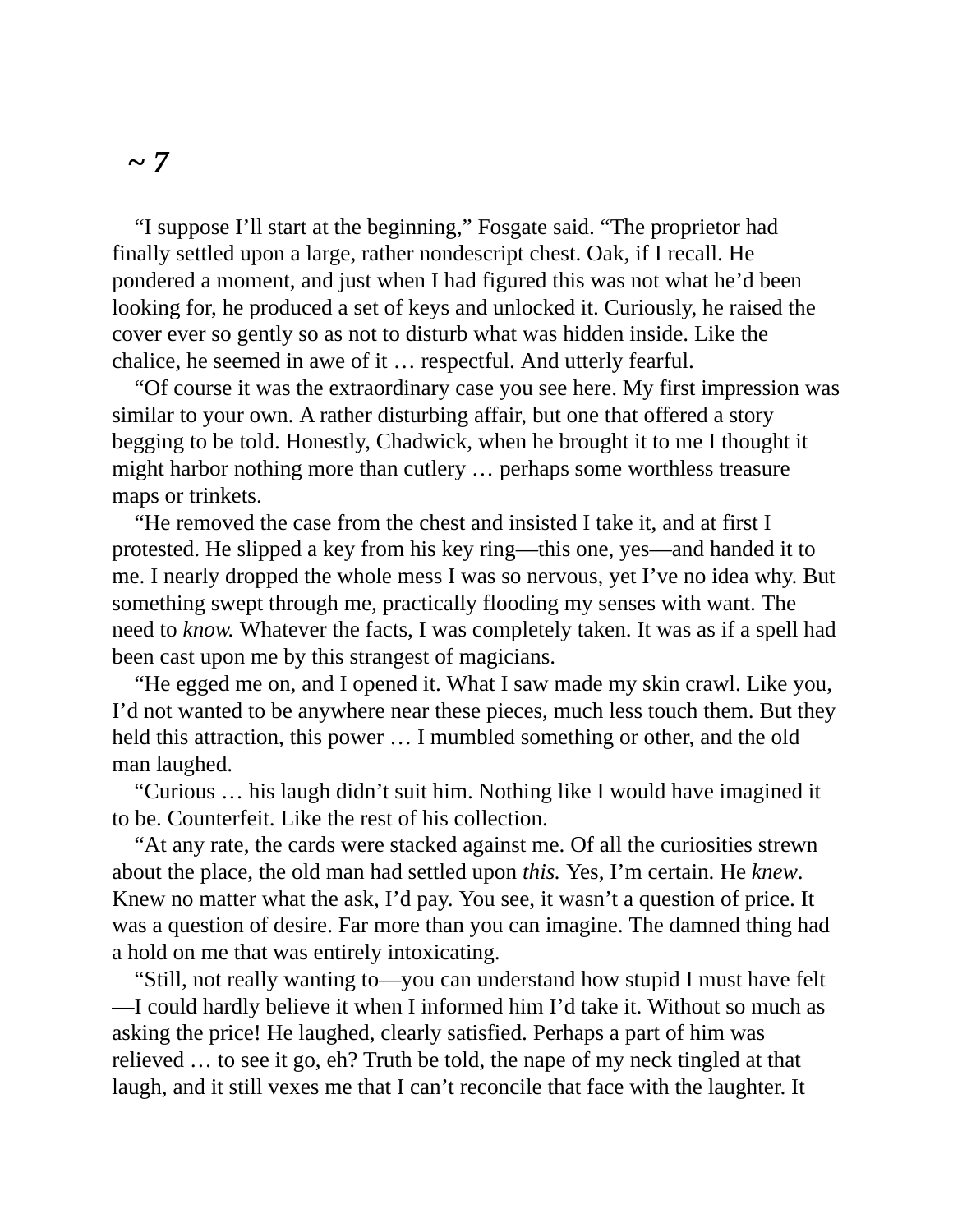was of little consequence, however, for I'd been hooked—or rooked—as you'd so eloquently put it.

"Yet I digress. The set itself is hundreds of years old. It dates to the fifteenth century from what the German told me, but I suspect it is far older. He spoke of a Dark Prince, a brutal tyrant who held no soul. A man so sinister that to maim and to kill seemed like sport. Men, women, children … tortured … raped. Forced to eat their own excrement. Pregnant women slashed open, their unborn devoured by this demon. His bloodlust knew no bounds. I must admit, my own lust for the device had quickly soured.

"Yes, *device.* That's what the man had called it. As if it contained gears and switches. I myself had questioned him on that choice of word, and at that, he told me of the witch.

"The Prince held deep ties to the occult, and according to legend—as relayed to me by this curious individual—his witch had presented this to her lord as a means of raging war against his greatest enemy at the time—*Christianity.* It had spread across Europe, and … well … you see his problem. The kingdom was in jeopardy. How well we understand."

Chadwick sipped.

"What he told me next stirs anger and disgust," Fosgate went on. "The Prince, having placed his faith in the device, used it that very night … to kill fifteen children."

Chadwick stiffened. Close by, thunder threatened.

Drawing his pipe, Fosgate continued. "Upon this madman's death, the set disappeared for almost half a millennium. Now, if you know your history, you'll know that what were once the principalities of Moldavia and Walachia now constitute most of present-day Romania—yes, Transylvania. But this isn't a vampire story, although it certainly holds root. You see, Walachia was ruled by several Princes—Vlad the Third, to be more precise—Vlad Tepes. Correct, Chadwick: Tepes … 'The Impaler.' Of course, Stoker based an entire novel upon him. And yes, Tepes ruled Walachia in the mid-fifteenth century. History tells us he killed thousands … perhaps *twenty* thousand."

"Fosgate—"

"How many fell to the hand of this device?"

Chadwick chuckled nervously. Surely this was rubbish, after all. Yet in all his years, he had never known Fosgate to tell such a grand tale. Still, he had to admit that at some level he was truly enjoying this; it was as if they were two school chums camped around a fire, hanging on the very thread of a frightful ghost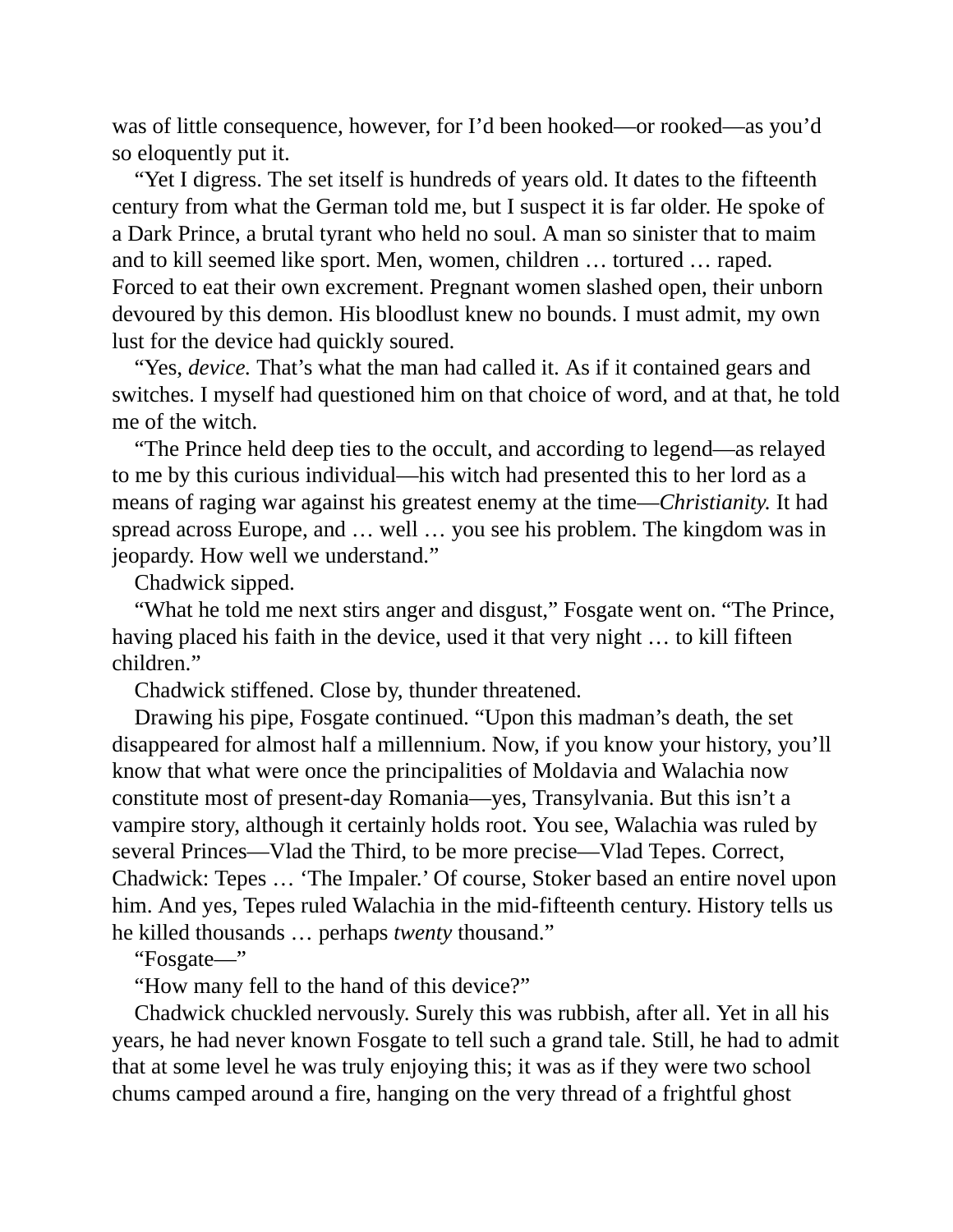story.

"It was when the proprietor spoke of the Nazis that I started to believe," Fosgate said. "The Fascists under Ion Antonescu controlled Romania. My father actually met him, of all places, in a café in Brussels in 1937. At some point, the set was discovered and fell into Antonescu's possession. In 1941 he sided with the Axis, and to score points with the Germans—no doubt keenly aware of Hitler's fascination with the occult—presented him with the set when they met in Bucharest."

"That may be," Chadwick conceded. "But it doesn't prove the set was owned by Tepes."

"Did you know that what is now Bucharest was originally a medieval fortress? And was itself the residence of the Princes of Walachia?"

Chadwick said nothing.

"Surely Hitler was intrigued," Fosgate said. "Here was another toy to play with—another slice of his Final Solution pie. Almost immediately, he began experiments at Auschwitz."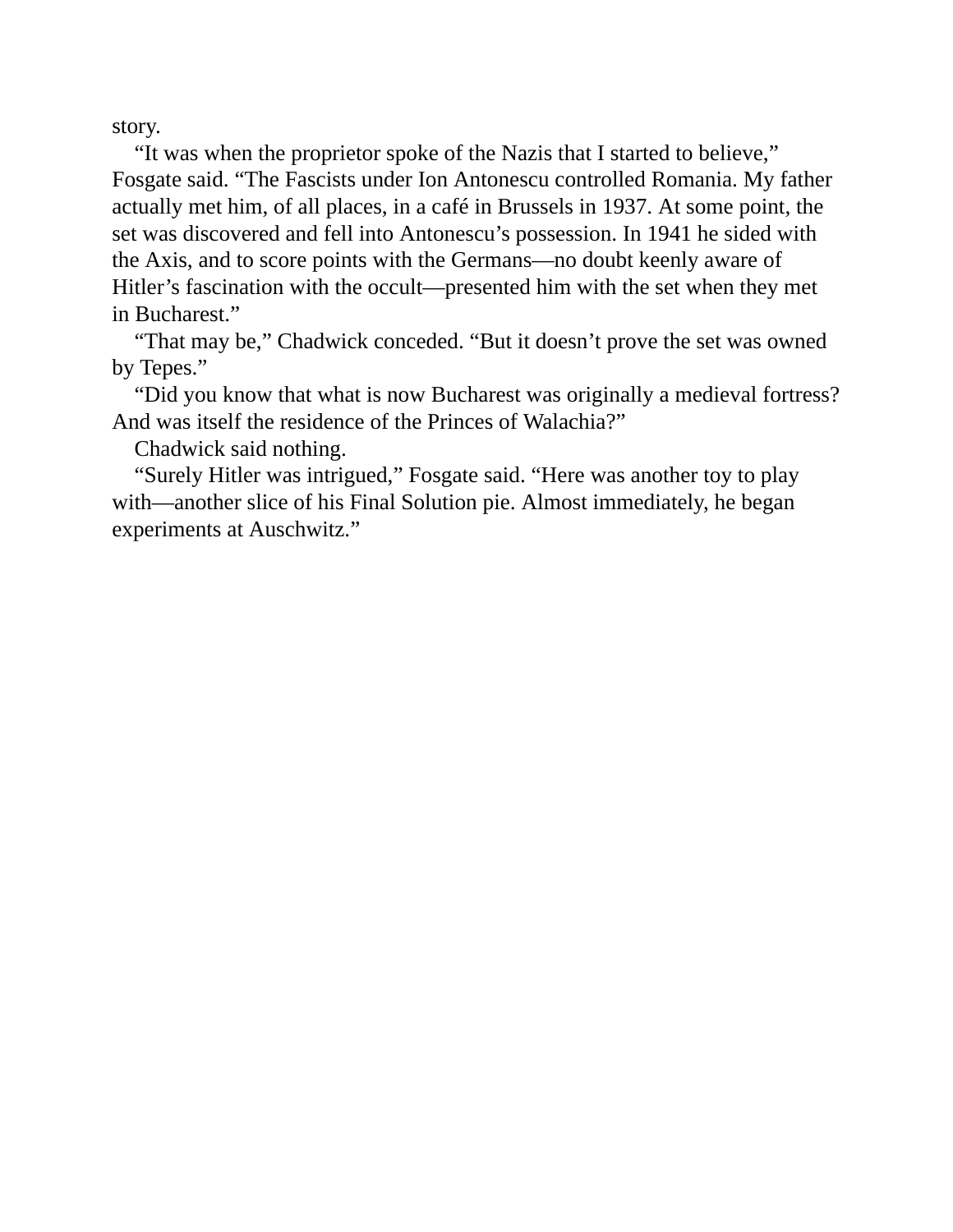#### *~ 8*

Chadwick sat forward, astonished by Fosgate's assertion that this bizarre chess set had been used at the death camp of Auschwitz. "Rubbish. You're not suggesting—"

"A million perished there," Fosgate cut in. "Mostly the Jew. Most from starvation and extermination. How many fell prey to gruesome medical experiments? Further, I submit that some of the experiments went beyond science. I've become somewhat of an expert on the war, as you know. I've done some digging. There are several documented cases where prisoners were used in bizarre occult experiments. In one scenario, a captive would be brought into a room offering no more than the cold comfort of a wooden stool, whereupon they were instructed to sit and wait until further notice. After some length—the duration varied unpredictably, from hours to mere minutes—some of these poor devils would begin to shriek in terror. Without fail, they would claw at the door, pleading to be set free. Only when the screaming stopped—often *much* later, for fear of what lay beyond—would the soldiers open the door. Signed witness accounts testify to this.

"A good deal died in that room. The fortunate few who survived were completely mystified over the entire experience. Nothing at all had happened to them. They were shot, naturally, so as not to arouse undue suspicion. One could suppose that luck *had* smiled upon them, eh? Considering the madness that had taken the others. Still, it's unclear why they'd been unaffected by the experiment.

"Indeed, Chadwick! *Yes.* I've asked myself that very thing. Why *wasn't* the device used against the Allies? Perhaps it was. But consider: even a rigged game of chess takes several moves from opening to checkmate. Utterly inefficient. No. This is an insidious device, for more … shall we say … *personal* use. Hitler may have tried to eliminate Churchill or Stalin with it—I'm certain of that—but perhaps distance is a factor here. Whatever its power, its range may be limited.

"One other thing. Look at this. No. Here. On the inside of the case cover. Do you see?

"Forgery? That was my assessment as well.

"I engaged three independent handwriting experts to authenticate—or disprove—the signature. Each compared it against known, legitimate signatures. A perfect match."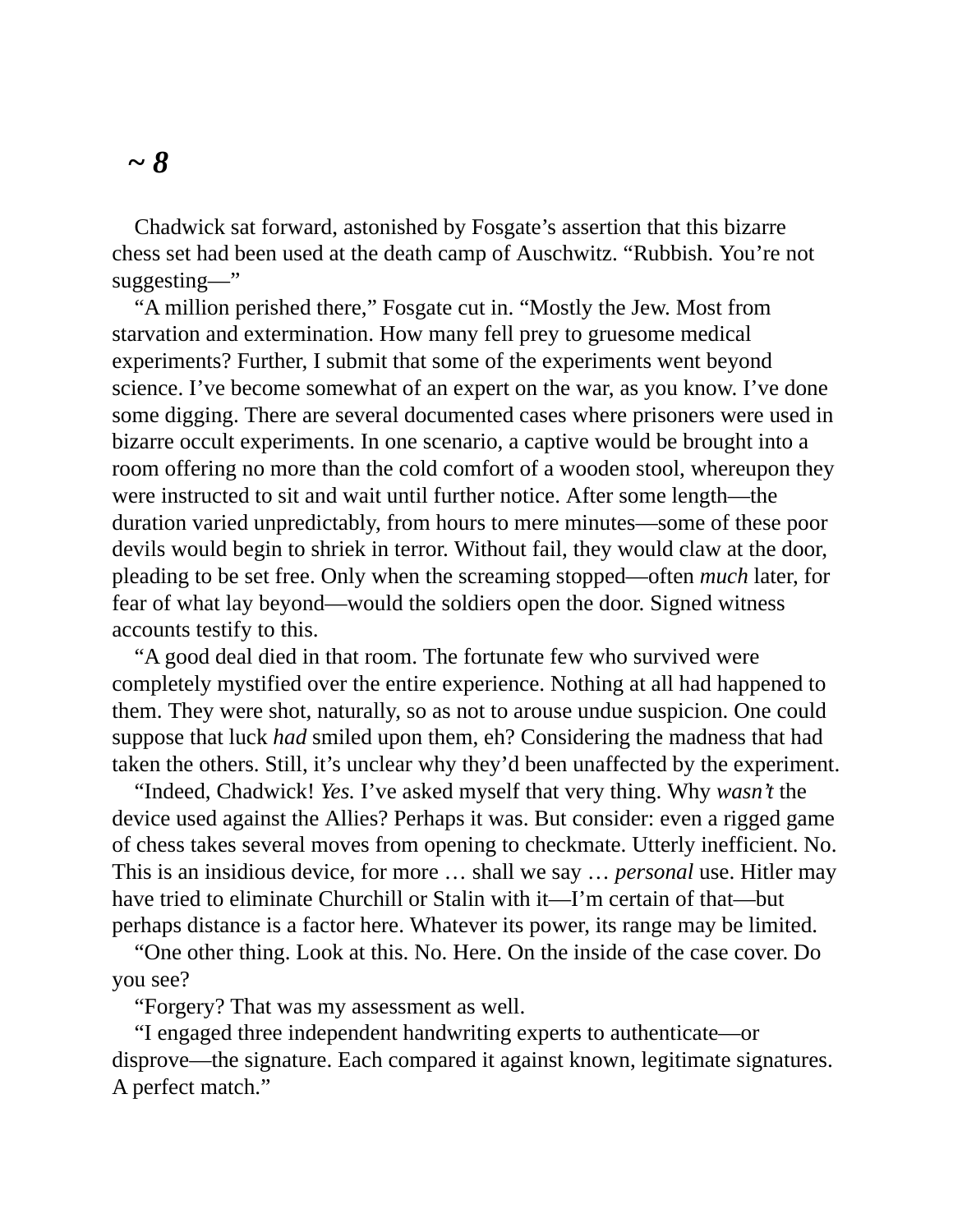Chadwick met Fosgate with suspicious eyes.

Fosgate could only grin. "Even if the story is nothing more than a wild sales pitch, I'm guilty of succumbing to its charm. Yet of this I am certain: this is Hitler's signature. That alone makes this discovery invaluable.

"Make no mistake, Chadwick. This is the genuine article. Take a look beneath the black Queen. Please … indulge me. She won't bite.

"Intriguing, wouldn't you say? Now examine the others.

"Quite right. Conspicuously absent from both Kings. Yet all others bear the mark."

Still holding a white Pawn, Chadwick considered the inscribed pentagram at its base. He set the piece back and was glad to be rid of it. "Perhaps it's due to the fact that a King can't be used to defeat the other King."

"Excellent," Fosgate said. "Rules are rules, even in magic. As for the other pieces? What I now believe—as certain as that signature—is that the mark represents an instrument of death."

"Preposterous," Chadwick said, yet found himself doubting his disbelief. "Do you hear what you're saying? To suggest—to *entertain—*that this is some sort of hocus pocus, to be used to slay one's enemies ... are you even listening to me?"

Fosgate seemed adrift in his own thoughts. He slipped the pipe from his lips and sipped some cognac. His monocle flickered in the sudden lightning. "I have photographs … but I'm aware of your delicate constitution. You see, those captives at Auschwitz—those in the experiments—I failed to mention a rather disturbing fact regarding their demise. Each victim died under different circumstances. Some gutted with a large knife or sword. Others hacked to death. Others beheaded. Shall I fetch the photos? No? I thought not.

"What tasks me is that all of this had gone on while they were isolated in a locked room. Yet there are no accounts of what actually transpired behind that door."

"Nothing?" Chadwick said. "That's hard to imagine, given the Nazis notoriety for keeping records."

"Precisely. If there are records, they've eluded me. But ever the hunter, I did manage to track down an old film reel—and paid a fair price to have it restored. The film was quite damaged, but a short segment was saved."

"And?"

No reply was forthcoming.

"Fosgate?"

"It shows … *something."*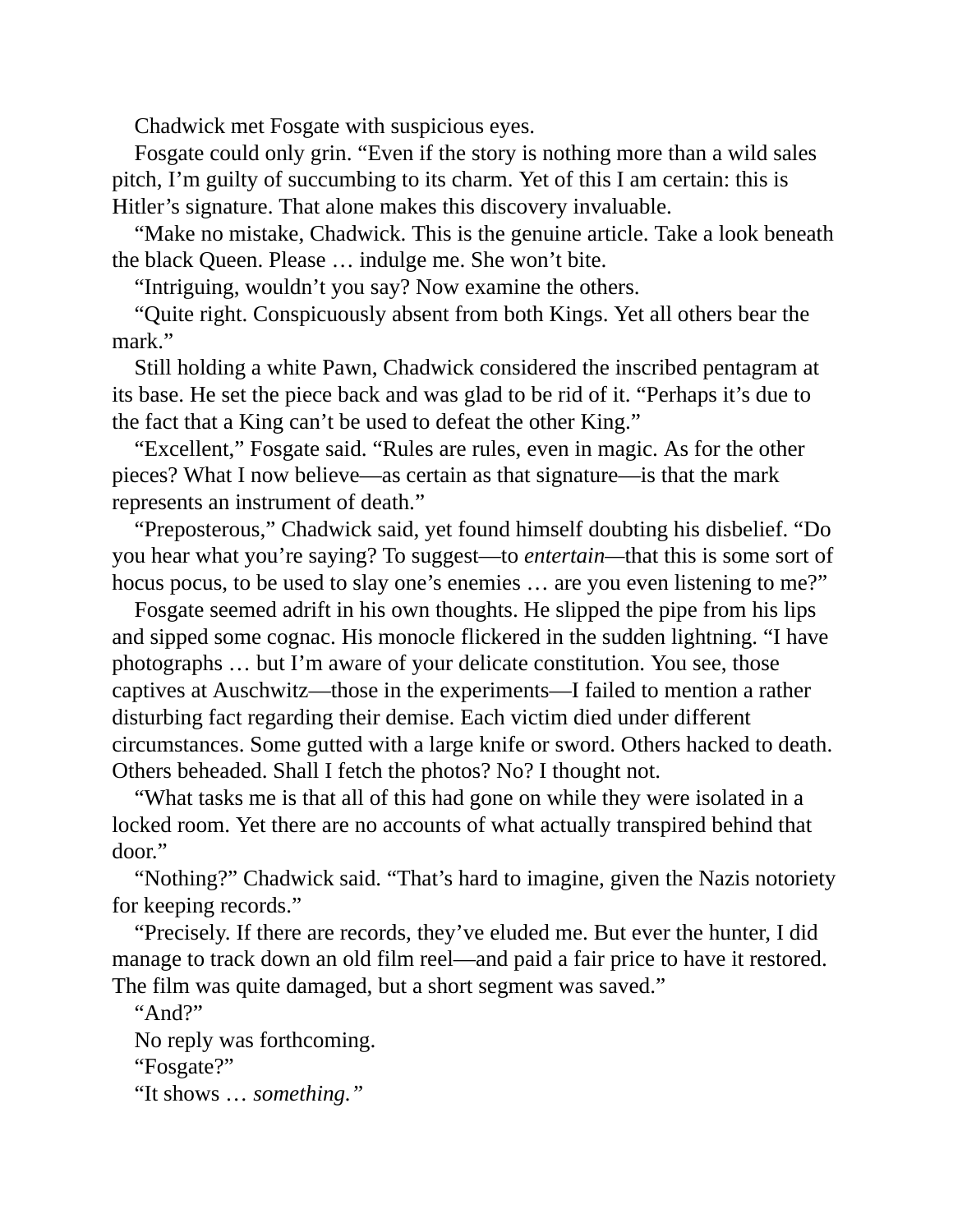"Something?"

"I can't explain it," Fosgate said, after some deliberation. "It lasts no more than a few seconds. But it is the most terrifying breaths one could endure. Would you care to see it?"

"Not in the least. What do you *think* you saw?"

Again, Fosgate considered. "I can't say, exactly. And I couldn't speculate."

"I see," Chadwick said, nodding. "… Fosgate … there's something else."

"Yes. The … *survivors,* if you will."

"Why weren't they harmed?"

"I do hold a theory. Should a match end in stalemate, would not the target be spared?"

"Seems a reasonable assumption," Chadwick said, although humoring Fosgate seemed the worst thing he could do. "Tell me … what exactly *did* you pay for this … *thing.*" He paused, his eyes tracing every sculpted line, every shadow, among the pieces. "Admit it. You didn't really spend what you told me."

*"'Der preis?'* I'd finally asked," Fosgate said. *"'Sehr gut,'* the proprietor told me. *'Und sehr teuer.'* 'Very good. And very expensive,' Katherine later warned me. I admit: I'd fallen for the set. Cost mattered nothing."

Chadwick's silence said it all.

"Agreed," Fosgate granted. "I should have been on my way right then and there. But I suppose I may have led you astray on the price. Expensive, certainly —and very likely worth much more due to that signature—but not nearly as much as I've let on. I'm afraid I was never good at currency conversion, but in my estimation it was closer to fourteen hundred pounds. Cash only, you understand.

"Clearly, I had no funds of that sort about me. But being a man of means … suffice to say, the German's old eyes lit up with what I'd offered in barter. Hard to imagine, isn't it? This curious fellow driving about the mountains of Baden-Württemberg in my BMW. I can only assume, naturally. I left the keys, but he would have had to make quite the trek to fetch the motorcar."

"The Coupe? Are you insane?"

"The Cabriolet, I'm afraid."

Chadwick barely mustered a chuckle. The storm tempered him.

"Do you see?" Fosgate said. "The little Shylock knew only too well I'd wanted the set. As I said, of the countless items available, he offered this. As if it had called to him, begging to be proffered. Perhaps that's the way it is in that strangest of shops; perhaps each item merely bides its time, year upon year, until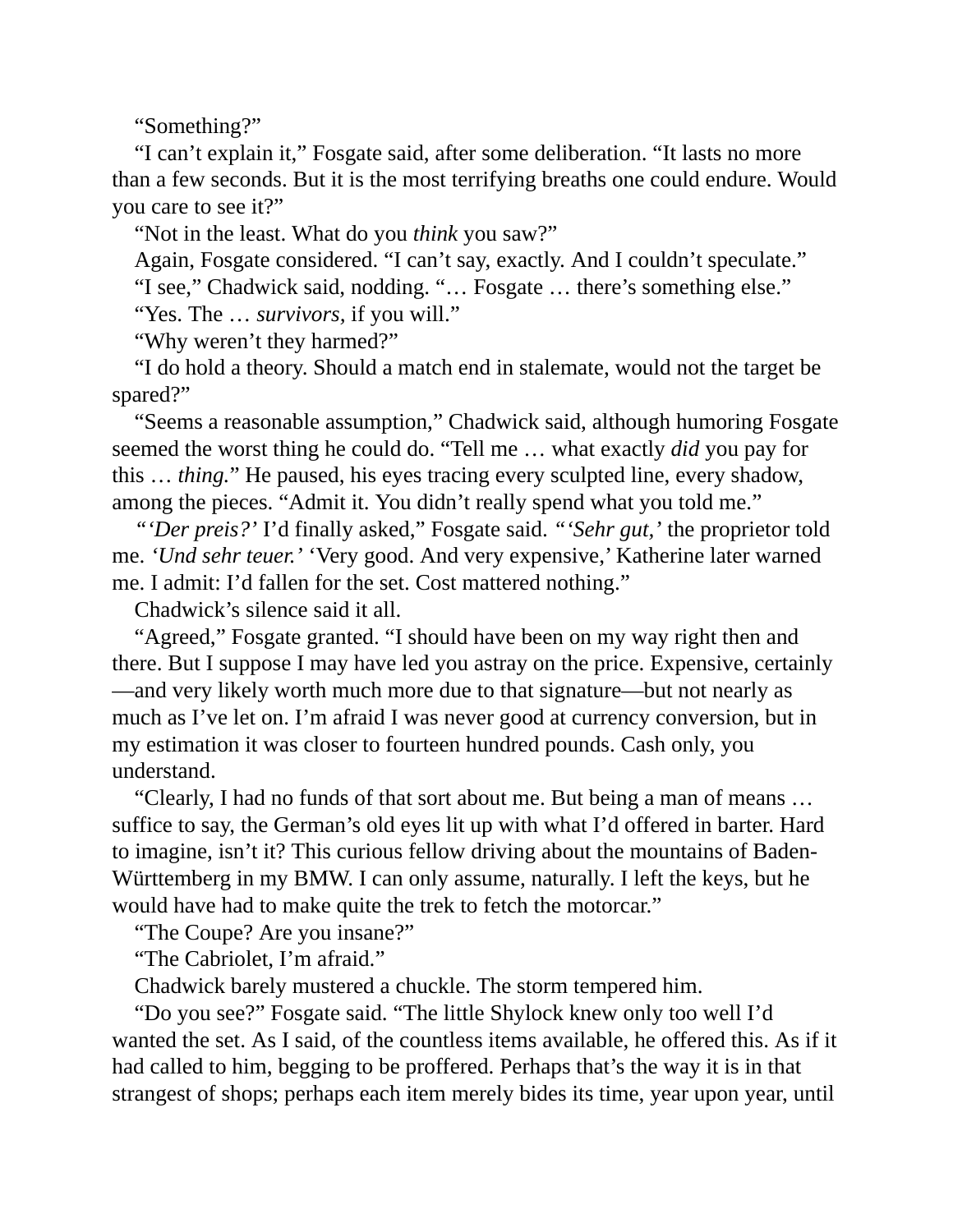their time has come. Until that fateful moment when its rightful owner returns." "Rightful?"

"Happenstance?" Fosgate retorted. "I think not. The odds against are incalculable."

And then, before Chadwick could respond: "The man spoke of dreams … *my* dreams. This is not founded on the whims of chance. There is something at work here. Something far larger than ourselves."

Chadwick shook his head. "An interesting tale. But there's one detail you've overlooked. And quite frankly, I'm surprised. You've no idea this even works."

Fosgate puffed. Sat back. "Indeed. Let's have at it, shall we?"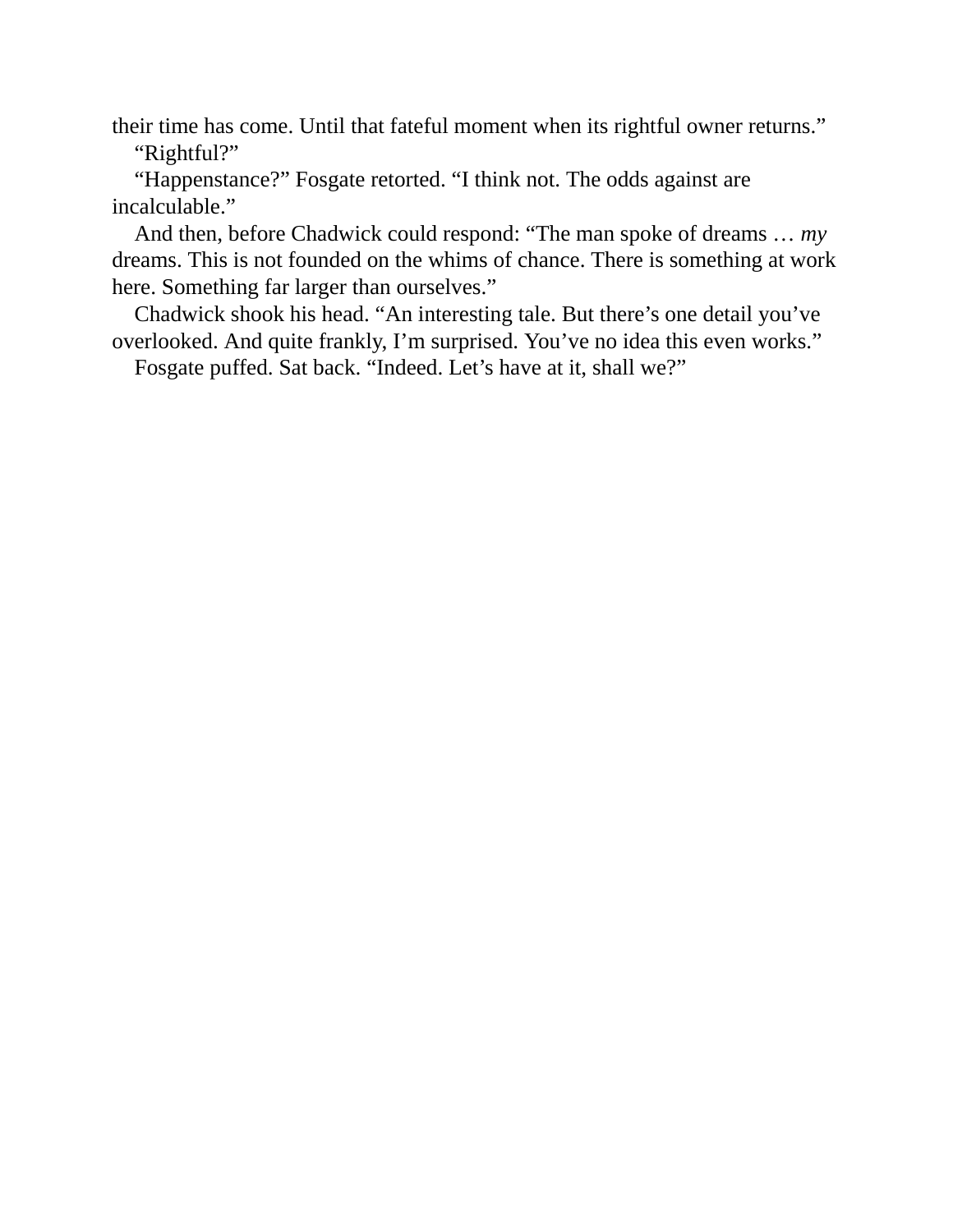Chadwick started at some deafening thunder. Harsh wind and rain slammed against the windows. A chill rippled through him, further stirring the black ill in his gut. "Enough, Fosgate. Enough of this nonsense. I really must be off."

Fosgate, who had moved to the hearth, stoked the fire. Hunched the way he was, his long shadow on the wall cast a ghoulish sight. "You'll do as I deem. By God man, you will."

"I beg your pardon."

The hunter turned to Chadwick, poker in hand. "What are you afraid of?"

Chadwick plunked his drink on the table. "I've had quite enough of this," he said, rising. "Thank you for a wonderful evening."

He turned his back to the hearth, certain that Fosgate would never bring himself to strike. The man's admission of distaste for such a deed notwithstanding, the very notion seemed unfathomable. Fosgate harbored a black temper to be sure, but to kill him?

He stepped softly to the doors, and as he reached them, Fosgate's sharp tongue slapped him.

"I wouldn't, Chadwick."

Chadwick held a moment. He closed his eyes, imagining the long drive home in the battering rain. If only he'd left earlier; if only the damned storm had let up.

He turned. His head was spinning from the alcohol, but he held enough of his faculties to parry with Fosgate. "I'm not afraid to go to the police."

Fosgate set the poker in its stand. The lights flickered. "And what exactly might you say?"

Again, the lights faltered. Lightning flashed at the windows.

Fosgate grinned. "I think it best you stay the night, old boy. The storm's not letting up. And besides, you've had much too much."

"Damn you!" Chadwick said. "You've no moral ground. You've been plying me with alcohol all night. You had no intention of allowing me to leave."

He seethed. It would take at least an hour on a mild evening to reach home, but on a night like this? He reeled at the vivid recollection of a slippery roadway, an overturned lorry … and what remained of the guardrail where his drunken father's motorcar shot through on its way to the bottom of the Thames.

He regarded the chess set with disdain. "This won't work. It *won't."*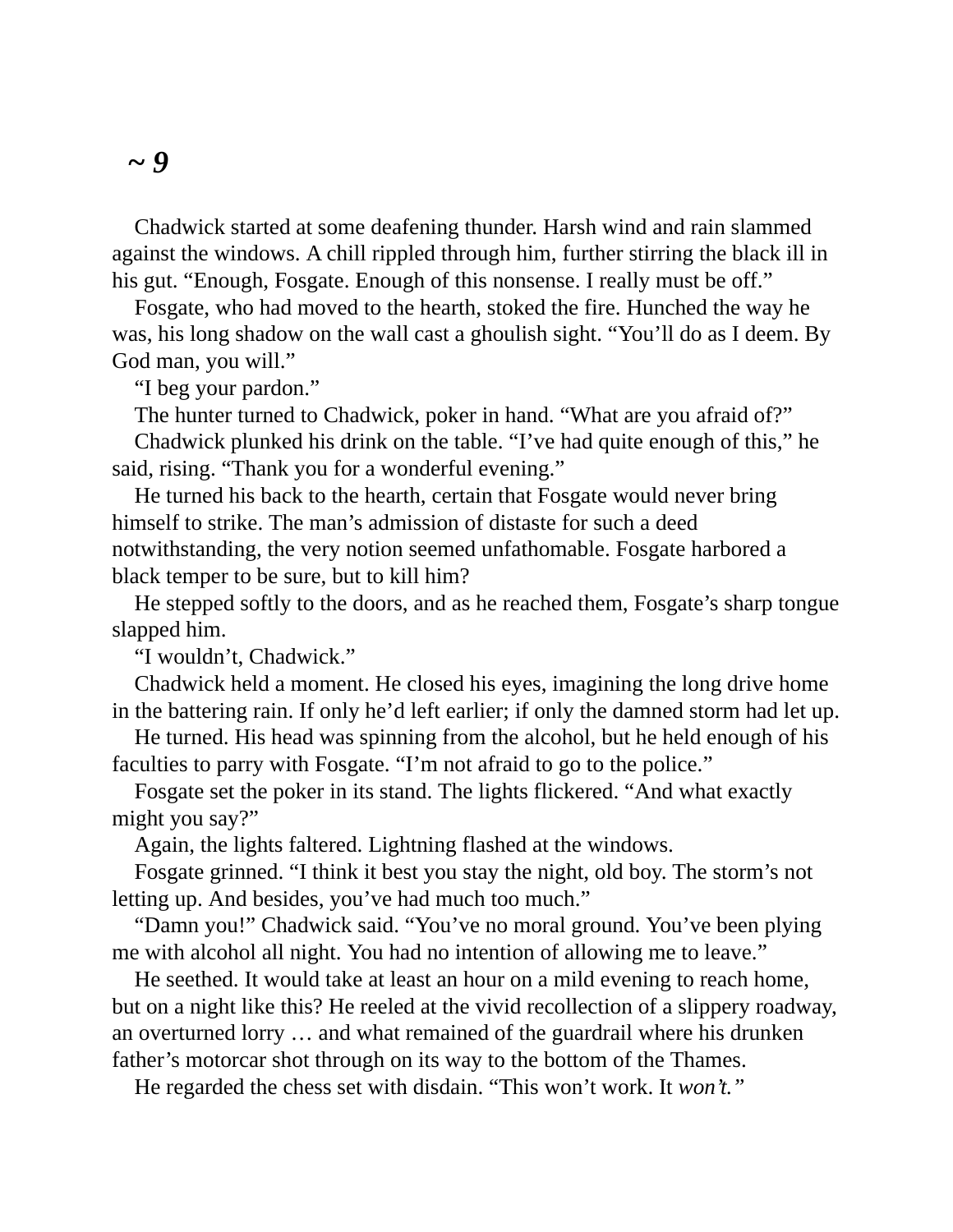"Are you so certain I'm mad?"

Chadwick did not respond; instead, he glanced at the clock. He excused himself momentarily, made a call to his wife on his cell—almost asked her to call the police, thought not to worry her—and returned to the study. "I'll stay the night," he said anxiously, reacting to the furious wind. "But I'm not playing that game."

"Indulge me. Let's put that Chadwick skepticism to the test."

"And should I win?"

Fosgate laughed heartily. "That's the spirit! You are the better player, after all."

Chadwick's eyes narrowed.

"Ah, all business," Fosgate said. "But I suppose all's fair in chess and war, eh? I defer, then. Should you prevail, the set is yours. Do with it what you will."

"And should I lose?"

Fosgate laughed. "Should you lose … then this old hunter has found new prey."

*This is madness,* Chadwick thought. Still, it was all too clear that Fosgate's desire far exceeded his ability to resist. The man would badger him until the storm passed, which held no sign of abating. And yet, he rather fancied the chance of winning the bloody thing and tossing it into the Thames. To wipe that smirk off that arrogant face would be priceless.

He took up his drink and finished it. "Fetch us another," he said stiffly. And at that moment, beyond the windows, beyond this Earth, the gods thundered.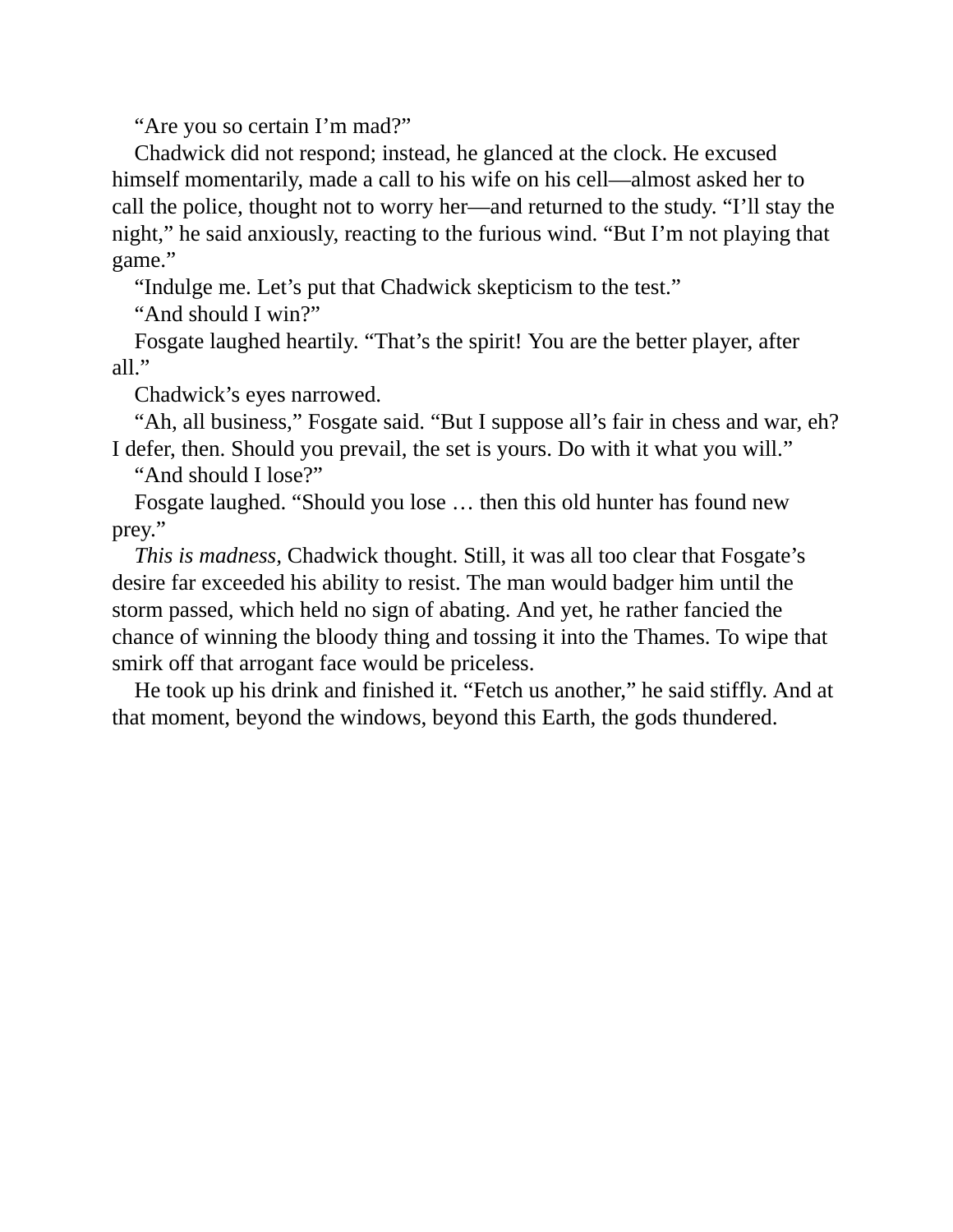#### *~ 10*

Along the west wall sat two wingback chairs. Each faced the other across an Italian marble table, which doubled as a chessboard. Brass British soldiers led by the Duke of Wellington stood at arms, readied for the pewter French commanded by Napoleon.

"Do we have to play right here?" Chadwick said. "I can't sit next to this window."

Fosgate drew the drapes. "Satisfied?"

"Not at all."

With a huff, Fosgate indulged him. It was massive to be sure, yet after some effort, they managed to reposition the board to their seats near the hearth. Fosgate freshened their drinks as Chadwick replaced the chessmen. It was unsettling work, and upon removing it from the case, the black King had nearly slipped from his grasp. If only it had smashed into pieces.

He took up a seat on the white side. *The lesser of two evils,* he thought.

Fosgate returned with their glasses and smiled at the seating arrangement. "Of course, Chadwick. I suspected as much." He went to take his seat, but stopped. "My word … in all this excitement, I nearly forgot."

Fosgate went to his writing desk and opened the side drawer. From it he produced a thick book, and he lumbered back to Chadwick and handed it to him. The Greater London telephone directory.

Taking it, Chadwick looked up, positively puzzled.

"Would you rather we choose someone dear to you?" Fosgate snapped.

Chadwick reeled. Until now, his quite logical mind had disputed all of this as folly. But as he felt the heaviness of the directory in his hands, the reality of what they were about to do struck him with both barrels. And yet, something clicked inside of him. A duality consumed him. Fear, certainly … and morbid curiosity.

He thrust the directory back to Fosgate, who snatched it easily. Ever alert, ever the hunter.

"Oh, come now," Fosgate snarled. "Empirical research requires established constants and variables. The constants are obvious, set by the rules of chess. The variables—"

"Then why not *Frost?"*

"All in good time. Now, as I was saying—"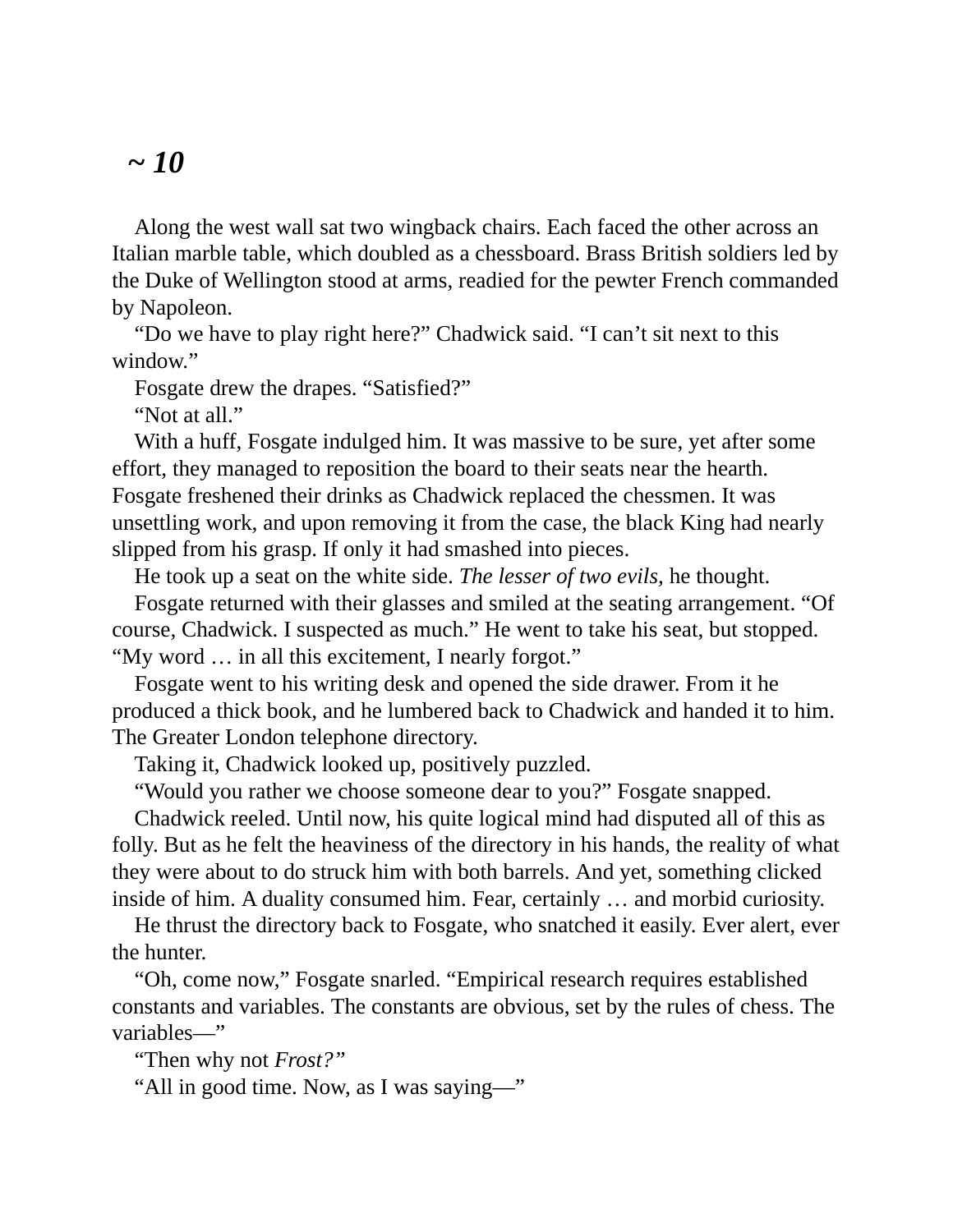"This has gone far enough. I'll play you for the damn set. But not for someone's life."

Fosgate cleared his throat. He spoke as he did in the boardroom, in that cutting, calculating manner. "The variables … are the unfortunate souls not bright enough to have unlisted numbers." He flung the book back.

Chadwick nearly fumbled it as he caught it. He steadied himself. His gaze fell upon the dark King, which held all the grotesquerie of a burn victim. Its eyes seemed to pierce his soul like a knife.

He rose. He had every intention of leaving, but Fosgate shoved him solidly at the chest, driving him back into his seat. Stunned, his eyes widened at the distinct cock of a pistol. He looked up, disbelieving, a deadly barrel bearing down on him.

He spied the glass case from where the weapon had come. Empty. *He fetched it while I made the call.*

He held no doubt it was loaded. Who knew how long the man had been planning this. He'd even waited for the perfect storm.

Fosgate was grinning. "I could finish you right here and now," he said matterof-factly. "But where's the sport? You know how so I love a challenge. The hunt. Chess is tea for two. A *tango."*

"Please," Chadwick said, his voice trailing off. He flipped open the directory, telling himself this was all a bad dream. Telling himself it wouldn't work anyway. Heaven help them if it did.

"No peeking," Fosgate ribbed. The lights failed a moment as the wind wailed.

Dismayed, Chadwick closed his eyes. He took second and even third thoughts, then plunked a finger down on the page. He opened his eyes. Lightning lit up the room. "Stanley, D … 48 Ashwood," he whispered.

A pair of scissors—no doubt these, too, lifted during those scant few minutes of his call—beckoned when he looked up. His eyes said, *Now what?*

"Cut out the name," Fosgate instructed.

Chadwick received the shears. As they passed from Fosgate's hand to his, the thought of taking them and driving them through the man's heart stirred him. "Can't we just write it?"

"Cut," Fosgate commanded.

Chadwick deferred. He cut along the page between the first and second columns and cut out the name with delicate precision. Fosgate then handed him a pen and instructed him to strike out the name on the flip side of the snippet, which he did, but not before catching a glimpse of the name there: Stewart,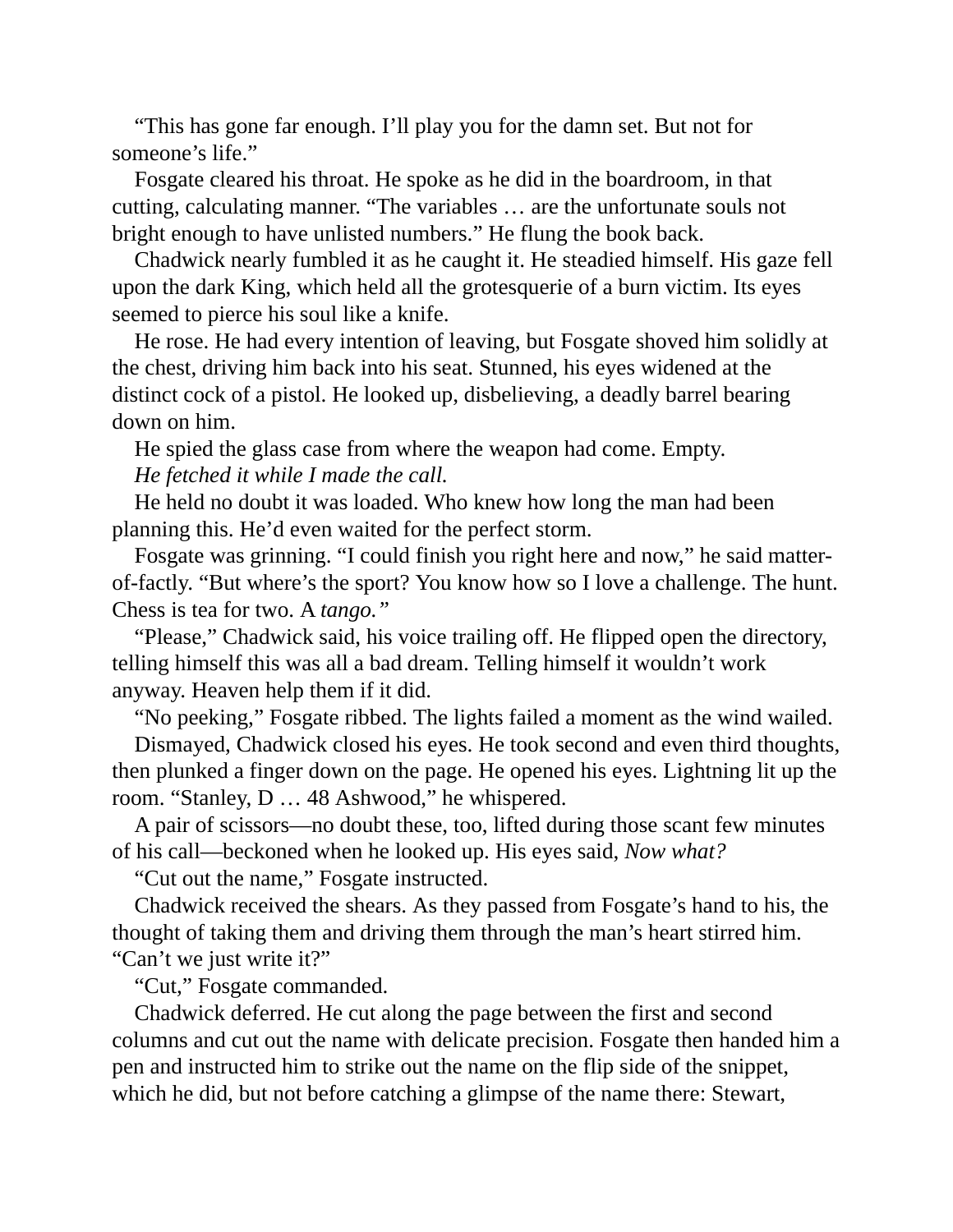Alfred. He wondered if it would be enough, this name-scratching business. Dare they think such folly would protect the man?

Fosgate prodded with the pistol, and Chadwick, grasping only too well, nodded. Setting the first clipping aside, he flipped to another random page, and with but a few careful snips and a scribbling of the pen, offered one Gordon Cooper as a lamb. He presented this one to Fosgate, who took it eagerly, and set the directory on the floor. He mused how fitting it would be if he'd drawn *their* names—not that they would have proceeded—but of course they weren't listed. Chances were, none of their circle were.

"The pen … and the shears," Fosgate said. He took them and set them aside.

Chadwick spied the poker—imagined himself reaching for it—and froze. He cursed his indecision.

Fosgate drew a drawer from the side of the table and produced a pair of small, pyramid-shaped items. One was white, one charcoal, the constitution of which Chadwick could only speculate. They struck him as aged things, yet they bore no symbols or script. Closer inspection of the white one revealed a scarcely visible line separating its peak from the base, indicating a cap, and on further consideration, two thoughts struck him: it would fit snugly into the case in one of those vacant spots … and its diabolical purpose.

Fosgate handed him the white pyramid. It was surprisingly weighty, a pound if an ounce. Curious but cautious, Chadwick tried to open the top to no avail. He turned it clockwise, felt no give, and only a counter-clockwise move did the trick. It clicked loose and he removed the top, revealing nothing save an empty vessel.

He looked to Fosgate, and watched with trepidation as the man placed his clipping inside the black receptacle. Fosgate stuffed it in with his left index finger, careful not to set off the pistol's trigger with his right hand. Chadwick followed suit and capped his container with a click. The rather innocent sound seemed to echo deep inside his brain.

"Part and parcel," Fosgate explained, capping his. "The old man's instructions were clear. Simply insert something to identify the … *target,* if you will. A lock of hair … a ring, perhaps."

"Or just a name."

Fosgate nodded. "Apparently that's all it needs."

"Apparently all *you* need," Chadwick said.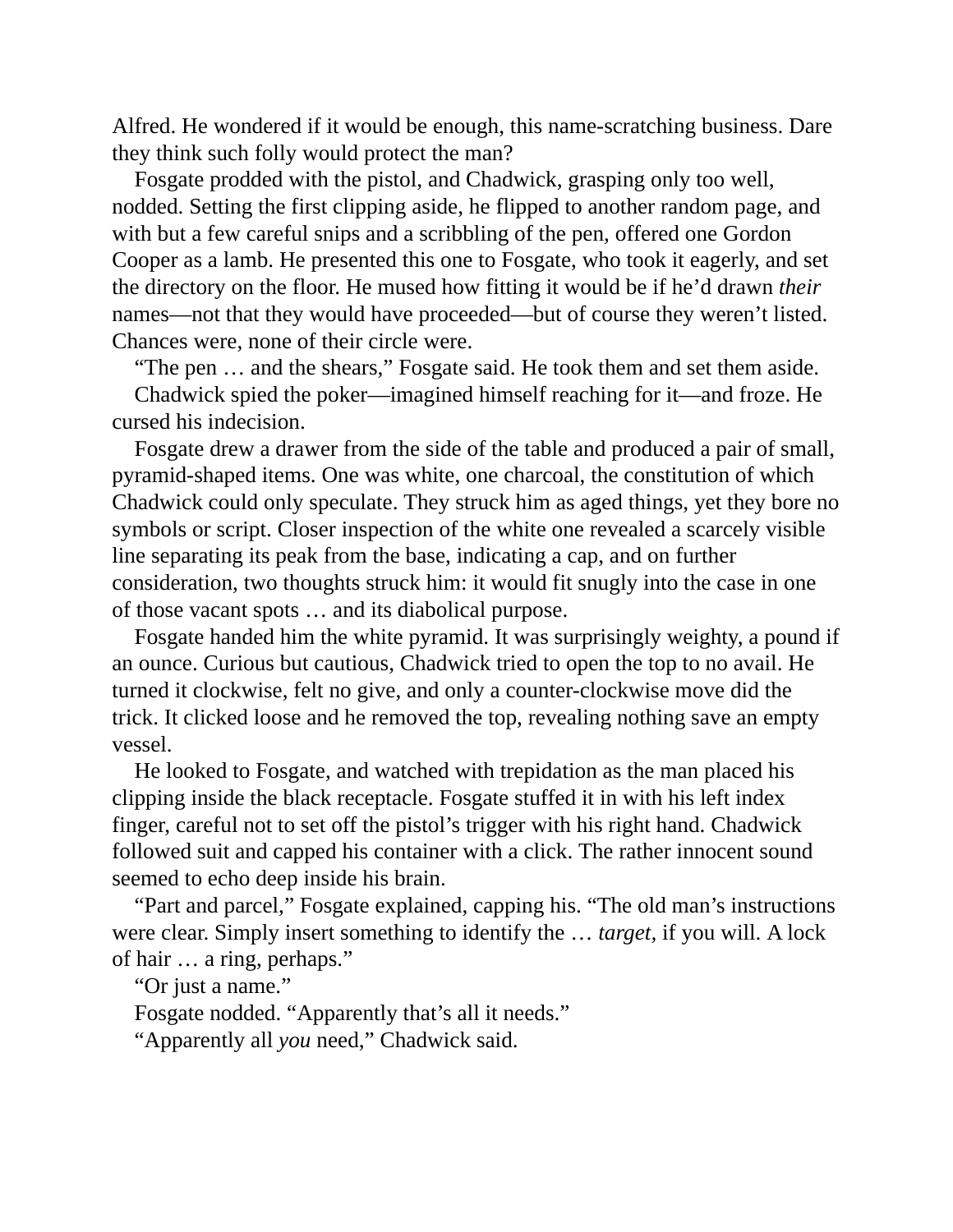#### $\sim$  11

Chadwick launched the experiment—an experiment he prayed was doomed to fail—by leading his Queen's Knight. As he set the piece down, a small, lonely voice inside his head tasked him: *Don't do this.* A grueling forty-five minutes later at the strike of one, he moved his surviving Knight into position, his hand trembling. His ulcer threatened to double him over, and he faltered as he muttered that single, deadly word. "Checkmate."

Fosgate met him squarely—his eyes seemed to blacken—and offered no more than a mischievous grin. He had lost the match, but the real game was about to begin.

 $\sim$ 

Silence slipped between them, and for the longest time the only sounds were of driving rain and crackling fire. When thunder struck like a resounding cannon, Chadwick shivered with terror; his gaze whipped to the west window. Impatient with him during one of his longer moves, Fosgate had opened the drapes there, the storm blowing more fiercely from that direction, knowing full well it would put him off his game.

"May I draw those?" he asked, getting up with his drink. At the window, he drew one panel and then the other. He moved quickly to the southern side with the intent on closing the drapes there too, but as he did, lightning lit up the estate, illuminating it for several seconds. He held short, a sharp cold rippling through him. His Mercedes beckoned in the roundabout driveway.

He held his back to Fosgate. "And now?"

"We're in the news game," Fosgate said dryly, as if they were discussing possible headlines for the outcome of a dreary economic summit. "We wait."

 $\sim$ 

A dim glow from a bedside lamp kept Chadwick calm until four; they had retired at two. The storm ended, mercifully, and he, feverish and terrified, slipped into a drunken darkness. He did not dream.

At breakfast (which was hot black coffee for the listless Chadwick, a hearty meal of poached eggs, potatoes, and various muffins for Fosgate, the weekend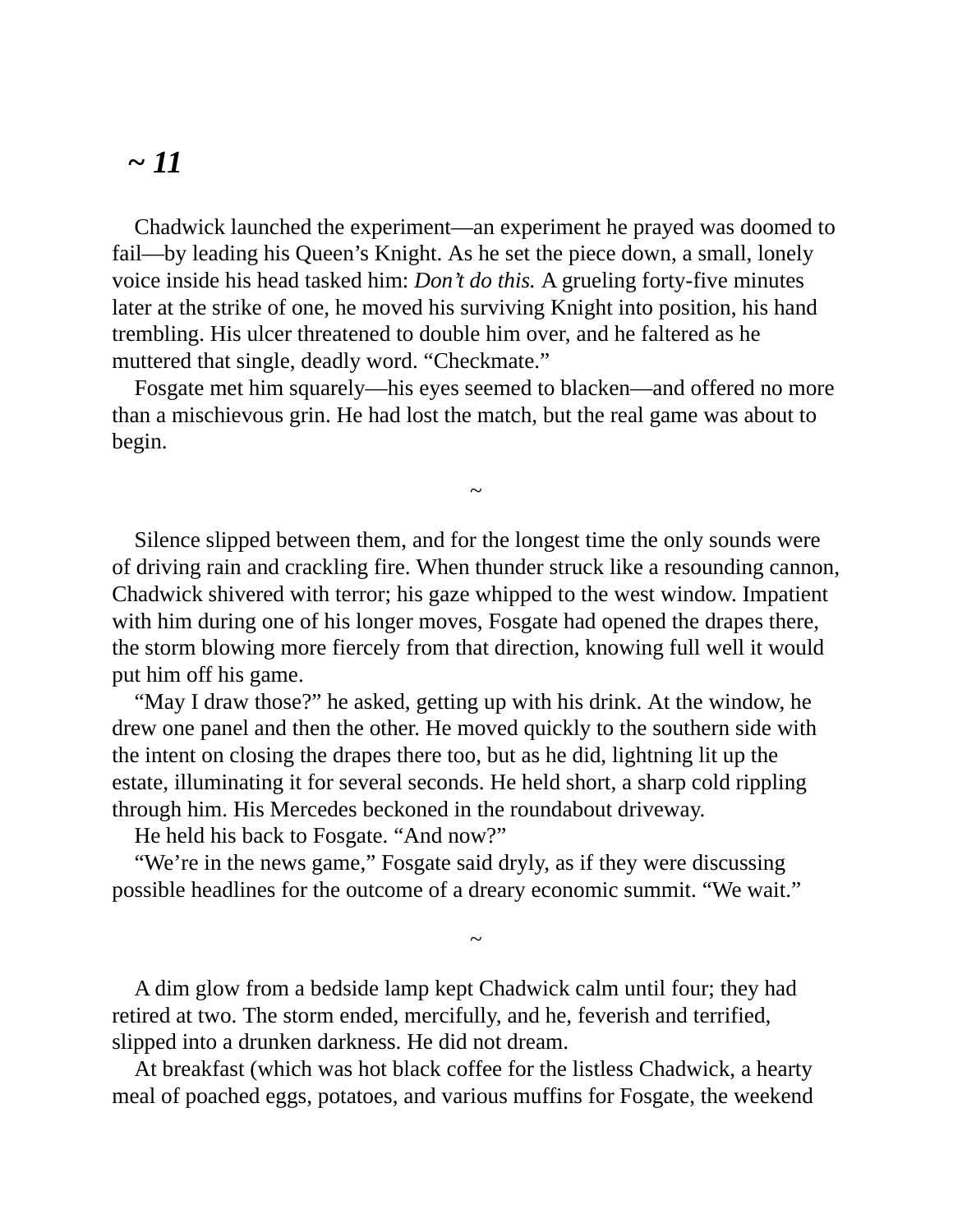help dismissed for the duration afterward), they waited wordlessly for the report at the top of the hour. The breakfast room boasted a large plasma television, and even Fosgate rippled with gooseflesh when the crawl at the bottom of the screen flashed the headline.

#### THREE LONDONERS BEHEADED

"God help us," Chadwick gasped. His ulcer bled.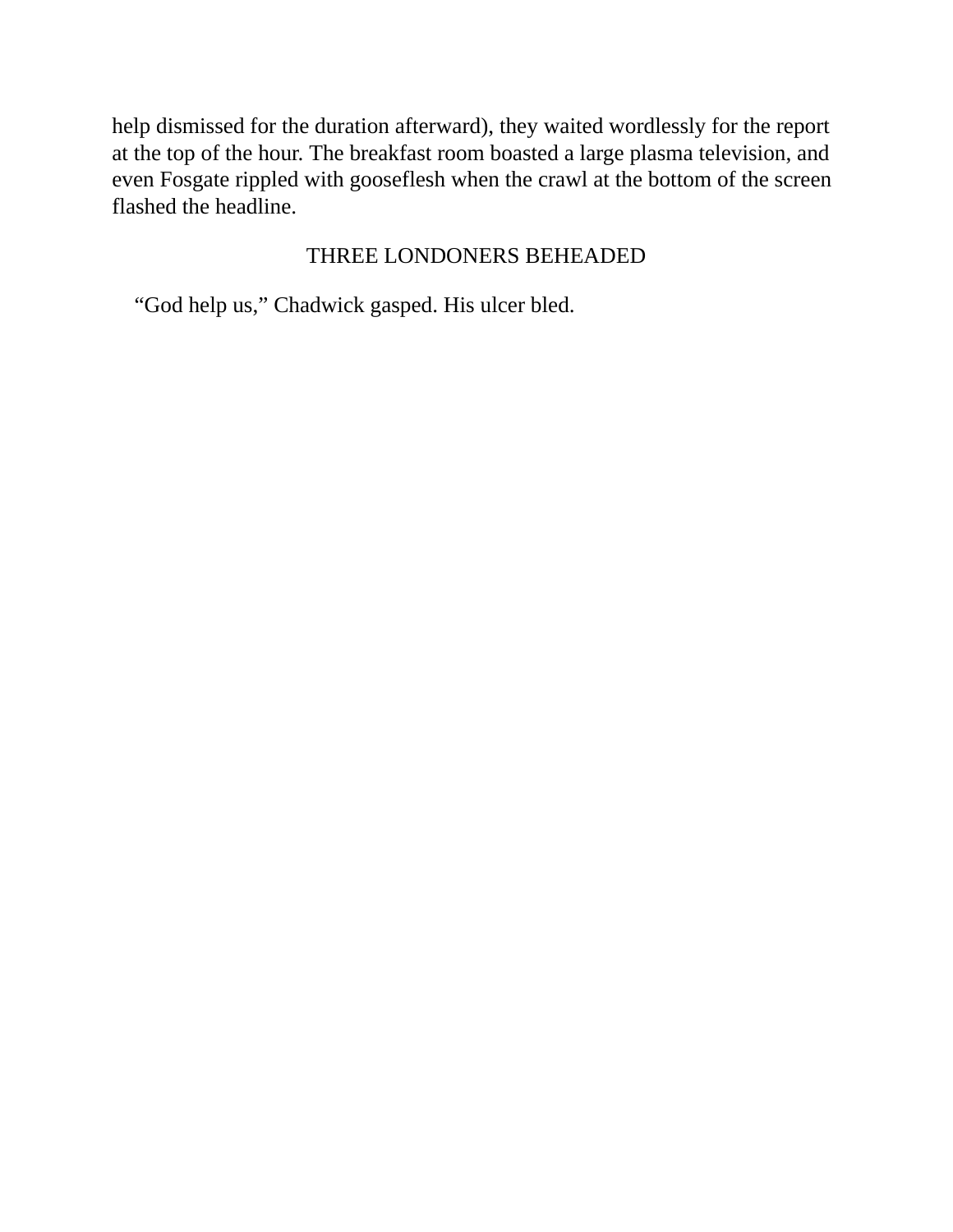Still dressed in yesterday's best, Chadwick did not wait for the details in the news report. He ignored the pain and fled the breakfast room, hurrying to the study.

Wrapped in a thick gold bathrobe over silk pajamas, Fosgate followed. "What? What is it, man?"

Chadwick stood at the chessboard, fearful. The receptacles lay amid the vanquished pieces at the side of the board. His heart raced. He almost turned and ran. Only guilt forced his hand. He snatched up the dark receptacle and removed its cap. He peered inside.

A sliver of paper. A life spared.

"Chadwick—"

Chadwick shushed Fosgate angrily. He swallowed something thick as he took up the white container. A part of him stood cold in disbelief. The other part, a darker one, spoke softly, spoke only the truth. The truth he already knew.

*This is real.*

Slowly, he turned the top of the receptacle, and it clicked open. The sound resonated inside of him as if he'd drawn a stone door to an ancient tomb. He removed the top, and his heart sank.

He turned to Fosgate—neither said a word—and slowly dumped the contents onto the board.

Ashes.

Chadwick's eyes glistened as they grew. He found the directory and began flipping through it like a man possessed. Fosgate told him to get a hold of himself, but he heard none of it. At last, he stopped at the listing where *Stanley, D,* had been.

"What, man? *What?"* Fosgate said.

Chadwick whirled around. "There were three, you bastard. *Three—"*

His voice choked off, and he had to gather himself. Without a word, he moved to the south window. His Mercedes called for him in the warm morning sunshine, as it had called to him during the storm. If only he'd listened; if only he'd risked the drive home. Even if he hadn't made it.

He turned and faced the hunter. "Do you see, Fosgate? Do you see what you've wrought?"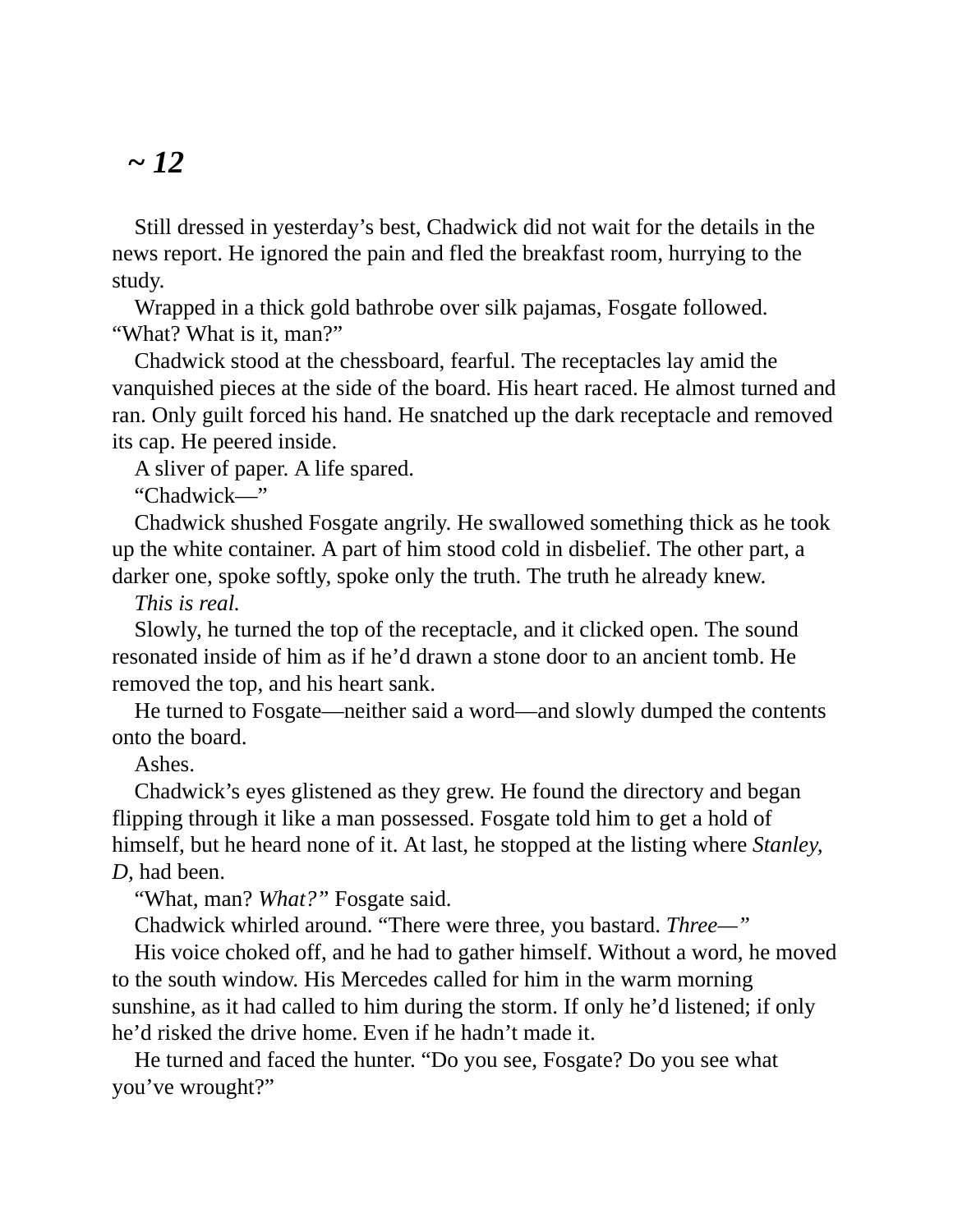"Chadwick—"

"Don't Chadwick *me,* you bastard. Don't you understand?"

"Certainly. I'm not stupid."

"No. You're not. You *knew* this would happen."

"I knew nothing of the sort. But I admit, I had considered the possibility. A variable in our little experiment."

"A *variable?* A *VARIABLE?"* Chadwick snatched up the directory, offering it like a game show host teasing with a handful of cash. "What do you say, Fosgate? There are three *pages* of Stanleys. Why not just leave off the *D?"*

"Don't be ridiculous."

*"Why not cut out every last fucking name?"*

"Chadwick, your ulcer—"

The big book struck the floor as Chadwick doubled over. The agony brought him to his knees, and when Fosgate approached, he struck a defiant hand. Fosgate hurried from the study, and when he returned with a cold glass of water, Chadwick took it quickly with a pair of antacids. Fosgate helped him to his seat.

"You've murdered three innocent people," Chadwick said feebly. "Their families—"

He looked up, to a face of cold stone.

"Rubbish," Fosgate said plainly, clearly more concerned with retrieving the directory. "But I'd think twice about what you're thinking. The fact is, even if the police did believe you, you're as guilty as I."

Chadwick was ill-equipped for rebuttal. Things were happening too fast. He felt dizzy. His hands fell cold, and his head ached with a hangover. He held his tongue.

"That's a good lad," Fosgate said. "Cheer up. We've no need for concern. It's not as if the police could ever connect us with … what the devil?"

Chadwick followed Fosgate's gaze, which had fallen upon the Knight that Chadwick had used to best him. Blood spattered the broadsword.

Fosgate drew a handkerchief from his pocket and ran the Knight's sword across the silk. Carefully, he slid the tip of his finger along the glistening blade.

"Be careful, Fosgate—"

"Remarkable," Fosgate said, under his breath.

*"Remarkable?* Is that what you think?"

Already, Fosgate was going for the radio on his desk. The report offered little details on the murders, the police even less. He lowered the volume as the next story began, about a two-bus collision near Trafalgar Square.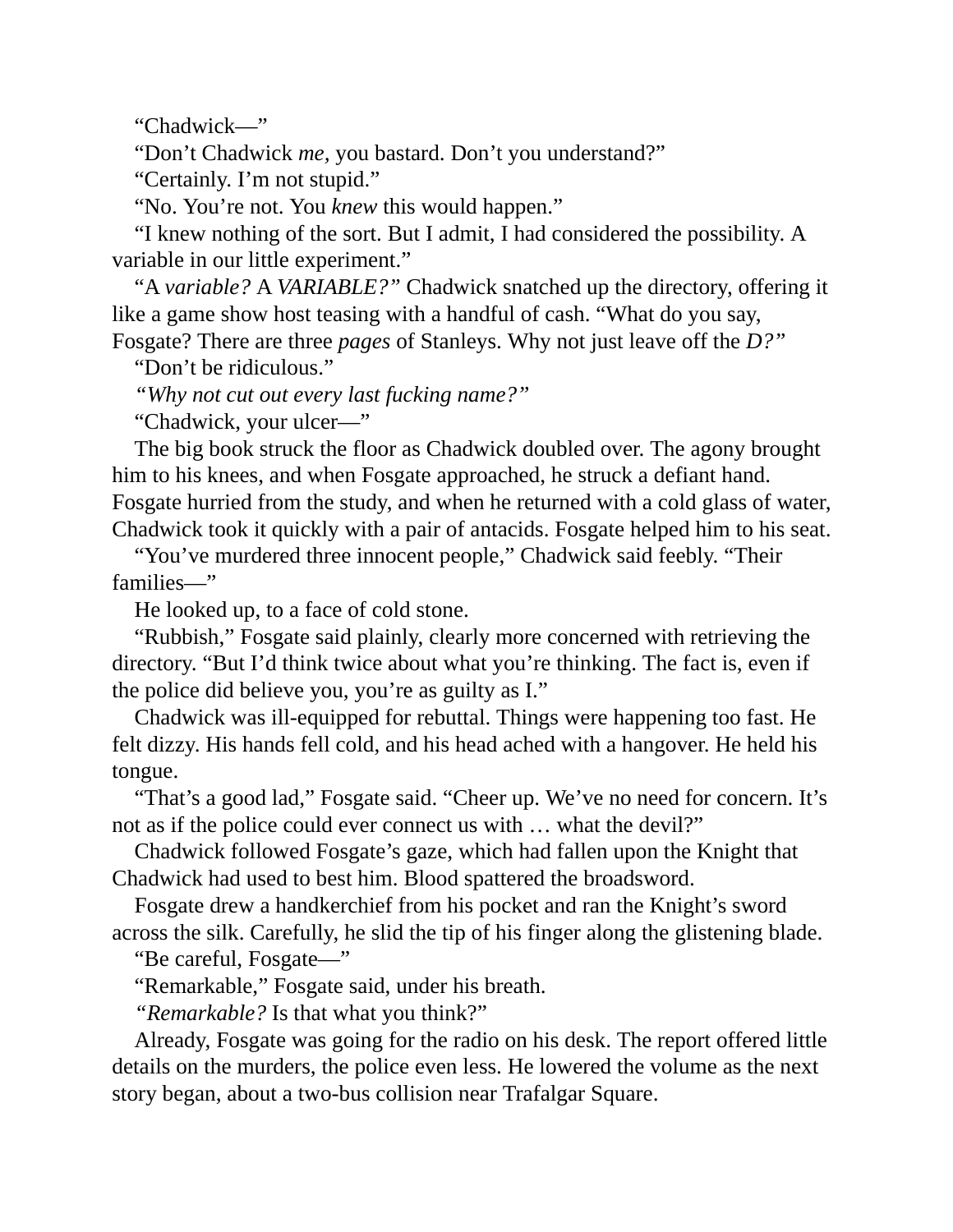Chadwick's insides were knotting, like worms in a bait box. Suddenly, the name Albert Stewart leapt into his head, the name he'd blacked out with ink. The report made no mention of him. Perhaps his body hadn't yet been discovered. Or —and he prayed to God he was right—the man *had* been spared from the dark force they'd unleashed. "We've got to stop this. *Now."*

"To the victor go the spoils," Fosgate agreed. "Our wager was clear."

"I've no intention of keeping *that,"* Chadwick bellowed, pointing to the set as if it were some kind of rabid animal. "It's cursed."

Fosgate laughed. "Listen to yourself. Now who's mad?"

Rising slowly, Chadwick mustered: "Fine. I'll drown it in the Thames. I'll see to it on my way."

But the sly hunter soured. Fosgate slipped the pistol from the deep pocket of his robe. "I think not."

"We agreed. Fosgate … *please."*

"Shall we?" Fosgate said, drawing a seat at the table. When Chadwick resisted, he motioned with the pistol.

"I'd rather a bullet," Chadwick said, though his game face was wanting. "You would indeed. There *are* worse ways to go."

Chadwick's attention slipped to the chessboard. To the Knight's blade. "You wouldn't. Fosgate. You wouldn't."

Fosgate slipped the pistol in his pocket. "Perhaps not," he said, making himself comfortable. "But I expect your best efforts. No deception. We play to win." He blew the ashes from the board, and then his eyes narrowed. "I trust you *do* understand, eh?"

"Fosgate—"

Fosgate ran a hand above the board as he scanned the pieces, finally settling on a menacing Rook. The black thing looked as if it could crush a person's skull with a glance. "Dreadful, isn't it," he said, more statement than question. "I can't imagine what such a beast might do to your dear Eydie."

Chadwick felt as if a blade had pierced his heart. "Bloody Christ," he said, and sat.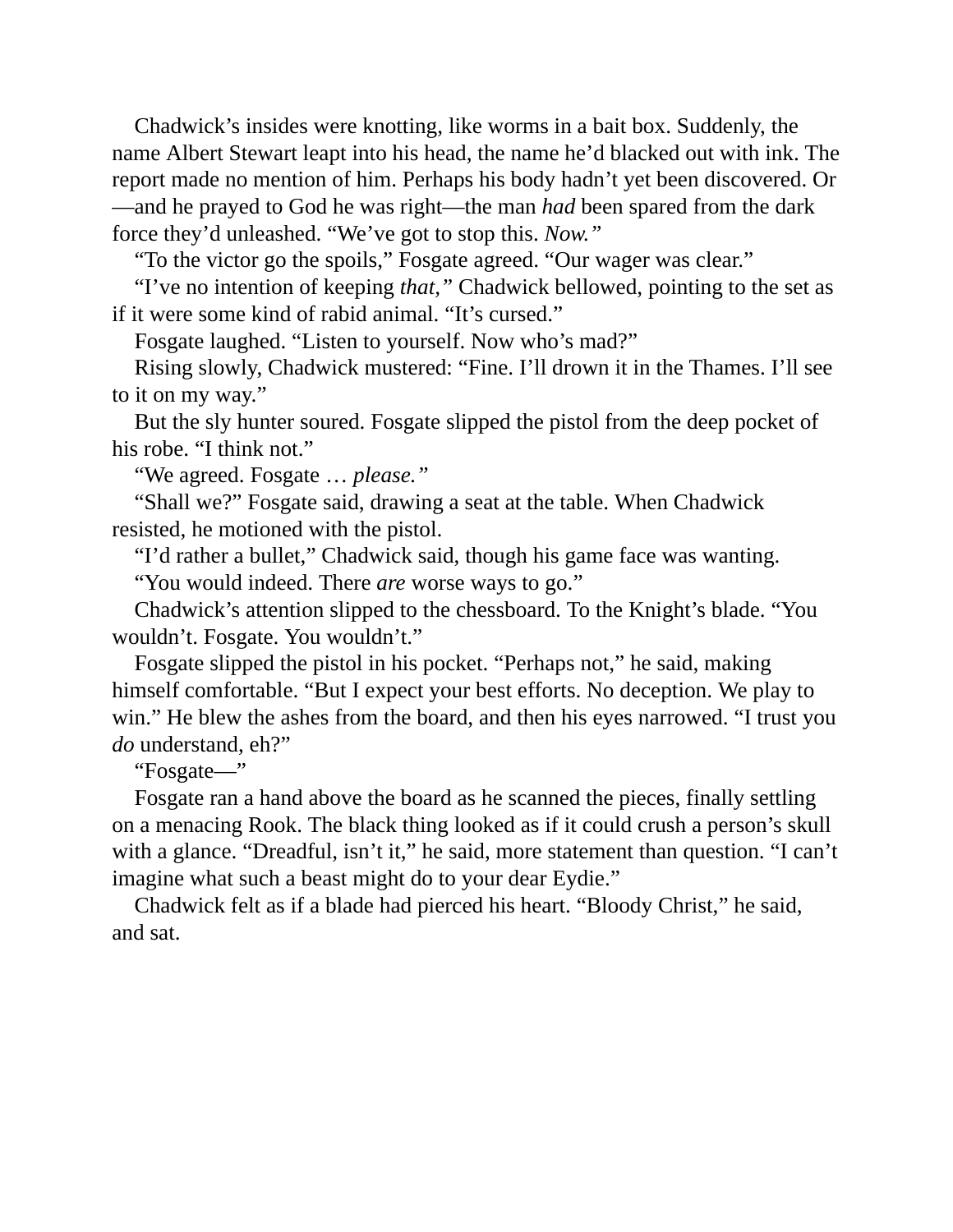#### *~ 13*

Fosgate decreed that further experiments were needed. This time, however, they had been careful to select "targets" unique in their listing. As a further precaution—to narrow the variables, eh, Fosgate had quipped—for each name, they included the address and the telephone number. Three grueling matches drew long into the afternoon, and Chadwick, despite his failing spirit, had become quite efficient with his Knight, having twice dispatched Fosgate with some deft strategy. The third and final victory—if one could call murder victory —came with his Rook, and after a rather subdued tea in the breakfast room, he followed Fosgate to the study. Cognac in hand, he sat at the south window fearful of the growing cloud cover, while Fosgate tuned to the BBC. Chadwick prayed for a miracle, not really believing one would come to pass.

Anchored by a woman bearing a thick European accent, the radio report began with an update on the so-called "Phonebook Phantom," what one quick-witted newshound had dubbed the serial killer who had beheaded three victims, all unrelated other than by last name and first initial. Police were baffled, admitting they possessed not a single lead, yet were hopeful that London's latest murder, that of nineteen-year-old Thomas Crowley, an employee of a filling station in Romford, would turn out as the break they were seeking. Crowley had been crossing in front of a parked vehicle when, according to one witness, was attacked—the anchor paused for effect*—by the air.* The young man had scrambled about the lot screaming as if chased, and to the shock and horror of onlookers, was suddenly beheaded.

The anchor went on. Just a few kilometers away, in Chigwell Row, the body of an elderly woman was discovered in her home by her niece. Elizabeth Brighton, aged 87, had also been beheaded, fueling outrage toward officials.

The report continued. In yet another bizarre and unrelated incident, a jogger had come upon the crushed remains of a man in Hyde Park. The brutal crushing of the man's upper body, particularly the head, would make identification "extremely difficult, if not impossible," according to PC Colin Murphy.

Chadwick was ashen. He felt weak, as if he'd run a marathon. There had been no mention of any others—the individuals he had "inked out" on the reverse side of their clippings—and he was thankful for small miracles. Still, what did it matter now? The hounds of hell were already circling.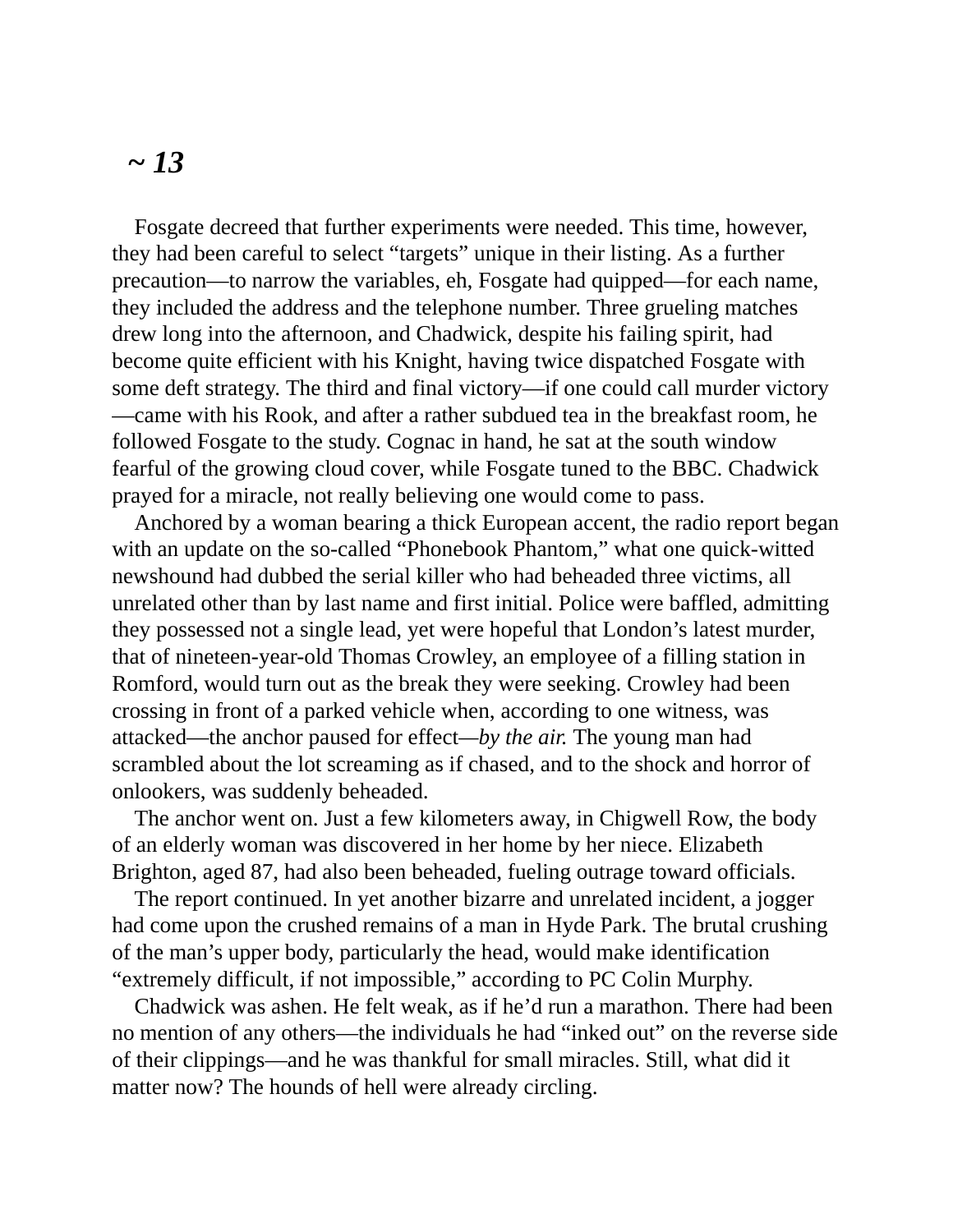Fosgate, unable to bottle his excitement any longer—his grin had grown more sinister with each report—roared. He clapped his hands and stood up, beaming. "Cod from Billingsgate, Chadwick! We'll sup into the evening. We'll dine like kings."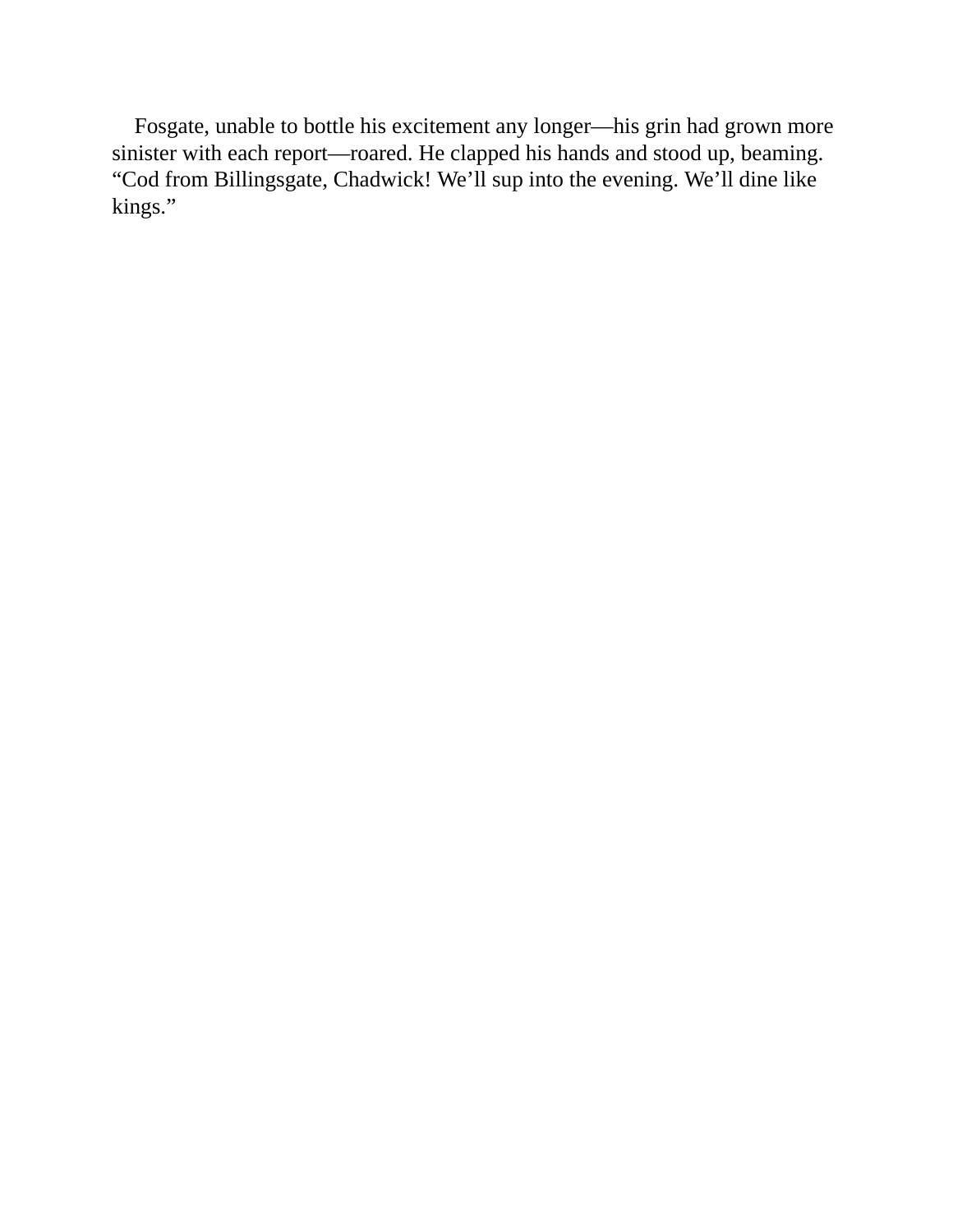#### *~ 14*

It was precisely 9:37 that evening when Esther Frost heard her husband talking to himself in the ensuite bathroom. She looked up from the king-sized four-poster bed, beyond the rim of her reading glasses, and lent an ear. At first she believed it a prank, yet in their forty-three years of marriage she had never known him to do anything remotely humorous. She asked if he was all right, but what came in reply was a discordant sound. A staccato crackle*,* like scurrying rats in the walls. Arthur called out to her, shouting, and as she sat up, paralyzed at his frenzied voice, she heard the definitive shriek of breaking glass.

The mirror.

Despite her years, she sprang from the bed, upsetting the solid gold lamp on her night stand. Fear gripped her as she scrambled barefoot across the marble floor to the door. She stopped cold at the guttural sounds beyond; it was as if some monolithic creature pounded step by step along the floor.

And thus began his screaming.

Her heart pounded as she thrust fist upon fist at the door. She tried the latch, but Arthur had locked it; he always did. The sliver of light beneath the door dimmed as a thick river of blood flowed to her feet. A child-like plea slipped from her husband's lips, and a resounding thunder, a sound eerily similar to that of a bowling ball dropped to a hardwood floor, silenced him.

And thus began her screaming.

When detectives from the Yard forced the door, a smashed, blood-spattered mirror offered a hundred reflections of Arthur Frost's bludgeoned remains. His limp body was curled beside the expansive marble tub. Blood ran from several deep wounds along his arms, the result of blocking blows; it was as if someone had struck him again and again with a spike. His face had caved under the assault, his nose and teeth lodged deeply within his skull. Beside him, an intriguing rounded cavity had been carved into the marble, several inches across. Later, upon due investigation, the coroner would log that the deceased had perished from severe trauma, a result of sustained blows from "a mace-like" weapon.

Within three weeks of Arthur Frost's death, the Board of Directors at A. F.

 $\sim$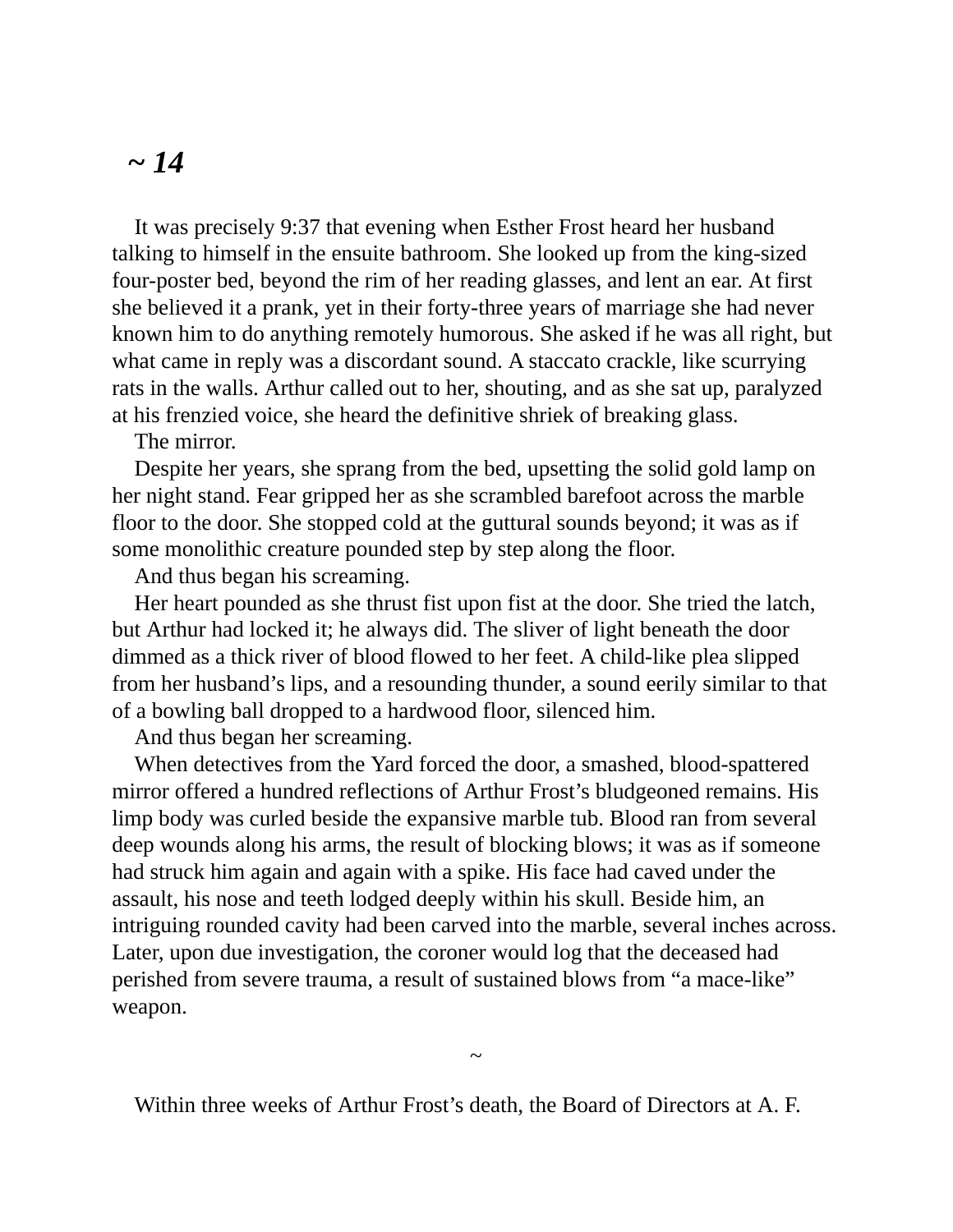Enterprises initiated preliminary merger proceedings with Sandringham Publishing, amid unbridled rumor and speculation. Frost's best friend and confidant, one Jameson Argyle, sought legal action to block the merger, but the attempt failed. After five grueling weeks of legal wrangling, lawyers on both sides, utterly ecstatic over the prospect of lining their pockets over the next several months, prompted both sides to come together and consummate the marriage in a semi-official announcement on New Year's Eve, at a party hosted by none other than Fosgate Harvard Harrod the Third, President of Sandringham Publishing, suddenly the number six tabloid publisher in all England.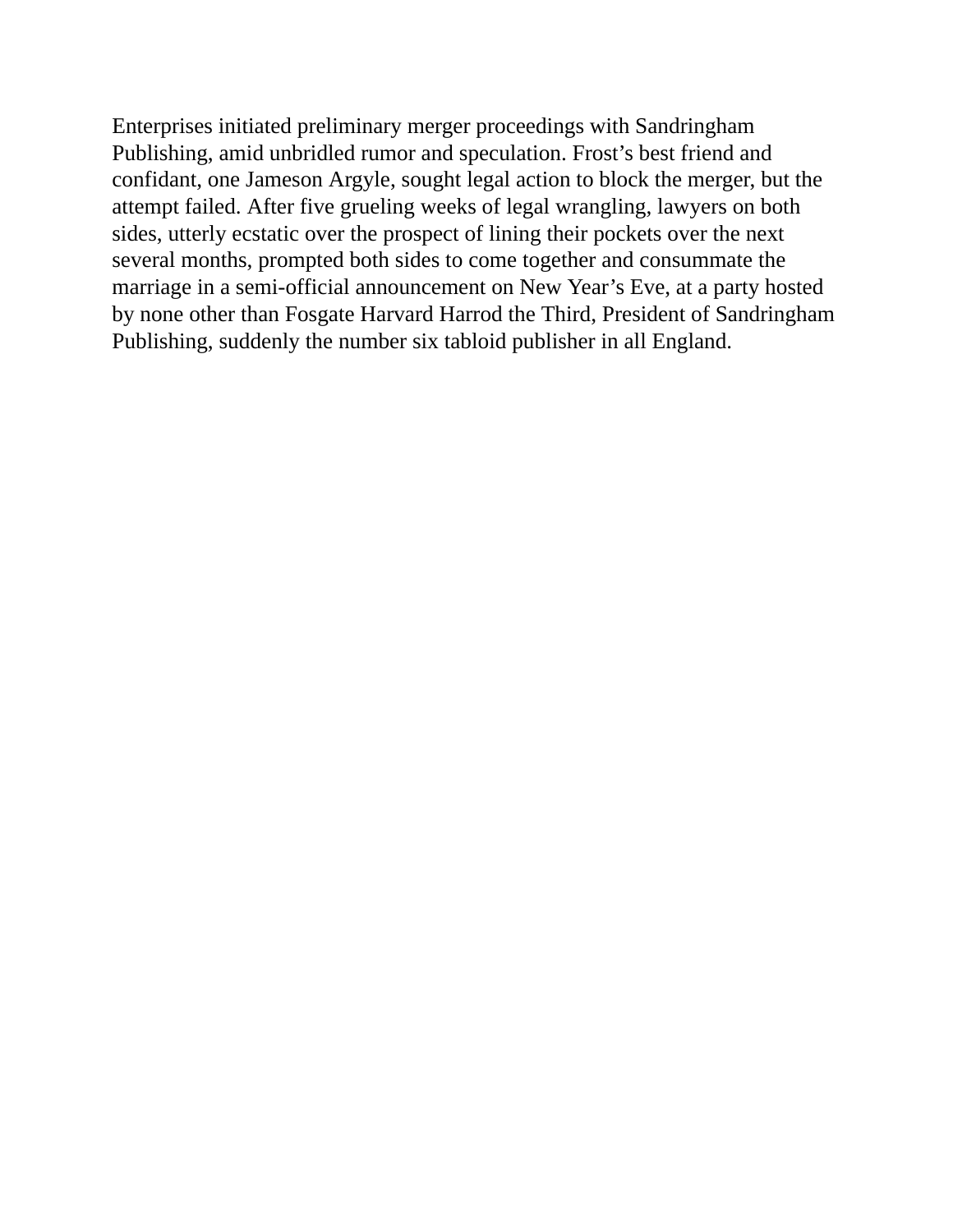#### *~ 15*

On New Year's Eve, after the last of the help and the guests departed— Fosgate's newest enemy, Jameson Argyle, the very last—Chadwick had wanted to follow. He had had quite enough of Fosgate and his growing arrogance. Still, he couldn't leave. He had once again exceeded his limit, which had ballooned from two to eight drinks in only eight harrowing weeks. Eydie had left long before the countdown, using a headache as an excuse. She held no love for Fosgate as it was, and if she had only known him as he truly was, would have despised him. He could see her now, curled up in their bed, her lovely silvers curled around her face, her tiny smile as teasing as a sweet dream. How he wanted to hold her again. How he loved her.

He could only pray that his plan would work. It had to. Not for his sake. For hers.

Fosgate joined him in the study. The weather outside was frightful, as the song went, and his ulcer had begun to act up. His head throbbed. His tired eyes were bloodshot. A rabid wind off the North Sea threatened to slip through every cranny of the ancient estate, and he was, with each passing minute, becoming more certain that the gods were conspiring to undo him.

He shivered as he cupped his cognac. It was uncomfortably chilly this night, and he nodded silent approval as Fosgate lay some kindling in the hearth. Minutes later, as the flames began to work their magic, he managed a small smile, for the first time in months.

*"You're* in better spirits," Fosgate observed, lighting his pipe.

Chadwick said nothing. He seemed to shrink in his chair. Never a large man, he had lost twenty-two pounds since that first match, a match that now seemed a lifetime past. When the nightmares came, he would start in his bed, mind racing, heart pounding, fearing the shadows. Terrified of some vile creature riding horse, slinging blade.

He was beginning to believe he was losing his mind. *Madness begets madness.*

Like his dear wife who would hold him in those dark hours, his doctor had told him to slow down.

*Slow down.* He could laugh at the thought. They were hardly slowing down. Fosgate took up his familiar stance at the hearth, arm upon mantel. He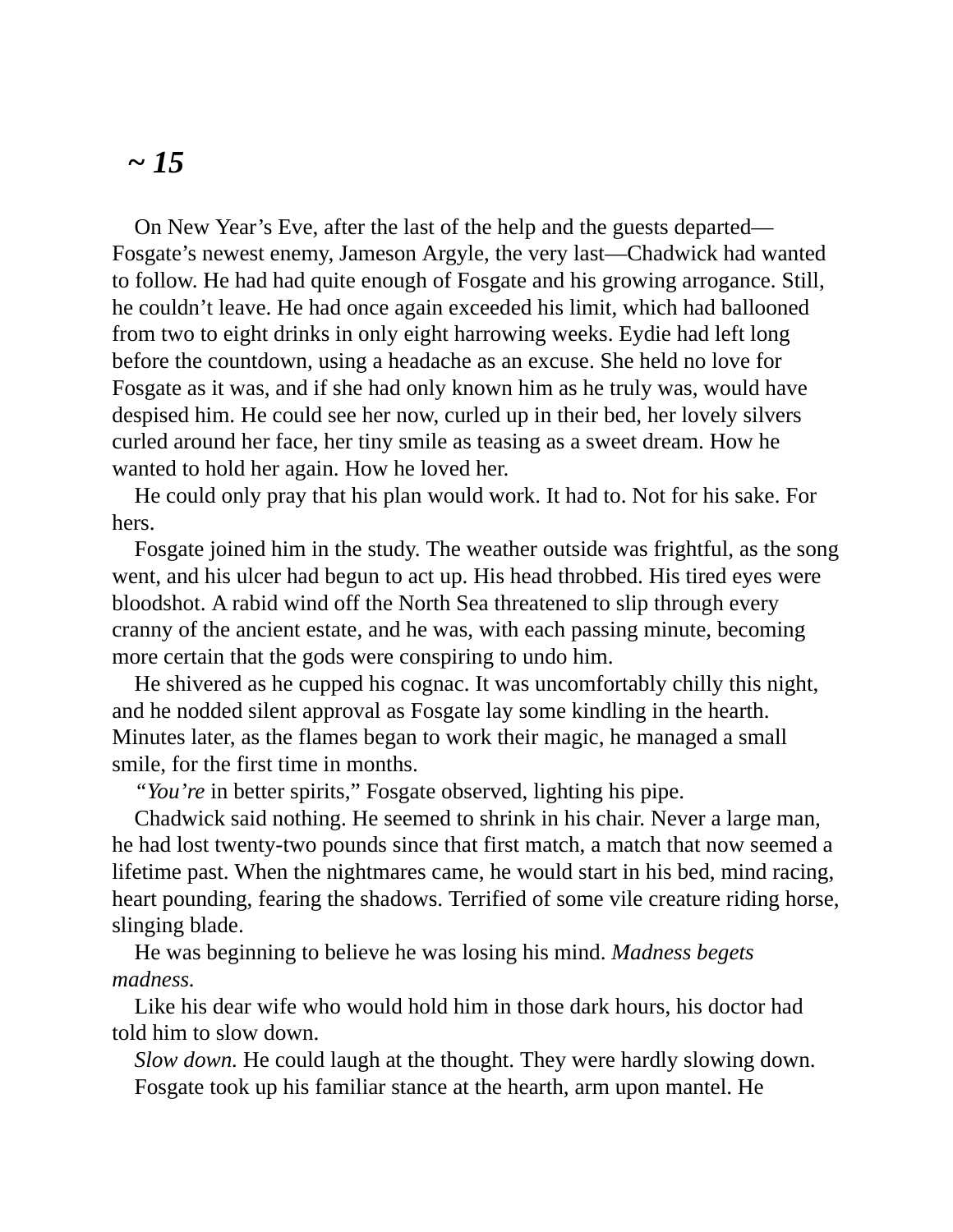regarded the south window with a small rise of his loose and ample chin. "I so loathe that man." Sleet crackled against the glass.

"Argyle? He'll come round."

"Don't patronize me. You know I detest that."

"You've got control, Fosgate. Need it be total?"

But it had to be, Chadwick knew.

He had found prayer, but prayer held no substance; just fleeting faith. He had tried to believe that as it went on, he would wake in his bed to the sweet sounds of the dawn, the nightmare ended. But the killing had gone on and on, page upon page of faceless souls, carved and crushed by God-knew-what as Fosgate forced him to pick and to cut and to cap, name upon name, in an obsessive hunt to eliminate the one man who had opposed him during the merger—the one man who still opposed him at every turn. Argyle.

To be sure, he had suggested that Fosgate do it himself. But as the hunter maintained, where was the sport? It was a ridiculous notion, the killer with a conscience, yet there it was, in all its maddening glory.

To date, he had managed a stalemate in just three matches. Three out of seventeen.

The others? He had bested Fosgate in all fourteen, the last nine in a row. He didn't dare reveal he'd attended each funeral. Nor did he reveal he had sent tidy, yet quite anonymous, sums, to each of the victim's families. Meanwhile, the Phonebooth Phantom remained at large, gripping the populace.

With every move he had fought the desire to throw each match, have Argyle dispatched. But at what cost? His dear Eydie. He had had no recourse but to struggle for stalemate in every game; with all his heart he had given his all. He had let slip clear chances for advancement when Fosgate stumbled, his only luck that Fosgate, being the lesser player, had not discovered his deception. The matches had given him fits, straining mind and soul, for there seemed no end to this madness. No end to this checkered killing field.

The only saving grace was that they met only on Thursdays.

He drank. Let his mind drift. In the warmth of the hearth's glow, he saw his lover, his true love. Were it not for her, he might well have taken his *own* life; might have taken that bullet, after all.

They spoke of little import for a spell, and when the time came, Fosgate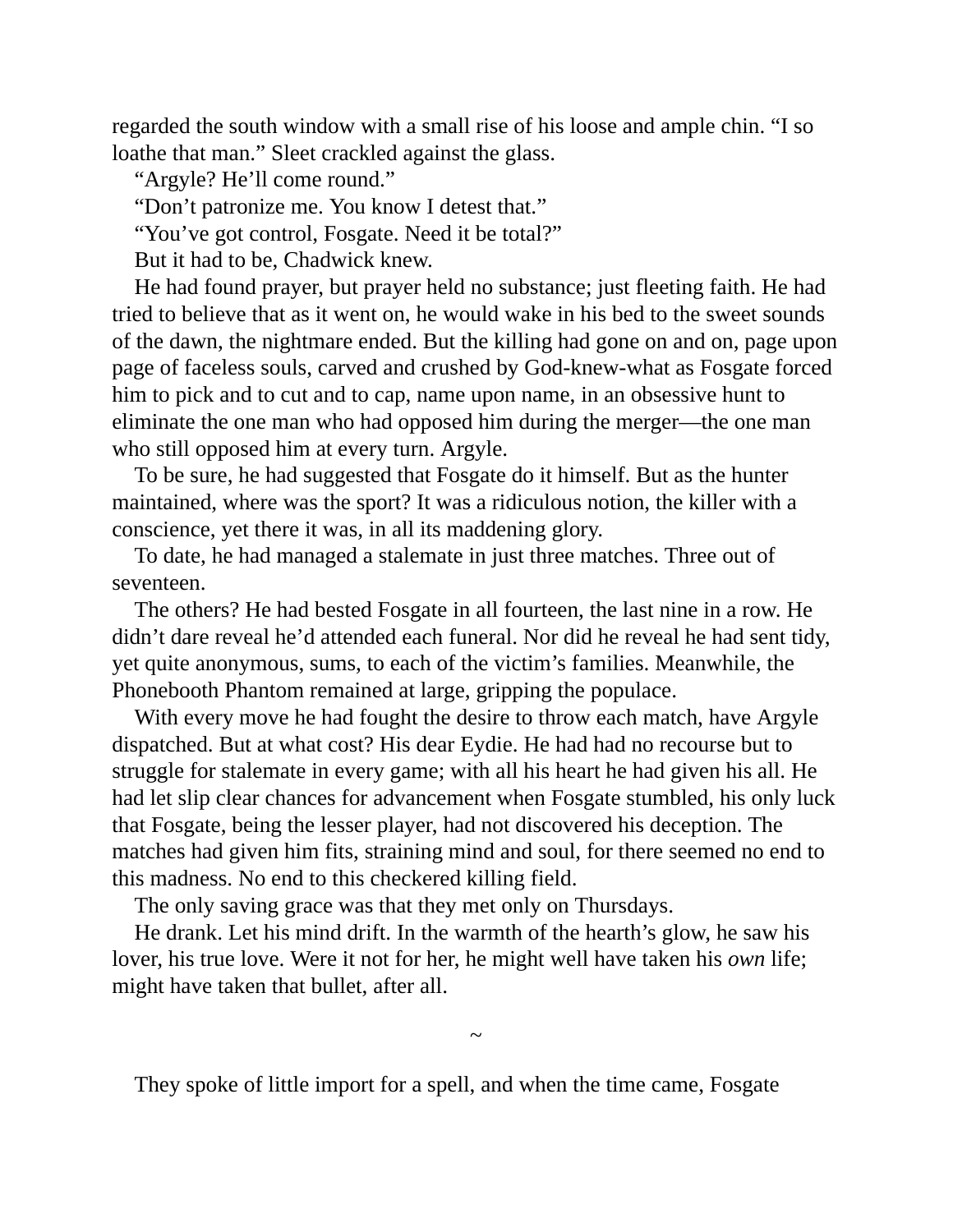shifted from the hearth to the safe. He glanced once over his shoulder, then worked the lock. In apparent reverence, with great care he removed the case, which he now held under strict lock. Paranoia had snared the man in its web, and Chadwick knew its spindly fingers would clench around *his* throat soon enough. It was only a matter of time before Fosgate defeated him and moved on to his next victim. A politician, perhaps. One of the Royals.

*Madness begets madness.*

It was all part of Fosgate's Game.

They set the pieces, Chadwick white, Fosgate black. Fosgate handed Chadwick the directory, the shears, and the pen. They had murder down to a science. An *art.*

"I do think the book feels a tad lighter," Fosgate quipped.

Chadwick saw no humor in this, and he flipped the book open roughly threequarters through. He snipped a name and address, and Fosgate, puffing his pipe and eyeing the fire, reminded him of the telephone number.

Chadwick capped his receptacle, sealing the name—and fate—of this unsuspecting soul. Admittedly there was always a chance at a stalemate, or even a Fosgate victory, but in an ironic twist, his chess-playing skills had sharpened to their finest edge. He'd joked that perhaps *he* should play for Argyle's head, but Fosgate, never one to abandon the hunt, had not laughed in the least.

The wind whipped at the windows, and he shuddered. Some cognac settled him, but he stiffened as his ulcer burned. He led his Queen's Knight, as he often did, and the hunter countered with the same move. They glanced into each other's eyes, neither trusting the other.

Neither spoke until Chadwick's final move.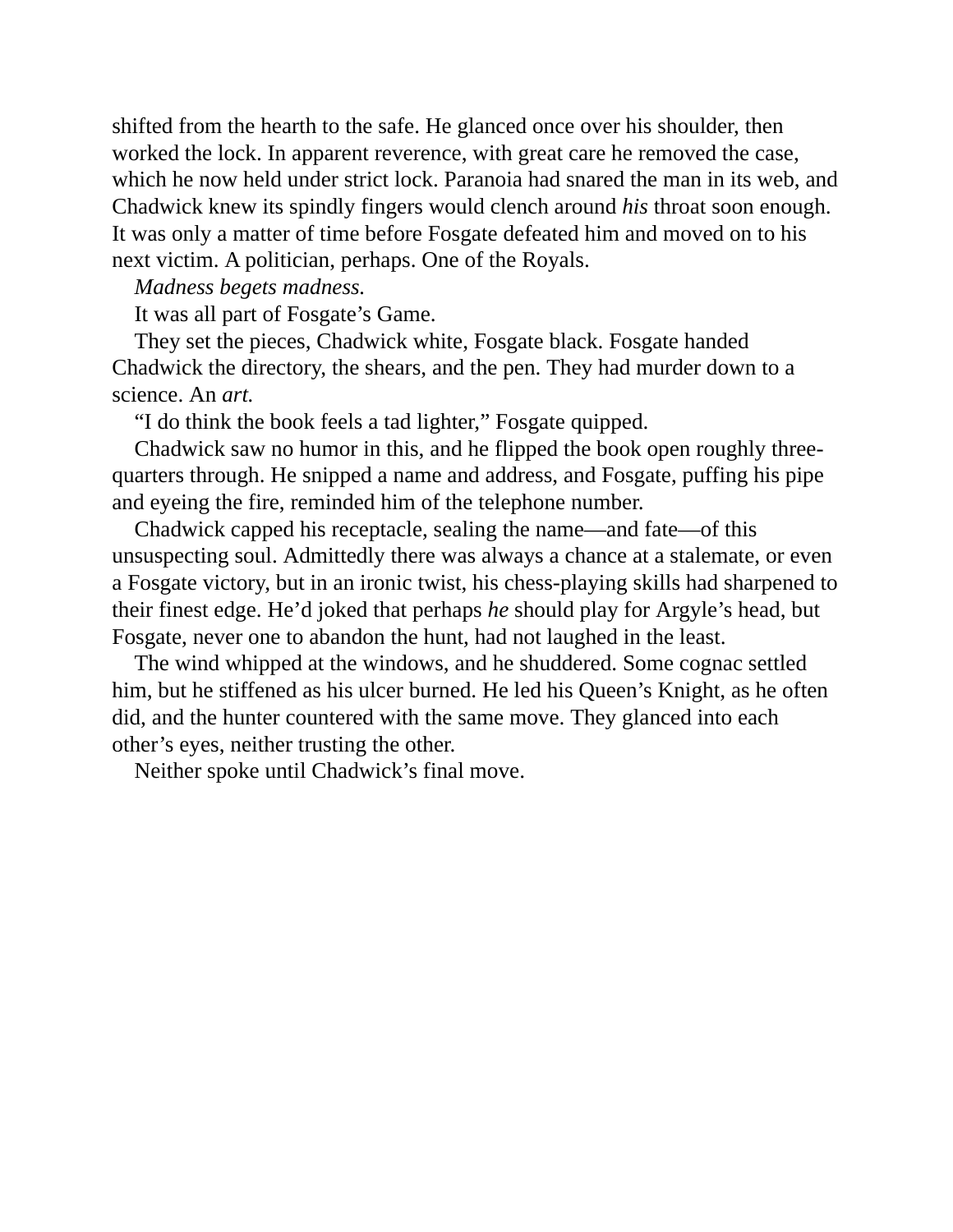#### *~ 16*

Chadwick slipped back in his chair. His nerves were shot. He glanced around the study, pausing at that unsettling shrine of trophies. He stifled a laugh. It came to him that Fosgate, in his infinite madness, had all along seen the head of Jameson Argyle hanging proudly among his conquests. A fine joke, indeed.

Fosgate, defeated yet again, cast him a raised brow.

Chadwick smiled weakly. He turned away to those damnable windows, the wind and the snow driving like the devil. The gods were closing.

He listened.

And waited.

"I'll have another if you don't mind," he said finally.

Fosgate took his glass with mock surprise. "Another? The Band of Hope will be knocking at your door, old b—"

At the very edge of hearing came a soft rustling sound, as if rats had scurried in the ceiling. Yet it had snaked itself around them from all directions. Their eyes fixed on each other. Both heard it. Both tried to deny it.

*It's not rats,* Chadwick thought as it came again.

"What the devil *is* that?" Fosgate said sharply. He wavered.

The stone lamp beside them went flying, shattering against the base of the hearth. Only the muted glow of the coals illuminated them. Chadwick froze, the beat of his heart nearly driving him to scream.

#### *It's come.*

Fosgate whirled in half circles, left, then right, then left again. He stopped to listen. Trapped in the gloom, he fumbled away from his guest and cursed as he stubbed a knee against a table. He hurried to his writing desk and reached for the lamp, his outstretched hand guiding him like a blind man.

Chadwick felt something whisk past him. Something cold. Something *old.* He leapt from his seat into the darkness, too late to see a black specter coming for him. It struck him, slamming him back. He tumbled to the hardwood floor, the massive thing falling onto him.

He groaned, winded. Whatever pinned him rolled off, and when he rolled the other way, he realized it was Fosgate.

The hunter was on all fours, breathless. *"Chadwick—"*

Fosgate raised his head to speak, but suddenly his body jerked back. His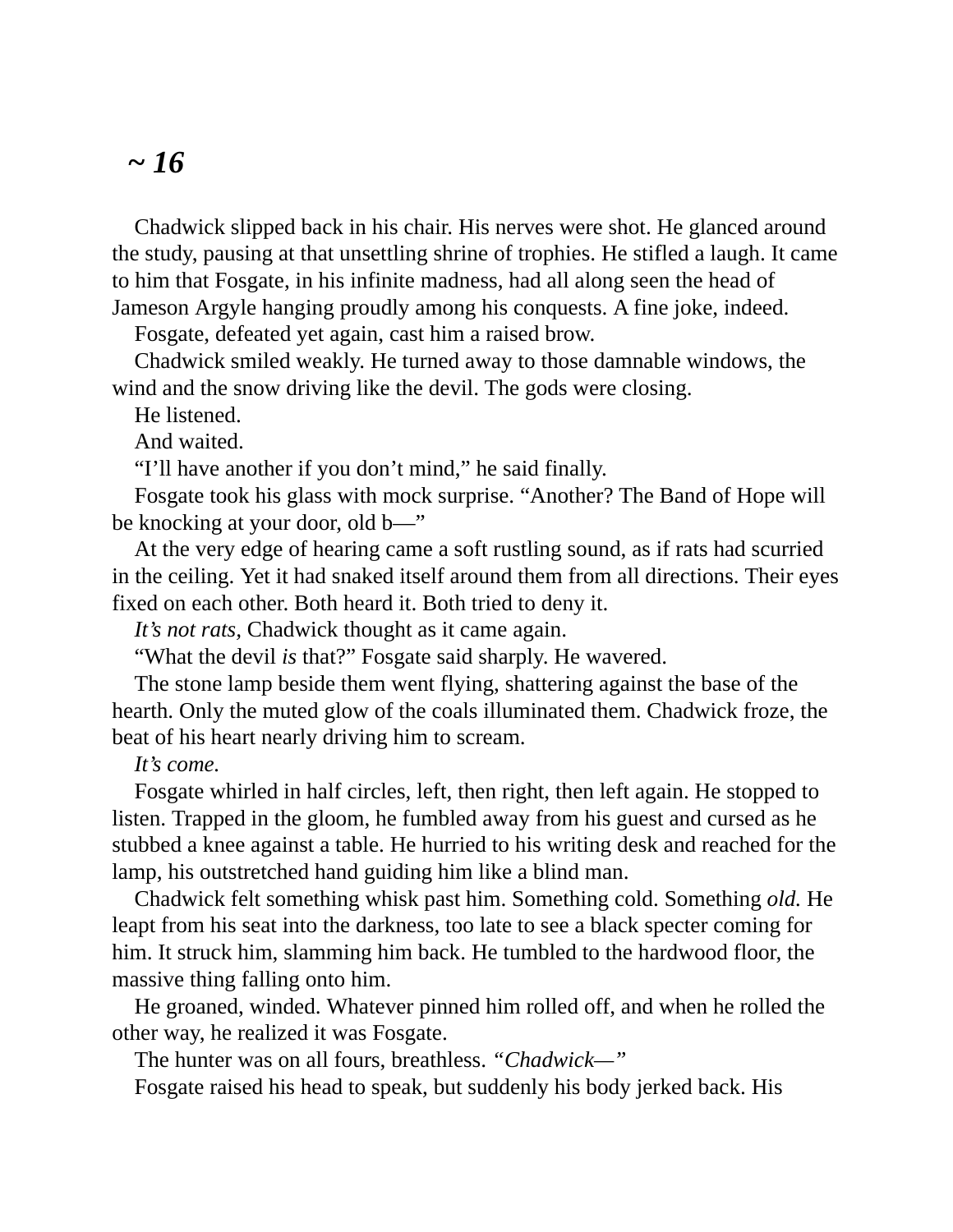monocle popped free. Chadwick sensed by sound it had hit the floor, bobbled twice, and was now swinging from its chain.

Fosgate fumbled for it, his hand sweeping at nothingness. Cursing, his weight shifted, and he grunted as his ample mass slammed to the floor.

Chadwick shivered in his next breath; the room had fallen frighteningly cold. He caught movement from the corner of his eye and whirled right. *Something* had struck Fosgate, something *big.*

Paintings, books, Fosgate's trophies—seemed to slither along the walls. Chadwick rubbed his eyes trying to refute the lies they were surely telling. The objects appeared as a flowing, living force, rippling the way they were. Clearly it was madness, just a trick of the forbidding light.

But no. Not a trick.

Not the light.

The *darkness.*

It moved swiftly. Deftly. Like a mercenary.

Another sound came, piercing his heart. Cold steel, raging against colder steel. As if someone had drawn a sword.

The darkness moved on Fosgate again. Three pounding footfalls, dreadful and heavy. The stalking of giants.

Still breathless, Fosgate managed to raise his head. A groan escaped him, a slick wheezing sound that made Chadwick wince. *"Help meeeeee, Chadwick—"*

There was silence then, a lasting one, and at that moment Chadwick believed he might wake from this terrifying dream, screaming, unable to stop, unable to breathe. But then came a stirring rush of air, silenced by a bottomless *whoooomp.*

Time seemed to still, but in reality only a second had passed before Fosgate spoke. It came, *My Gott*—Germanic in tone and inflection, as the peculiar man who had sold him this nightmare might have uttered it—but it wasn't really a phrase, not exactly. It was more a choking sound one might make had their vocal cords been severed in a breath.

Fosgate held still in a sound state of preservation, an overstuffed pheasant of a man. He blinked at Chadwick.

One last time.

Chadwick stifled a scream the moment Fosgate's head came undone and slipped to the floor. The man's body slumped in a heap. In the gloom, he heard the head as it rolled along the hardwood, ear upon ear, toward the foot of the hearth. With each revolution came a sharp *clink* amid a thin metallic sound …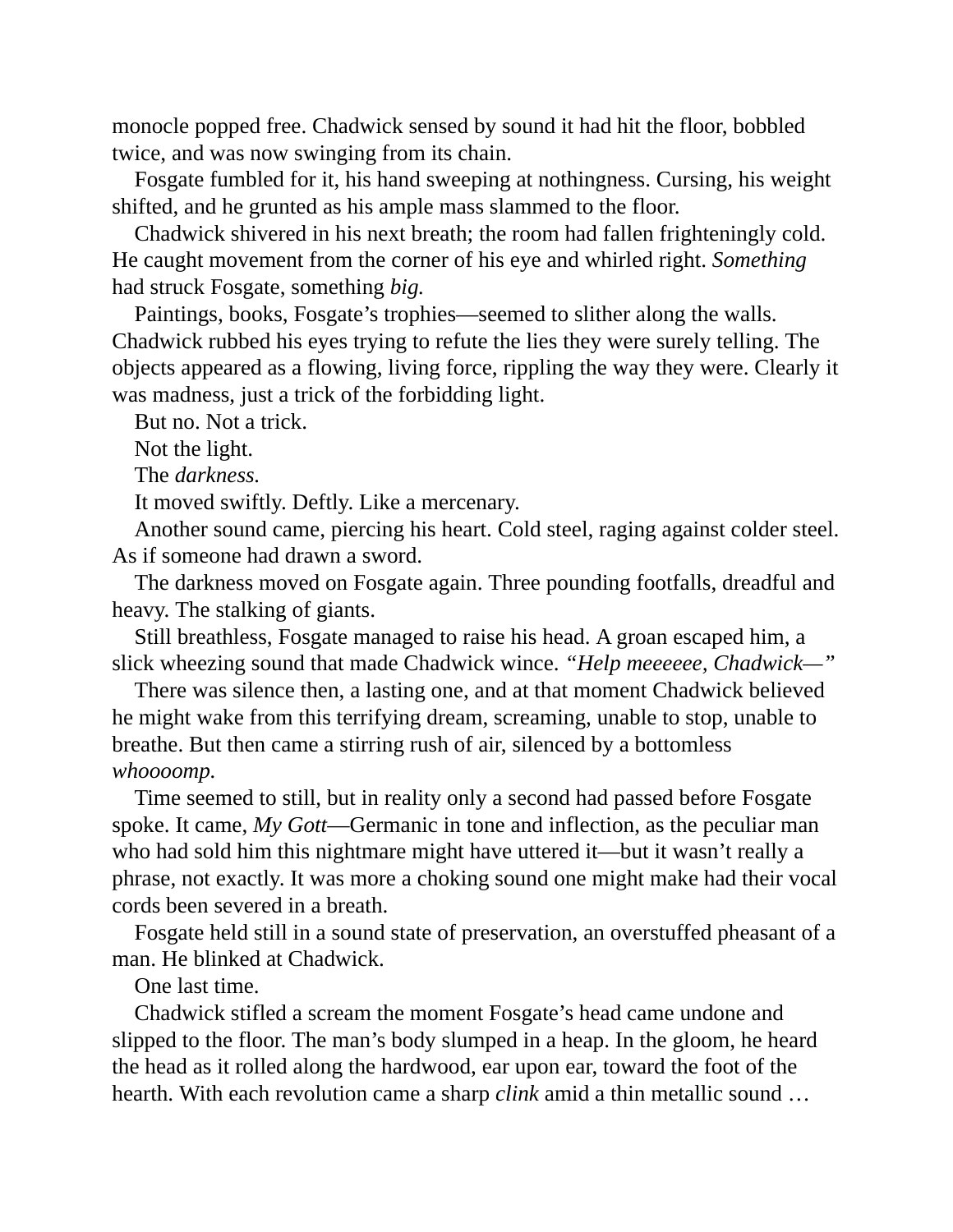the monocle and its chain. Then the rolling stopped.

Chadwick's heart skipped two beats. Surely he was next. A part of him prayed for it.

But then, there it was, a rippling of the darkness, shifting as it sheathed its weapon. For an instant the light stilled, and Chadwick, disbelieving, saw the horror, saw the madness, and before his heart began to beat again, the thing was gone, scurrying into the black depths from which it had come. All he heard was the slightest rustling in the ceiling … and then nothing.

 $\sim$ 

Chadwick held on all fours. His chest ached. His stomach was in knots, threatening to come. The storm had ebbed, the wind dying, yet a crackle from the hearth startled him. He was certain that whatever dark demon they had conjured lay lurking, waiting to slay him.

He turned to the body, turned away in disgust, only to find himself face to face with Fosgate. The chain had caught in his thinning hair, curling over his ear and draping along his cheek. The monocle lay on the floor, drowned in dark, pooling blood. The man's weak eye was shut, the other wide, the hunter ever stalking.

Chadwick groaned as his ulcer tasked him. He steeled against the pain. He crept to the hearth and curled up, trembling. For the next three hours he lay still, his soul lost. Of itself the darkness bared nothing, yet if it had, he firmly believed he would have fallen insane.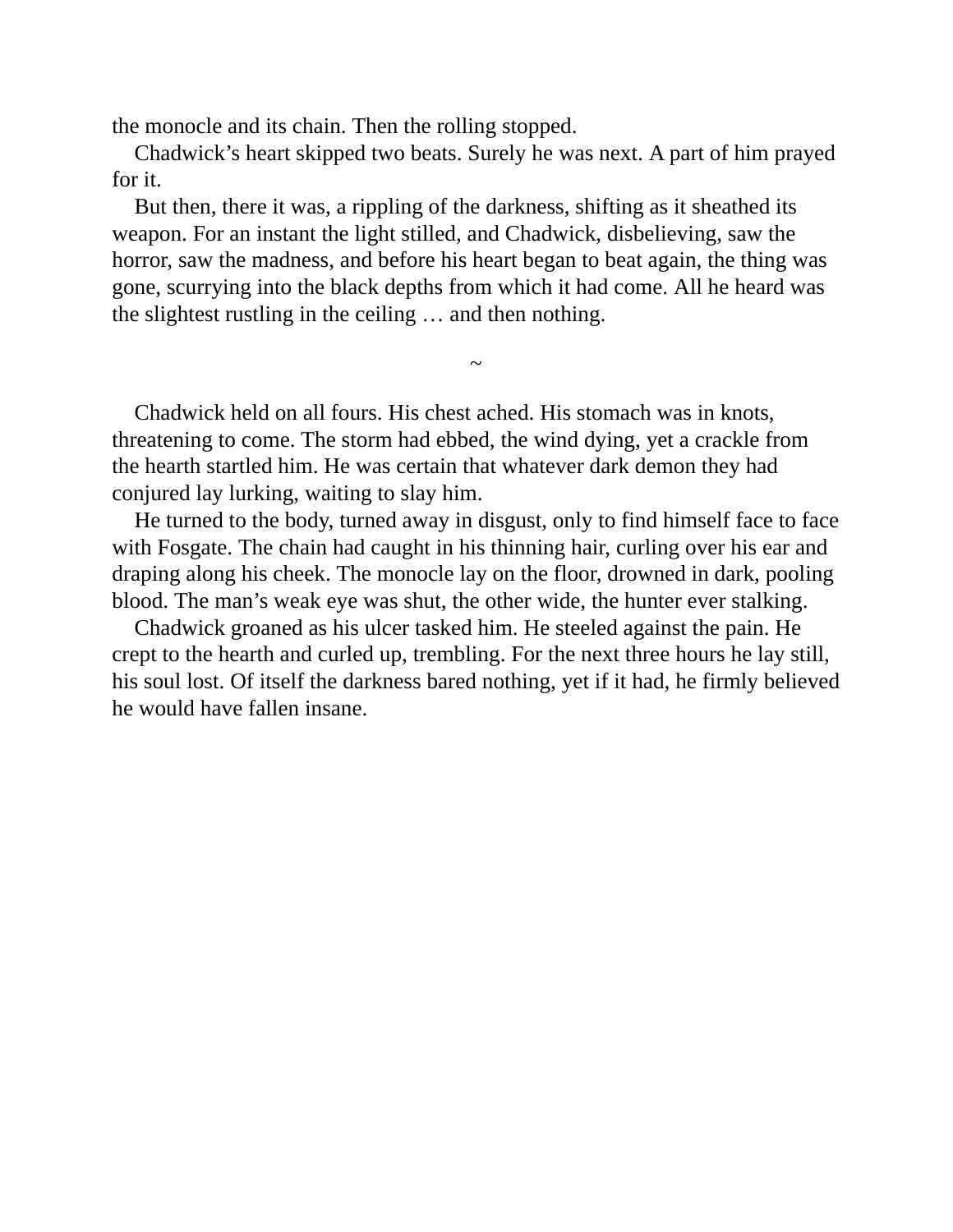#### *~ 17*

Chadwick stirred awake. He had finally drifted off, and now, with dawn beckoning, he supposed he should be on with it. In the faint light, he saw the grim shape of Fosgate's head and the thick crimson pool around it. He kept his wits about him, holding back the simmering ill in his gut. He struggled to sit up.

His gaze fell to the chessboard. To the white Knight that had finished Fosgate. A thin splatter of dried blood lay at its feet, the spatter just below the tip of the bloodied blade.

Quickly, he gathered the chessmen into the case and slipped the receptacles into his pockets. He set the original pieces on the board, haphazardly enough to make it appear as if a match had been played.

At the study doors, he stopped and turned. He drew a long last look at the remains, shame and anger sweeping through him. Twenty minutes and two antacids later, he was driving along the Thames in his Mercedes.

As the sun came up, he reached the Thames Estuary and chartered a vessel. Two miles from the mainland, he killed the engine. The icy sea rolled gently, a fine mist glowing along the horizon.

He moved from the cabin to the rear of the boat. The January cold made him shiver, yet it served to invigorate him. As far as his weary eyes could take him, they told him what he needed to know. He was alone.

He took up the case and fought the urge to toss it overboard. As he opened it, he reeled at the grim odor. The vile stench of death.

He removed the white King. Hideous. How he loathed it.

He flung it as far as he was able, grinning at the splash. He did this with every piece.

The case sank quickly.

He drew the receptacle from his left pocket. The dark one. He removed the top and drew out the slip, the name printed there unmistakably of Fosgate's hand. He chuckled, and it felt oddly good.

*You're a lucky man, Argyle.*

He tossed the container and its cap, relieved to see them gone. The paper fluttered free as he released it to the frosty wind.

He drew the white receptacle and removed the cap.

The sea swallowed the ashes.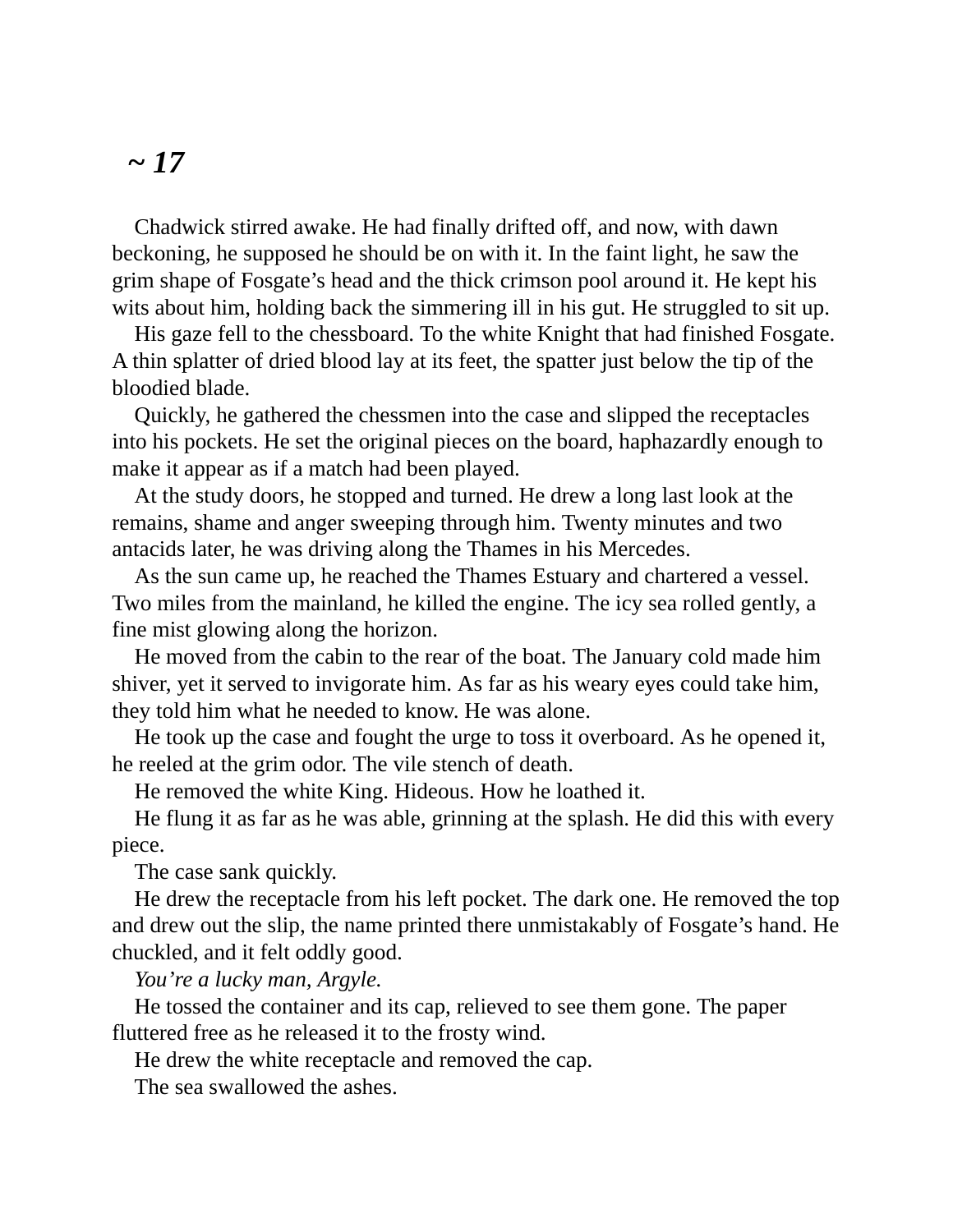Swallowed the receptacle.

A rush of relief swept him. He looked down at the seat beside him, at the Greater London telephone directory. Save the single patch of blood splattered on the binding, it could have passed for new. For the real thing, quite rightly, a duplicate of the original that lay beside it. And so it should.

Computers. They'd revolutionized the publishing industry. It was amazing what one could accomplish these days, even if—*especially* if—you had to do it yourself. It was just as easy printing a telephone directory—even one as unique as this—as printing some trashy tabloid.

He picked up the directory. It had been easy, swapping it for the old one. If only he'd done it sooner. If only.

He had come to the estate the day after Christmas, around three. Fosgate was in the country all week, making merry with old friends, and Willoughby had been most accommodating. After a pleasant chat under the pretense he had papers for Fosgate to sign, he had let himself into the study, his valise stuffed. He had left with just as heavy a burden.

He flipped the big book open, somewhere in the middle. The wind turned a few pages.

Despite his guilt, despite the insanity of it all, he managed a small smile at the names. Page upon page.

All *Fosgate Harvard Harrod …* and naturally, the phone number and address. *To narrow the variables.*

The variables. There seemed a great many now, yet he told himself he'd not worry about the police. They'd question him, certainly. Let them. The facts, as far as he was concerned, were clear. He'd overindulged at the party, had retired around two after some spirited chess, and as much as he knew, Fosgate had been fast asleep in his bed when he left at the dawn. He was just as shocked as they were.

He looked far across the sprawling sea, for answers he knew would never come. He wanted to believe he was no more "Phonebook Phantom" than Fosgate, that in the end, they themselves were merely pawns. It was a good lie.

He played his last move. The directories sank quickly.

Trembling, he fought the guilt that threatened to consume him. A deep breath calmed him as he let the fat globe of the sun warm his soul.

His heart ached. He would see his dear Eydie soon; slip into bed and spoon. He might falter, might yet surrender his days to the darkness, but he would spend what he owned with her.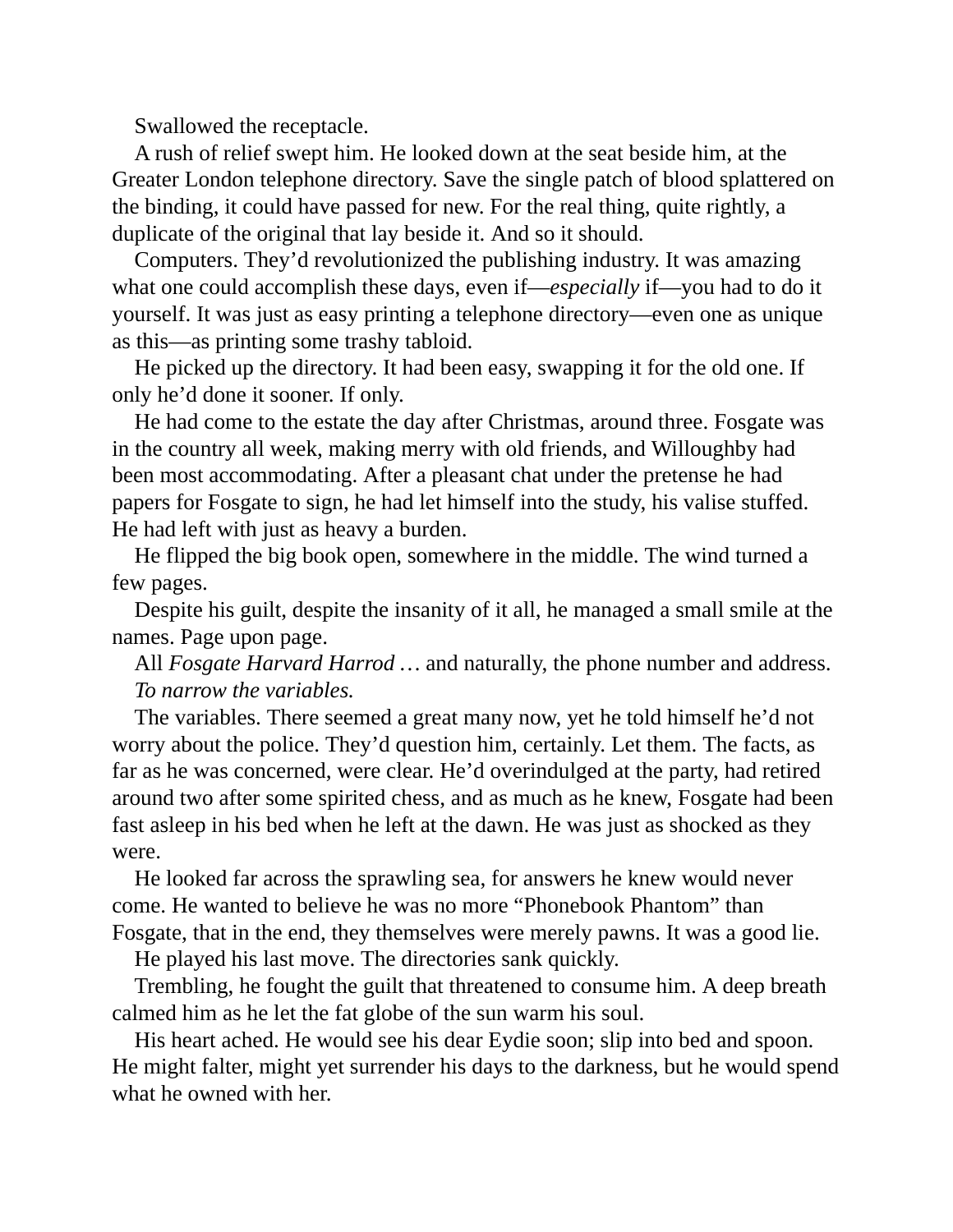A cold tear slid down his cheek. The game finally won, he headed for home.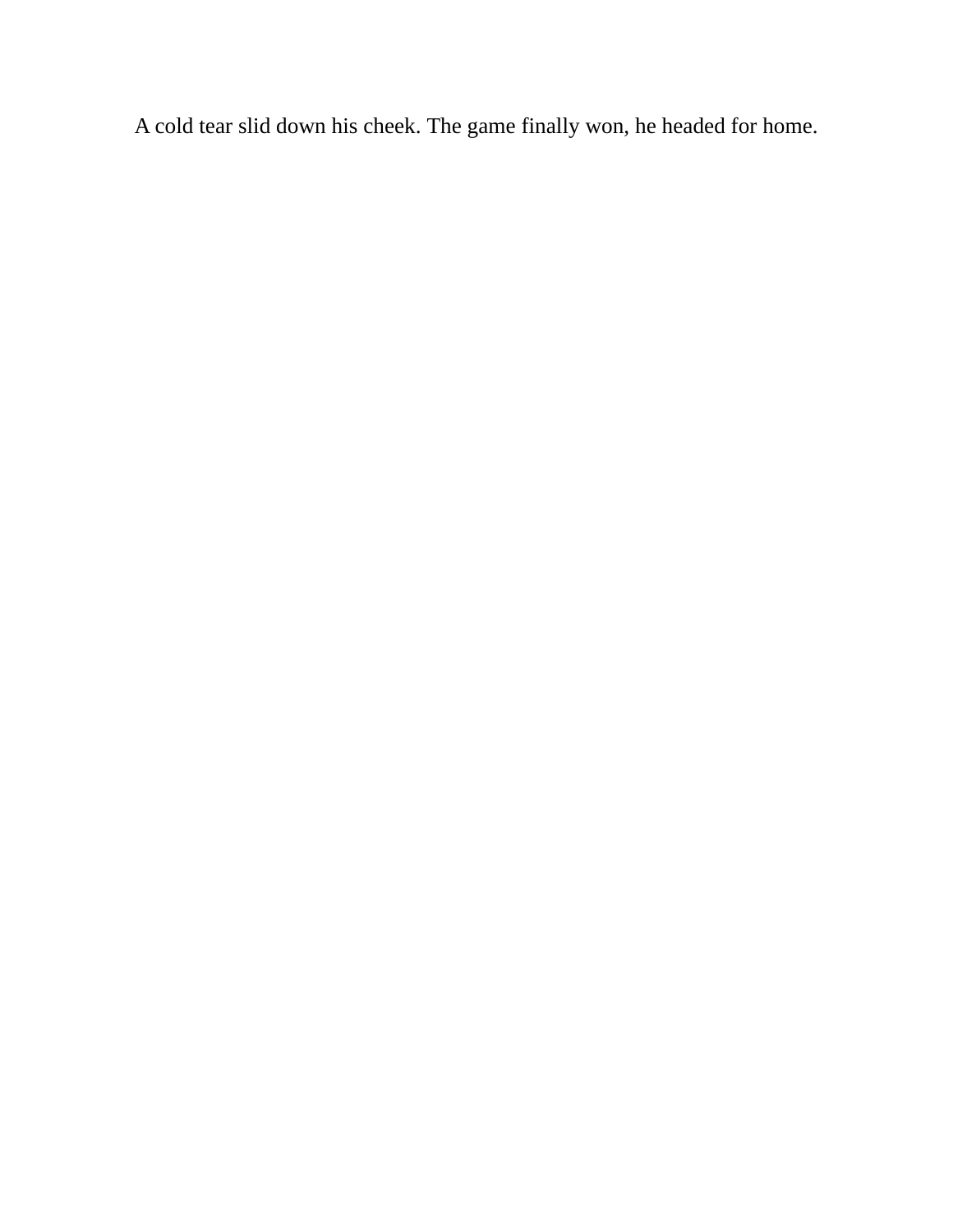# INFO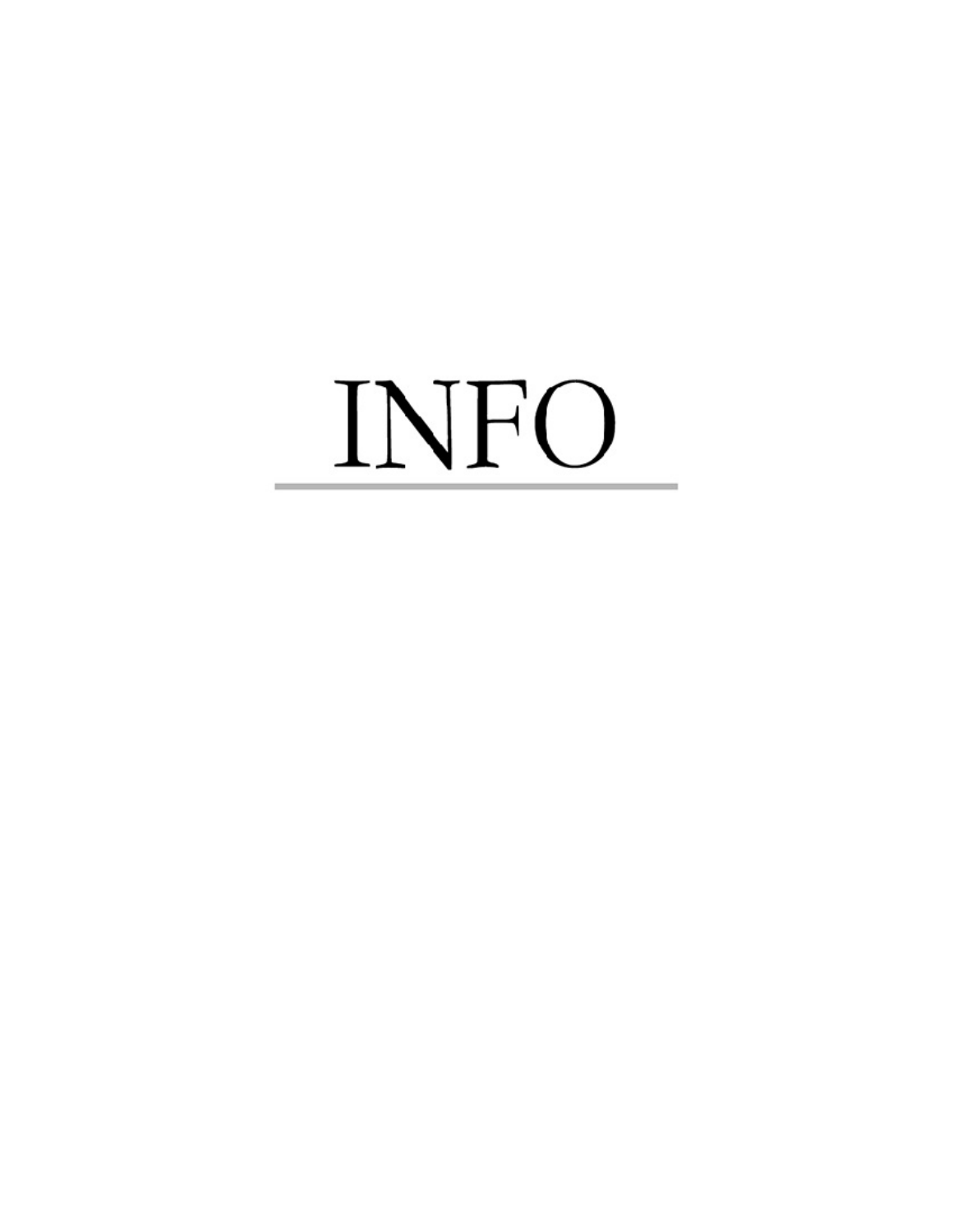## *~ a final word*

Thank you. I hope you enjoyed this little diversion. A short road trip into madness.

*Fosgate's Game* was inspired by my earlier days of playing chess, and my constantly wandering mind. During a particularly slow game against one of my brothers, I had become quite bored waiting my turn, and as luck would have it, I imagined a darker version of the game we were playing. He ended up winning that game. Lucky for him.

Until next time, my friend. Be well.

David April, 2013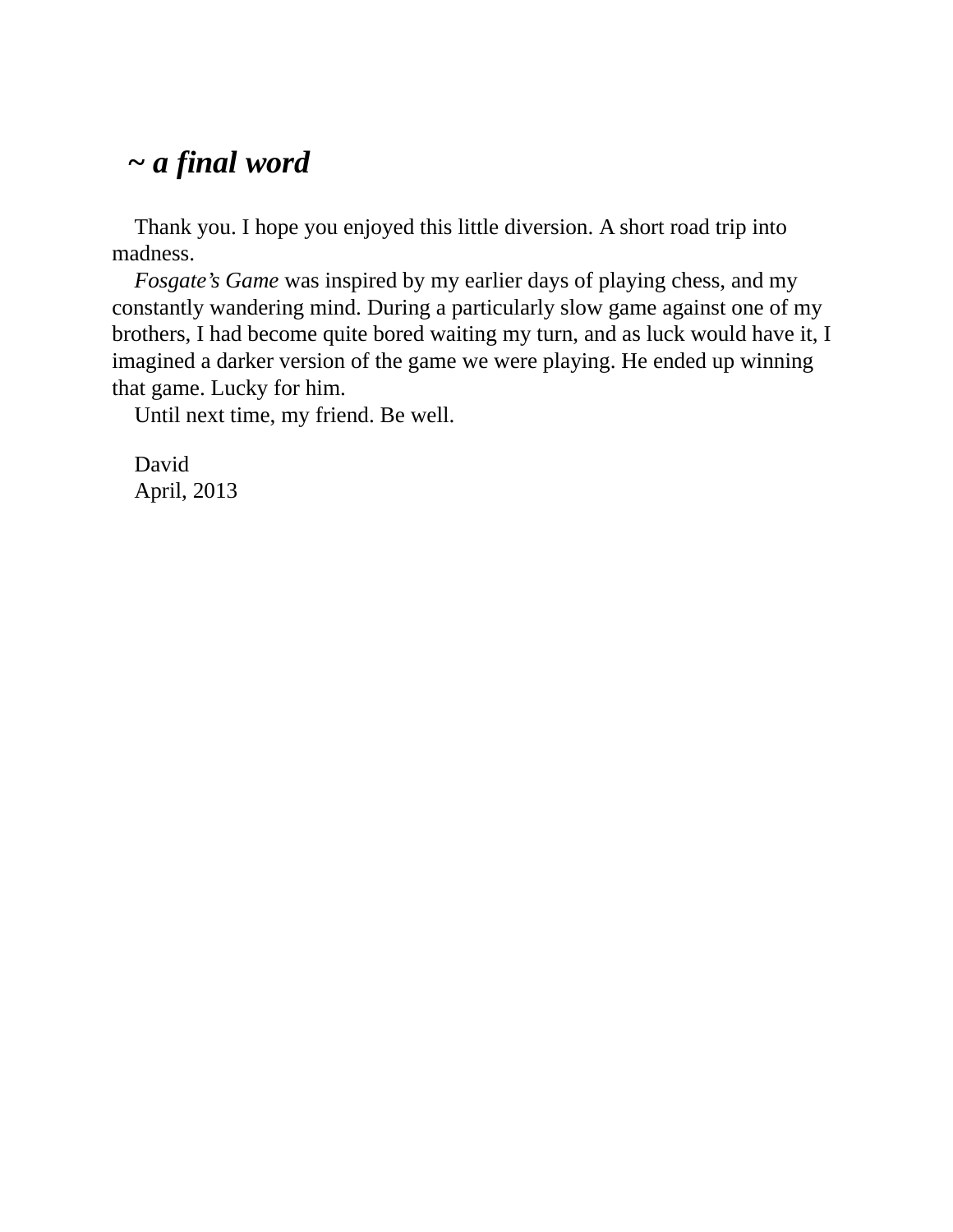# *~ dedication*

For Tina—and some hot chocolate by the fire.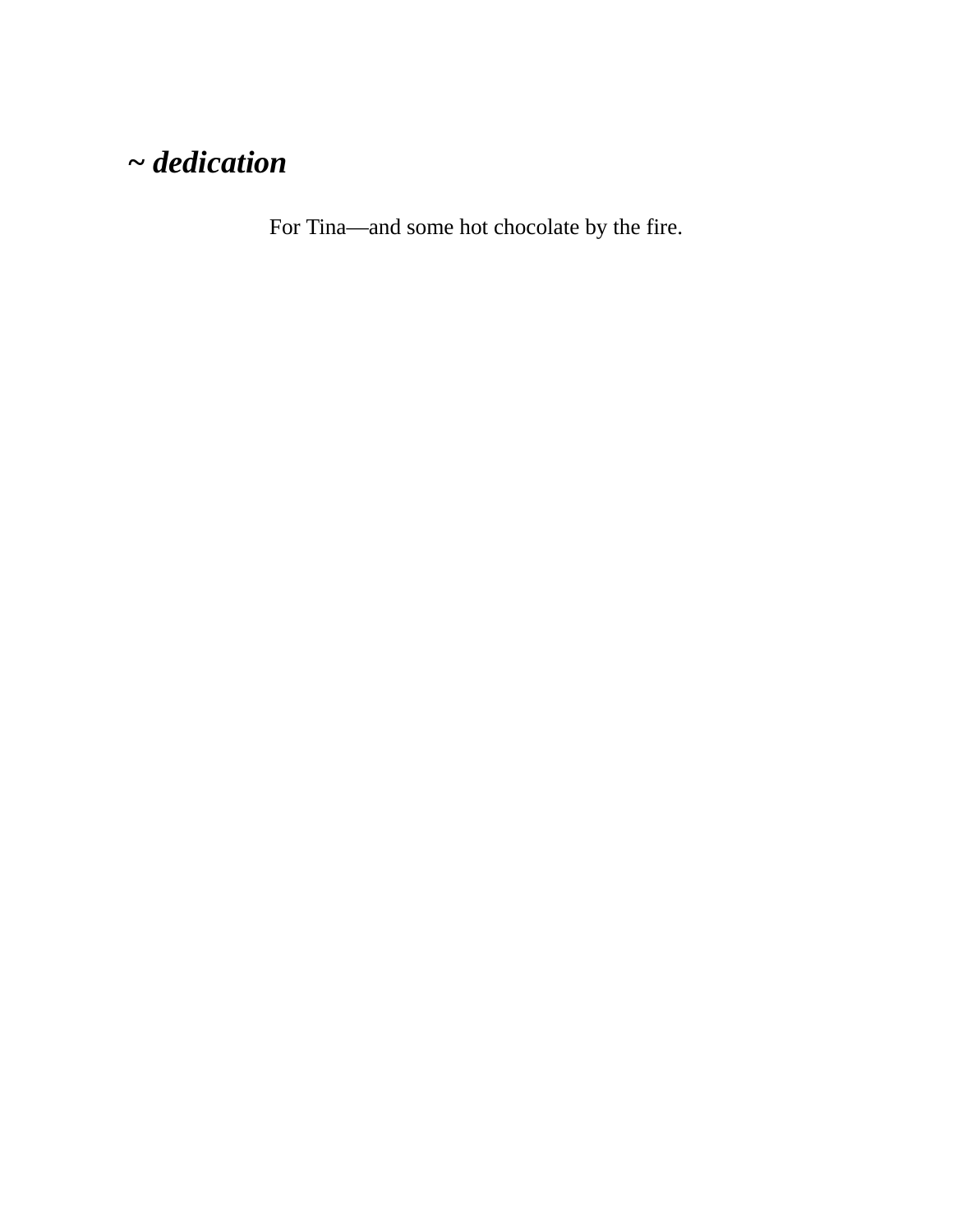# *~ acknowledgments*

Cover design by David C. Cassidy (Illustrator)

eBook prepared by David C. Cassidy

Author photograph courtesy Tina Forgét

Cover, Artwork and Photography Copyright © 2019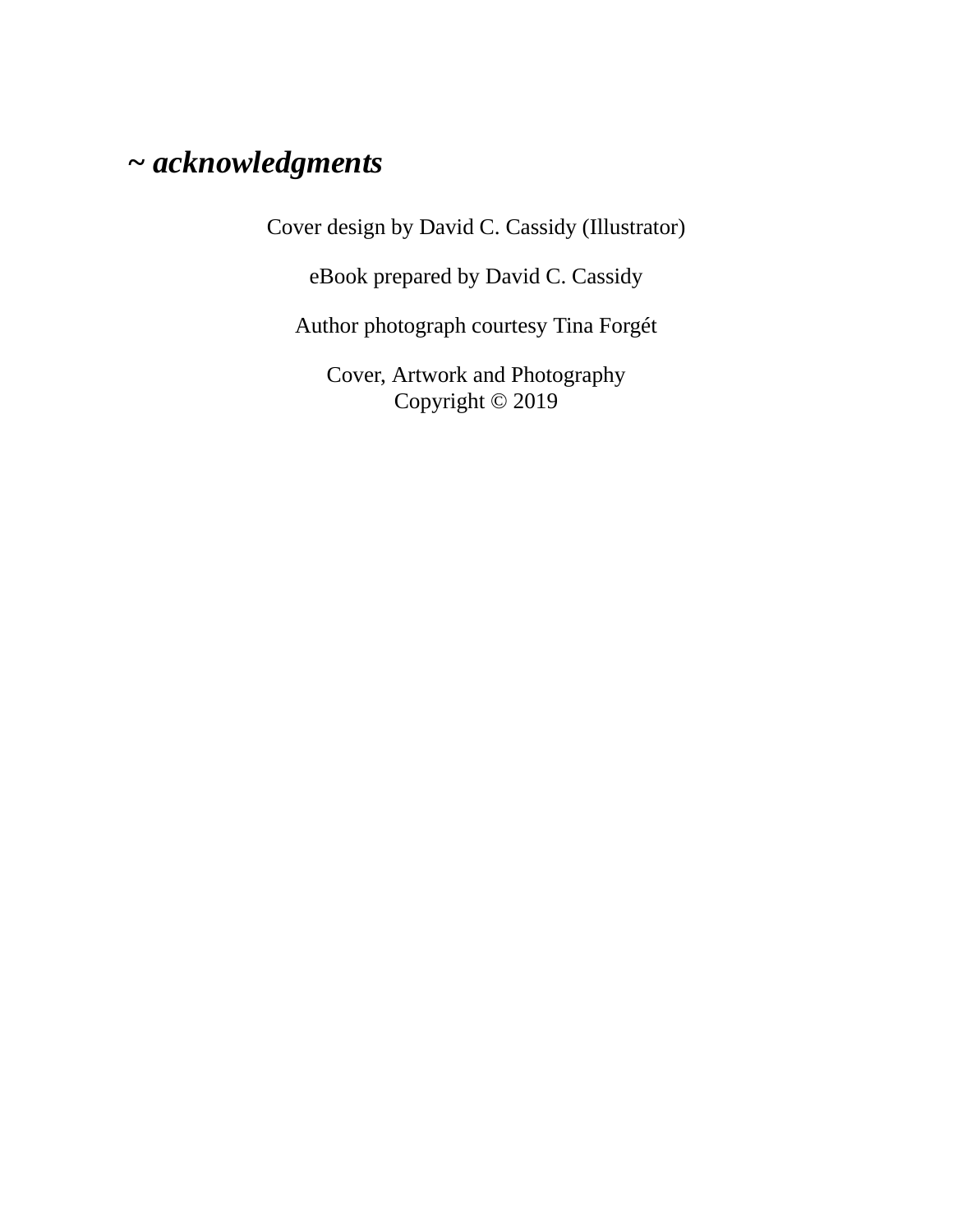#### *~ about the author*

Award-winning author David C. Cassidy is the twisted mind behind several chilling books of horror and suspense. An author, photographer, and graphic designer—and a half-decent juggler—he spends his writing life creating tales of terror where Bad Things Happen To Good People. Raised by wolves, he grew up with a love of nature, music, science, and history, with thrillers and horror novels feeding the dark side of his seriously disturbed imagination. He talks to his characters, talks often, and most times they listen. But the real fun starts when they tell him to take a hike, and they Open That Door anyway. Idiots.

David lives in Ontario, Canada. From Mozart to Vivaldi, classic jazz to classic rock, he feels naked without his iPod. Suffering from MAD—Multiple Activity Disorder—he divides his time between writing and photography, reading and rollerblading. An avid amateur astronomer, he loves the night sky, chasing the stars with his telescope. Sometimes he eats.

### www.davidccassidy.com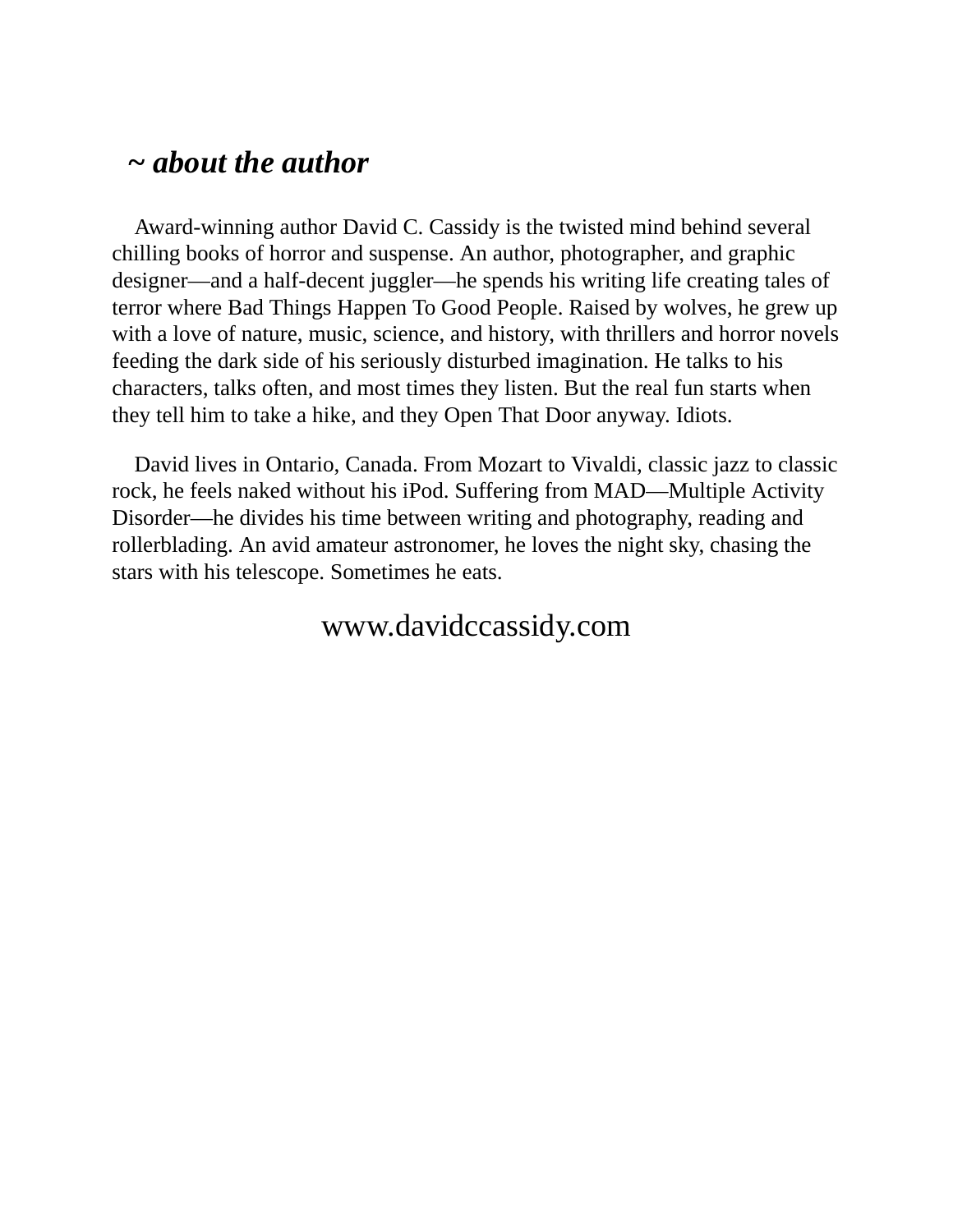